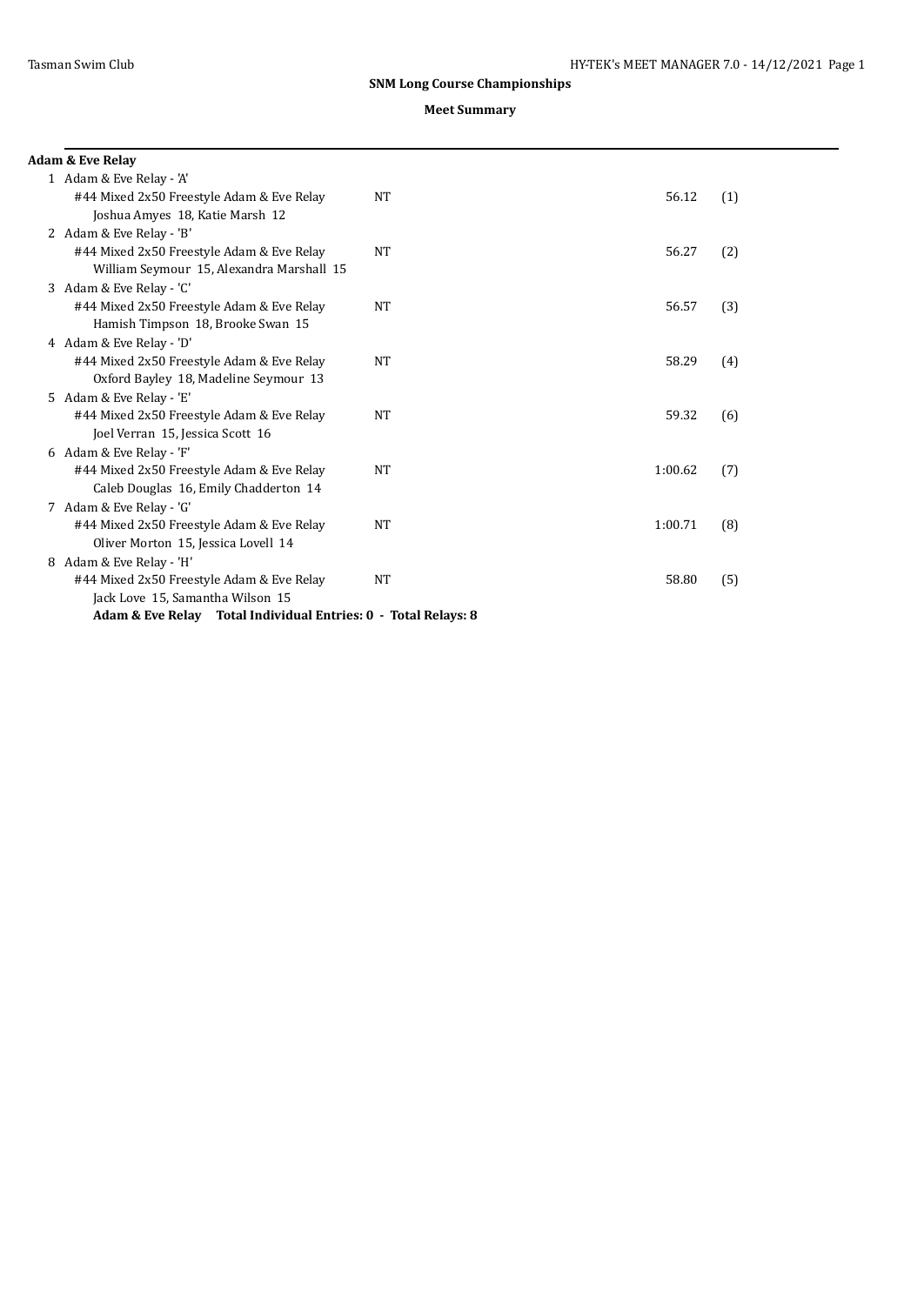|                                                                           | <b>Seed</b> | <b>Results</b> |                      |
|---------------------------------------------------------------------------|-------------|----------------|----------------------|
| <b>Blenheim Swimming Club</b>                                             |             |                |                      |
| 1 Bugler, Jack - Male - Age: 19 - ID#: BLEBJT070802 - DOB: 7/08/2002      |             |                |                      |
| #7 Men 15&0 400 Free Finals                                               | 5:09.28     | 4:58.99        | $*13$<br>(4)         |
| #12 Men 15&0 50 Free Finals                                               | 28.96       | 29.34          | (10)                 |
| #18 Men 15&0 100 Free Finals                                              | 1:01.26     | 1:03.91        | (9)                  |
| #25 Men 15&0 200 Free Finals                                              | 2:15.27     | 2:21.08        | (7)<br>6             |
| #29 Men 15&0 50 Fly Finals                                                | 33.36       | 35.20          | (12)                 |
| #38 Men 15&0 200 IM Finals                                                | 2:40.75     | 2:51.46        | (8)<br>4             |
| #9 Mixed 8x50 Medley Bacon Cup Relay - 'A' Leg 4 Finals                   | 5:23.07     | 4:39.95        | $\ast$<br>(2)        |
| #42 Men 400 Free Workers Co-op Shield Relay - 'A' Finals                  | 4:09.68     | 4:01.76        | $\ast$<br>(2)<br>22  |
| 2 Glover, Eliza - Female - Age: 13 - ID#: BLEGEM220108 - DOB: 22/01/2008  |             |                |                      |
| #6 Women 13 50 Back Finals                                                | 37.78       | 36.04          | (3)<br>$*17$         |
| #13 Women 13 50 Free Finals                                               | 30.80       | 30.22          | (2)<br>$\ast$<br>22  |
| #15 Women 13 100 Back Finals                                              | 1:18.69     | 1:22.10        | 17<br>(3)            |
| #28 Women 13 100 Free Finals                                              | 1:07.39     | Scratched      |                      |
| #9 Mixed 8x50 Medley Bacon Cup Relay - 'A' Leg 3 Finals                   | 5:23.07     | 4:39.95        | $\ast$<br>(2)        |
| #20 Mixed 13-14 400 Medley Relay - 'A' Leg 4 Finals                       | 5:09.90     | 5:09.04        | (2)<br>$*22$         |
| 3 Hall, Andrew - Male - Age: 12 - ID#: BLEHAE220509 - DOB: 22/05/2009     |             |                |                      |
| #3 Men 12 200 Breast Finals                                               | 3:52.69     | 3:59.34        | (3)<br>17            |
| #5 Men 12 50 Back Finals                                                  | 50.22       | 52.89          | 8<br>(6)             |
| #12 Men 12 50 Free Finals                                                 | 39.34       | 39.23          | $\ast$<br>(4)<br>-13 |
| #14 Men 12 100 Back Finals                                                | 2:03.41     | 1:54.94        | (5)<br>$\ast$<br>10  |
| #18 Men 12 100 Free Finals                                                | 1:29.54     | 1:34.78        | 13<br>(4)            |
| #27 Men 12 100 Breast Finals                                              | 1:50.63     | 1:54.98        | 10<br>(5)            |
| #29 Men 12 50 Fly Finals                                                  | <b>NT</b>   | 55.84          | 8<br>(6)             |
| #36 Men 12 50 Breast Finals                                               | 51.80       | 50.48          | $*13$<br>(4)         |
| #38 Men 12 200 IM Finals                                                  | 3:56.91     | DQ             |                      |
| 4 Harris, Claudia - Female - Age: 11 - ID#: BLEHCH020210 - DOB: 2/02/2010 |             |                |                      |
| #4 Women 11 200 Breast Finals                                             | 3:45.53     | 3:40.28        | $(2)$ * 22           |
| #6 Women 11 50 Back Finals                                                | 41.70       | 43.17          | (2)<br>22            |
| #13 Women 11 50 Free Finals                                               | 35.89       | 35.95          | (3)<br>17            |
| #15 Women 11 100 Back Finals                                              | 1:30.79     | 1:33.59        | 22<br>(2)            |
| #17 Women 11 200 Free Finals                                              | 3:10.69     | 2:54.85        | (2)<br>$*22$         |
| #26 Women 11 100 Breast Finals                                            | 1:46.67     | 1:43.60        | (3)<br>$*17$         |
| #30 Women 11 50 Fly Finals                                                | 42.62       | 42.36          | (3)<br>$*17$         |
| #33 Women 11 400 Free Finals                                              | 6:14.69     | DQ             |                      |
| #39 Women 11 200 IM Finals                                                | 3:24.99     | 3:22.64        | $\ast$<br>22<br>(2)  |
| #19 Mixed 12&U 200 Medley Relay - 'A' Leg 2 Finals                        | 2:46.30     | 2:50.01        | (4)<br>13            |
| #40 Mixed 12&U 200 Free Relay - 'A' Leg 3 Finals                          | 2:23.13     | 2:21.38        | $\ast$<br>(3)<br>17  |
| 5 Kole, Hannah - Female - Age: 11 - ID#: BLEKHI170610 - DOB: 17/06/2010   |             |                |                      |
| #4 Women 11 200 Breast Finals                                             | NT          | 4:23.42        | 10<br>(5)            |
| #6 Women 11 50 Back Finals                                                | 50.11       | 53.80          | (10)                 |
| #13 Women 11 50 Free Finals                                               | 40.94       | 39.23          | $\ast$<br>8<br>(6)   |
| #15 Women 11 100 Back Finals                                              | 1:43.80     | 1:53.73        | (5)<br>10            |
| #26 Women 11 100 Breast Finals                                            | 2:02.16     | 2:04.24        | 6<br>(7)             |
| #30 Women 11 50 Fly Finals                                                | 1:01.21     | 52.97          | (5)<br>$\ast$<br>10  |
| #37 Women 11 50 Breast Finals                                             | 54.40       | 53.48          | (5)<br>$*10$         |
|                                                                           |             |                |                      |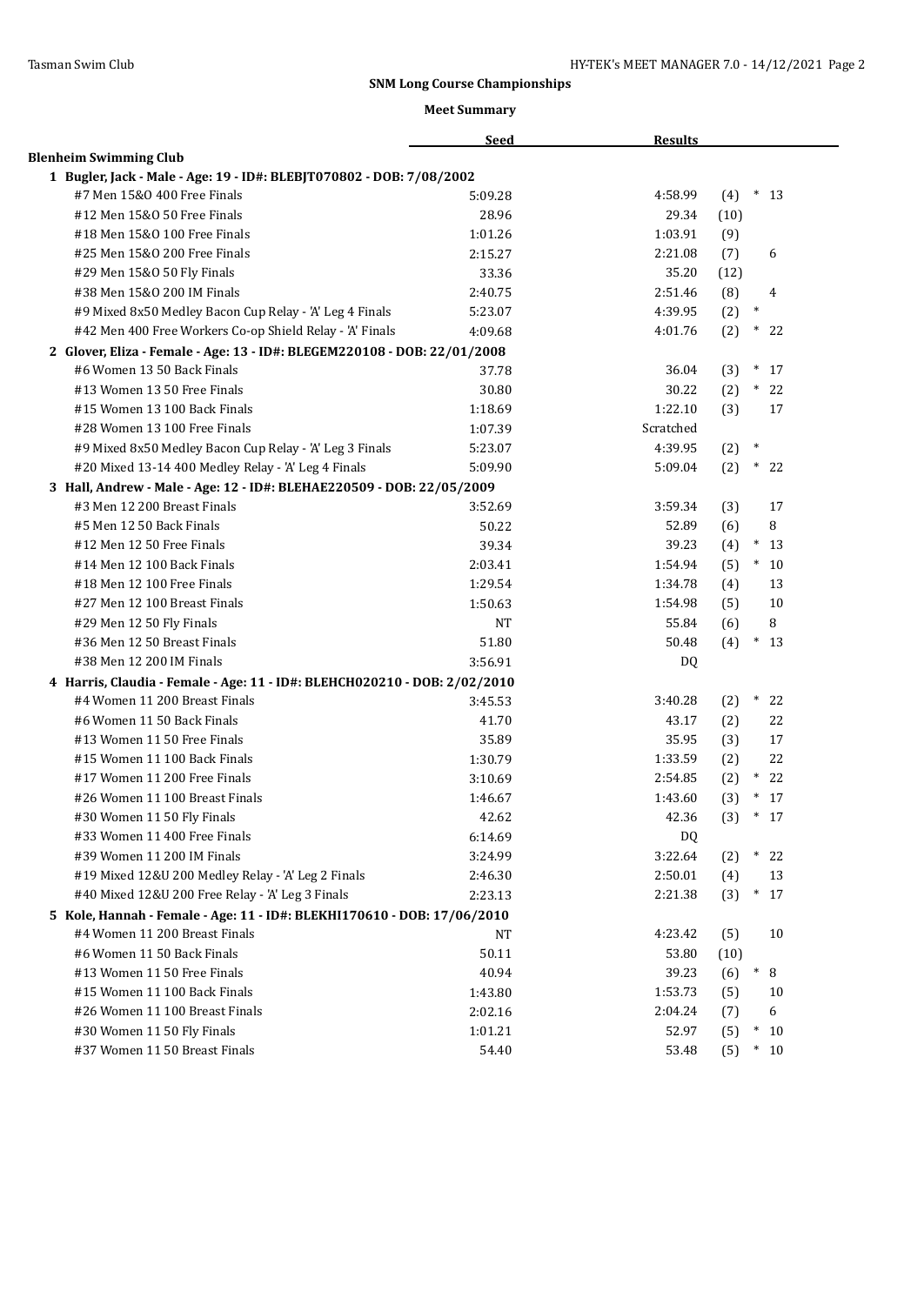|                                                                           | <b>Seed</b>      | <b>Results</b>       |                       |
|---------------------------------------------------------------------------|------------------|----------------------|-----------------------|
| <b>Blenheim Swimming Club</b>                                             |                  |                      |                       |
| 6 Kole, Sophie - Female - Age: 14 - ID#: BLEKSL291007 - DOB: 29/10/2007   |                  |                      |                       |
| #2 Women 14 100 Fly Finals                                                | 1:17.66          | 1:21.51              | 10<br>(5)             |
| #6 Women 14 50 Back Finals                                                | 35.71            | 36.26                | 17<br>(3)             |
| #13 Women 14 50 Free Finals                                               | 32.33            | 31.76                | 8<br>$\ast$<br>(6)    |
| #15 Women 14 100 Back Finals                                              | 1:16.79          | 1:20.91              | (4)<br>13             |
| #17 Women 14 200 Free Finals                                              | 2:31.03          | 2:30.78              | $\ast$<br>(5)<br>10   |
| #26 Women 14 100 Breast Finals                                            | 1:34.81          | 1:38.51              | 13<br>(4)             |
| #30 Women 14 50 Fly Finals                                                | 34.38            | 34.95                | (5)<br>10             |
| #35 Women 14 200 Back Finals                                              | 2:51.44          | 2:56.06              | (3)<br>17             |
| #39 Women 14 200 IM Finals                                                | 2:53.30          | 2:58.18              | 6<br>(7)              |
| #9 Mixed 8x50 Medley Bacon Cup Relay - 'A' Leg 1 Finals                   | 5:23.07          | 4:39.95              | $\ast$<br>(2)         |
| #20 Mixed 13-14 400 Medley Relay - 'A' Leg 2 Finals                       | 5:09.90          | 5:09.04              | $\ast$<br>(2)<br>22   |
| 7 Love, Jack - Male - Age: 15 - ID#: BLELJA070606 - DOB: 7/06/2006        |                  |                      |                       |
| #1 Men 15&0 100 Fly Finals                                                | 1:06.31          | 1:05.88              | $\ast$<br>(3)<br>17   |
| #7 Men 15&0 400 Free Finals                                               | 4:34.24          | 4:39.56              | 22<br>(2)             |
| #12 Men 15&0 50 Free Finals                                               | 28.10            | 28.56                | $\overline{4}$<br>(8) |
| #16 Men 15&0 200 Fly Finals                                               | 2:29.35          | 2:30.49              | 28<br>(1)             |
| #18 Men 15&0 100 Free Finals                                              | 1:01.60          | 1:01.95              | 8<br>(6)              |
| #25 Men 15&0 200 Free Finals                                              | 2:09.60          | 2:11.48              | (3)<br>17             |
| #29 Men 15&0 50 Fly Finals                                                | 30.45            | 30.54                | (7)<br>6              |
| #36 Men 15&0 50 Breast Finals                                             | 40.05            | 39.50                | $\ast$<br>(8)<br>4    |
| #38 Men 15&0 200 IM Finals                                                | 2:35.16          | 2:32.29              | $*17$<br>(3)          |
| #9 Mixed 8x50 Medley Bacon Cup Relay - 'A' Leg 8 Finals                   | 5:23.07          | 4:39.95              | $\ast$<br>(2)         |
| #42 Men 400 Free Workers Co-op Shield Relay - 'A' Finals                  | 4:09.68          | 4:01.76              | $\ast$<br>(2)<br>22   |
| #44 Mixed 2x50 Free Adam & Eve Relay - 'H' Leg 1 Finals                   | <b>NT</b>        | 58.80                | (5)                   |
| 8 Lovell, Jessica - Female - Age: 14 - ID#: BLELJE040507 - DOB: 4/05/2007 |                  |                      |                       |
| #2 Women 14 100 Fly Finals                                                | 1:13.38          | 1:11.24              | (1)<br>$^\ast$<br>28  |
| #4 Women 14 200 Breast Finals                                             | 3:17.63          | 3:17.63              | (1)<br>28             |
| #6 Women 14 50 Back Finals                                                | 37.09            | 40.04                | (9)                   |
| #13 Women 14 50 Free Finals                                               | 29.68            | 29.80                | (1)<br>28             |
| #17 Women 14 200 Free Finals                                              | 2:28.71          | 2:30.20              | (3)<br>17             |
| #24 Women 14 200 Fly Finals                                               | 2:45.70          | 2:45.72              | 22<br>(2)             |
| #30 Women 14 50 Fly Finals                                                | 31.89            | 31.16                | $\ast$<br>28<br>(1)   |
| #37 Women 14 50 Breast Finals                                             |                  | 41.29                | 17                    |
| #39 Women 14 200 IM Finals                                                | 41.15<br>2:45.61 | 2:45.70              | (3)<br>22             |
| #9 Mixed 8x50 Medley Bacon Cup Relay - 'A' Leg 5 Finals                   |                  | 4:39.95              | (2)<br>$\ast$         |
| #44 Mixed 2x50 Free Adam & Eve Relay - 'G' Leg 2 Finals                   | 5:23.07          |                      | (2)                   |
|                                                                           | NT               | 1:00.71              | (8)<br>$\ast$         |
| #20 Mixed 13-14 400 Medley Relay - 'A' Leg 3 Finals                       | 5:09.90          | 5:09.04<br>Scratched | (2)<br>22             |
| #41 Mixed 13-14 400 Free Relay - 'A' Leg 3 Finals                         | 4:36.00          |                      |                       |
| 9 Lovell, Nicola - Female - Age: 12 - ID#: BLELNA240309 - DOB: 24/03/2009 |                  |                      |                       |
| #2 Women 12 100 Fly Finals                                                | 1:23.95          | 1:34.85              | 17<br>(3)             |
| #6 Women 12 50 Back Finals                                                | 37.01            | 38.54                | (3)<br>17             |
| #15 Women 12 100 Back Finals                                              | 1:20.34          | 1:24.55              | 22<br>(2)             |
| #17 Women 12 200 Free Finals                                              | 2:36.93          | 2:41.41              | (5)<br>10             |
| #22 Women 12 800 Free Finals                                              | 11:52.11         | 12:14.59             | (1)<br>28             |
| #30 Women 12 50 Fly Finals                                                | 37.35            | 39.16                | 10<br>(5)             |
| #35 Women 12 200 Back Finals                                              | 2:51.72          | 2:55.97              | (1)<br>28             |
| #39 Women 12 200 IM Finals                                                | 2:52.84          | 3:04.27              | 13<br>(4)             |
| #19 Mixed 12&U 200 Medley Relay - 'A' Leg 3 Finals                        | 2:46.30          | 2:50.01              | 13<br>(4)             |
| #40 Mixed 12&U 200 Free Relay - 'A' Leg 4 Finals                          | 2:23.13          | 2:21.38              | (3)<br>$*17$          |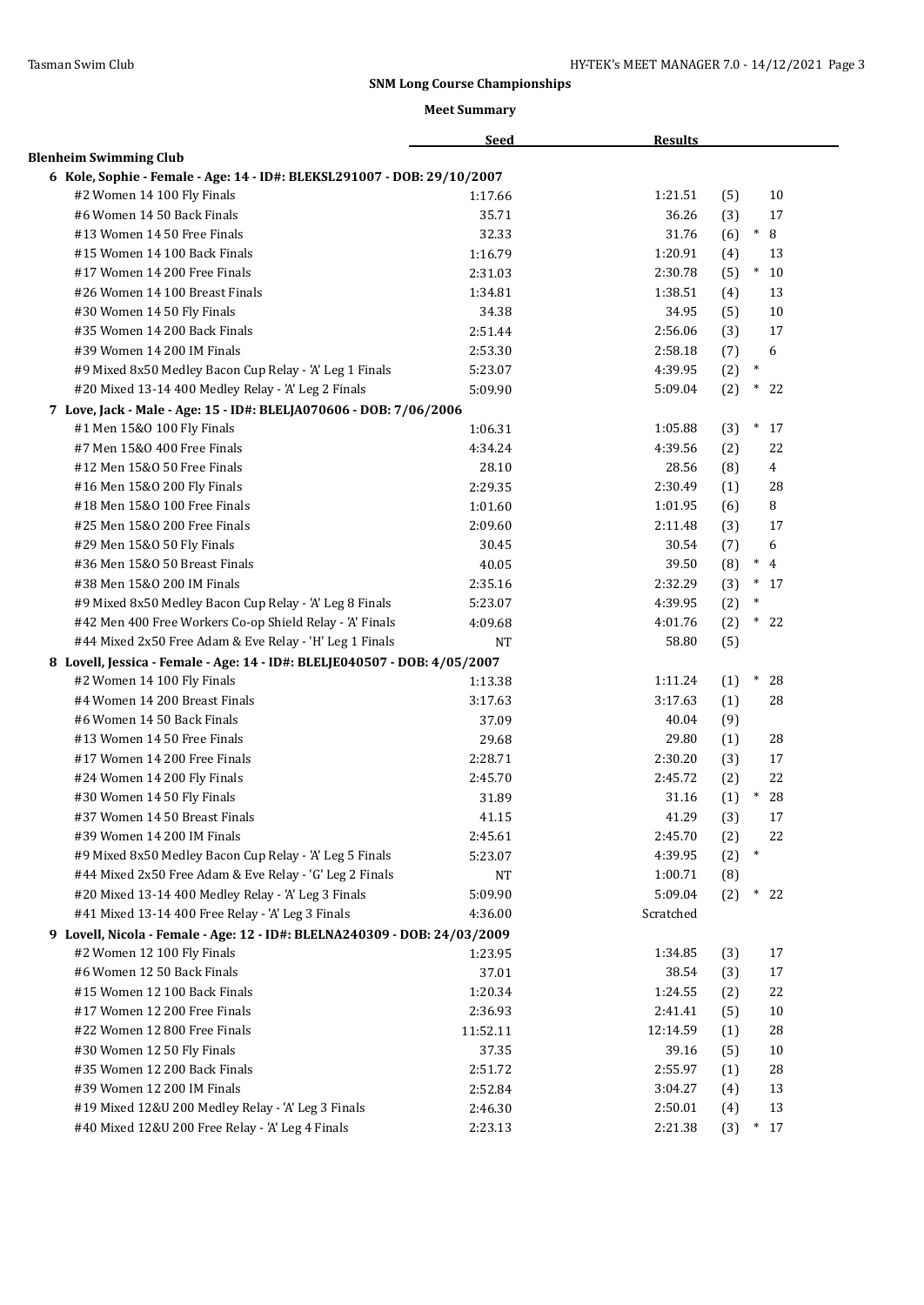|                                                                              | <b>Seed</b>         | <b>Results</b> |      |              |
|------------------------------------------------------------------------------|---------------------|----------------|------|--------------|
| <b>Blenheim Swimming Club</b>                                                |                     |                |      |              |
| 10 Mandeno, Chelsea - Female - Age: 15 - ID#: BLEMCG160406 - DOB: 16/04/2006 |                     |                |      |              |
| #2 Women 15&0 100 Fly Finals                                                 | 1:55.25             | 1:56.15        | (7)  | 6            |
| #15 Women 15&0 100 Back Finals                                               | 1:32.49             | 1:38.14        | (5)  | 10           |
| #17 Women 15&0 200 Free Finals                                               | 3:02.35             | 3:08.05        | (10) |              |
| #26 Women 15&0 100 Breast Finals                                             | 1:55.69             | 1:58.75        | (8)  | 4            |
| #30 Women 15&0 50 Fly Finals                                                 | 48.09               | 51.86          | (7)  | 6            |
| #33 Women 15&0 400 Free Finals                                               | 6:08.03             | 6:20.55        | (6)  | 8            |
| 11 Marsh, Katie - Female - Age: 12 - ID#: BLEMKJ120209 - DOB: 12/02/2009     |                     |                |      |              |
| #2 Women 12 100 Fly Finals                                                   | 1:45.27             | 1:40.23        | (4)  | $*13$        |
| #6 Women 12 50 Back Finals                                                   | 36.00               | 37.92          | (2)  | 22           |
| #13 Women 12 50 Free Finals                                                  | 30.89               | 30.51          | (1)  | $\ast$<br>28 |
| #15 Women 12 100 Back Finals                                                 | 1:17.62             | 1:22.50        | (1)  | 28           |
| #17 Women 12 200 Free Finals                                                 | 2:32.59             | 2:35.30        | (2)  | 22           |
| #28 Women 12 100 Free Finals                                                 | 1:07.86             | 1:08.72        | (1)  | 28           |
| #30 Women 12 50 Fly Finals                                                   | 35.72               | 37.36          | (4)  | 13           |
| #37 Women 12 50 Breast Finals                                                | 44.95               | 45.72          | (2)  | 22           |
| #39 Women 12 200 IM Finals                                                   | 3:23.56             | 3:06.94        | (6)  | $\ast$<br>8  |
| #9 Mixed 8x50 Medley Bacon Cup Relay - 'A' Leg 7 Finals                      | 5:23.07             | 4:39.95        | (2)  | $\ast$       |
| #44 Mixed 2x50 Free Adam & Eve Relay - 'A' Leg 2 Finals                      | <b>NT</b>           | 56.12          | (1)  |              |
| NM LONG: 56.91L                                                              |                     |                |      |              |
| #19 Mixed 12&U 200 Medley Relay - 'A' Leg 1 Finals                           | 2:46.30             | 2:50.01        | (4)  | 13           |
| #40 Mixed 12&U 200 Free Relay - 'A' Leg 1 Finals                             | 2:23.13             | 2:21.38        | (3)  | $\ast$<br>17 |
| 12 McNabb, Finn - Male - Age: 14 - ID#: BLEMFG180907 - DOB: 18/09/2007       |                     |                |      |              |
| #1 Men 14 100 Fly Finals                                                     | 1:12.94             | 1:13.21        | (1)  | 28           |
| #5 Men 14 50 Back Finals                                                     | 32.32               | 32.33          | (1)  | 28           |
| #7 Men 14 400 Free Finals                                                    |                     | 4:55.07        |      | 28           |
| #10 Men 14 1500 Free Finals                                                  | 4:53.73<br>20:32.35 | 19:32.67       | (1)  | $\ast$       |
|                                                                              |                     |                | (1)  | 28           |
| #14 Men 14 100 Back Finals                                                   | 1:10.68             | 1:13.93        | (1)  | 28           |
| #23 Men 14 400 IM Finals                                                     | 5:43.24             | 5:47.18        | (1)  | 28           |
| #27 Men 14 100 Breast Finals                                                 | 1:32.42             | 1:34.99        | (4)  | 13           |
| #34 Men 14 200 Back Finals                                                   | 2:31.72             | 2:40.19        | (1)  | 28           |
| #38 Men 14 200 IM Finals                                                     | 2:41.40             | 2:43.20        | (1)  | 28           |
| #9 Mixed 8x50 Medley Bacon Cup Relay - 'A' Leg 2 Finals                      | 5:23.07             | 4:39.95        | (2)  | $\ast$       |
| #20 Mixed 13-14 400 Medley Relay - 'A' Leg 1 Finals                          | 5:09.90             | 5:09.04        | (2)  | $\ast$<br>22 |
| #41 Mixed 13-14 400 Free Relay - 'A' Leg 4 Finals                            | 4:36.00             | Scratched      |      |              |
| 13 McNabb, Lachlan - Male - Age: 15 - ID#: BLEMLC230406 - DOB: 23/04/2006    |                     |                |      |              |
| #5 Men 15&0 50 Back Finals                                                   | 35.64               | 36.36          | (8)  | 4            |
| #7 Men 15&0 400 Free Finals                                                  | 5:01.66             | 5:14.24        | (5)  | 10           |
| #12 Men 15&0 50 Free Finals                                                  | 31.73               | 31.70          | (14) | $\ast$       |
| #18 Men 15&0 100 Free Finals                                                 | 1:07.50             | 1:09.70        | (13) |              |
| #23 Men 15&0 400 IM Finals                                                   | 5:50.41             | 6:13.13        | (1)  | 28           |
| #25 Men 15&0 200 Free Finals                                                 | 2:26.11             | 2:37.75        | (11) |              |
| #29 Men 15&0 50 Fly Finals                                                   | 34.10               | 35.58          | (13) |              |
| #32 Men 15&0 800 Free Finals                                                 | 10:24.79            | 10:52.30       | (2)  | 22           |
| #36 Men 15&0 50 Breast Finals                                                | 41.15               | 43.04          | (10) |              |
| 14 Skehan, Max - Male - Age: 13 - ID#: BLESMG140808 - DOB: 14/08/2008        |                     |                |      |              |
| #1 Men 13 100 Fly Finals                                                     | 1:19.86             | Scratched      |      |              |
| #5 Men 13 50 Back Finals                                                     | 33.85               | Scratched      |      |              |
| #12 Men 13 50 Free Finals                                                    | 28.03               | Scratched      |      |              |
| #18 Men 13 100 Free Finals                                                   | 1:02.00             | Scratched      |      |              |
| #25 Men 13 200 Free Finals                                                   | 2:17.73             | Scratched      |      |              |
| #29 Men 13 50 Fly Finals                                                     | 31.84               | Scratched      |      |              |
| #36 Men 13 50 Breast Finals                                                  | 41.16               | Scratched      |      |              |
| #41 Mixed 13-14 400 Free Relay - 'A' Leg 1 Finals                            | 4:36.00             | Scratched      |      |              |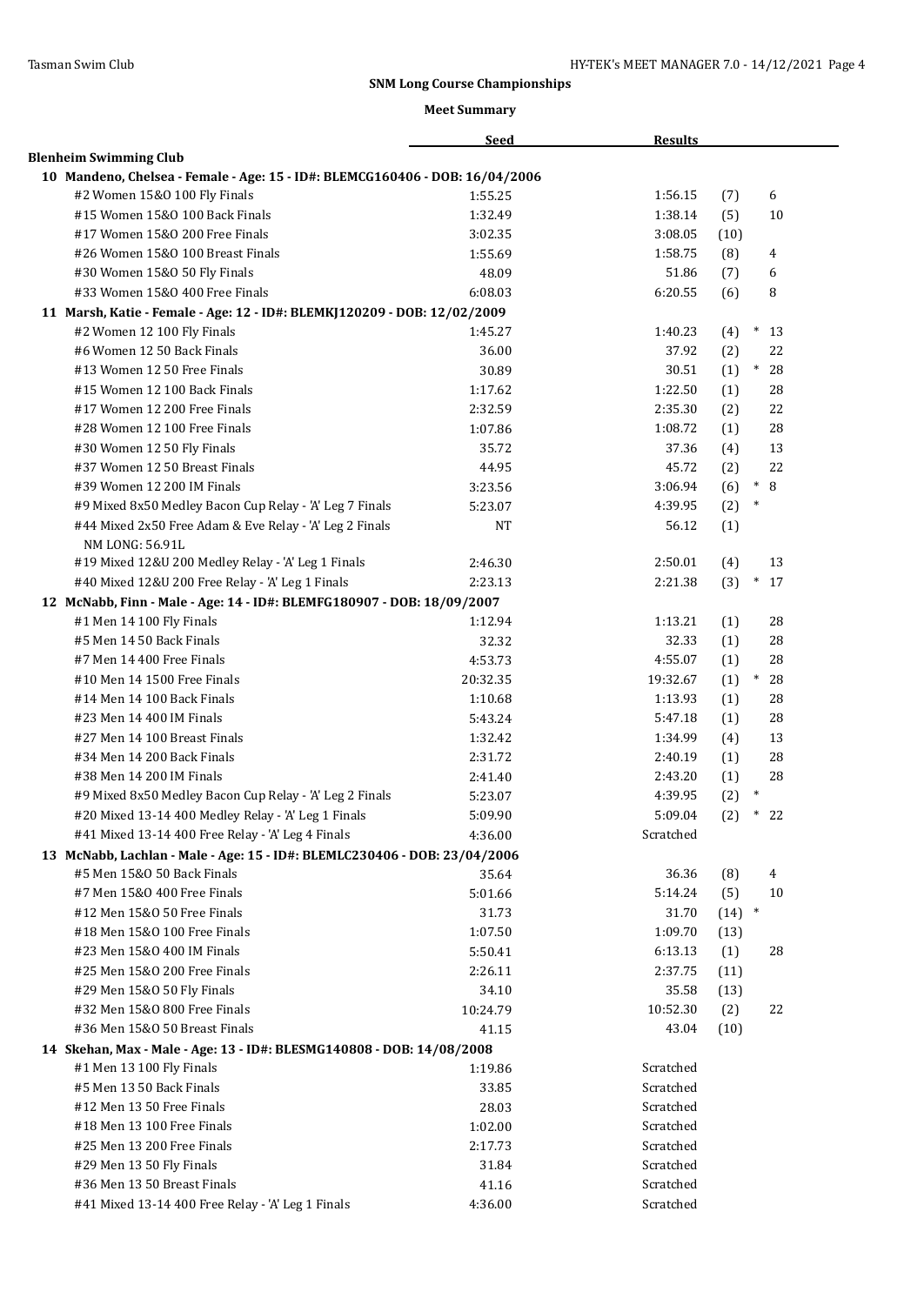|                                                                                                          |         | <b>Seed</b>    | <b>Results</b> |     |        |                |
|----------------------------------------------------------------------------------------------------------|---------|----------------|----------------|-----|--------|----------------|
| <b>Blenheim Swimming Club</b>                                                                            |         |                |                |     |        |                |
| 15 Thorstensen, Kyla - Female - Age: 14 - ID#: BLETKM100407 - DOB: 10/04/2007                            |         |                |                |     |        |                |
| #4 Women 14 200 Breast Finals                                                                            |         | 3:27.33        | Scratched      |     |        |                |
| #6 Women 14 50 Back Finals                                                                               |         | 34.39          | Scratched      |     |        |                |
| #15 Women 14 100 Back Finals                                                                             |         | 1:15.32        | Scratched      |     |        |                |
| #17 Women 14 200 Free Finals                                                                             |         | 2:28.24        | Scratched      |     |        |                |
| #22 Women 14 800 Free Finals                                                                             |         | 10:41.94       | Scratched      |     |        |                |
| #28 Women 14 100 Free Finals                                                                             |         | 1:07.32        | Scratched      |     |        |                |
| #30 Women 14 50 Fly Finals                                                                               |         | 34.26          | Scratched      |     |        |                |
| #33 Women 14 400 Free Finals                                                                             |         | 5:16.91        | Scratched      |     |        |                |
| #39 Women 14 200 IM Finals                                                                               |         | 2:49.50        | Scratched      |     |        |                |
| #41 Mixed 13-14 400 Free Relay - 'A' Leg 2 Finals                                                        |         | 4:36.00        | Scratched      |     |        |                |
|                                                                                                          |         |                |                |     |        |                |
| 16 Timpson, Hamish - Male - Age: 18 - ID#: BLETHC240103 - DOB: 24/01/2003<br>#12 Men 15&0 50 Free Finals |         |                | 26.10          |     | $*17$  |                |
|                                                                                                          |         | 26.20          |                | (3) |        |                |
| #18 Men 15&0 100 Free Finals                                                                             |         | 57.32          | 59.15          | (4) |        | 13             |
| #27 Men 15&0 100 Breast Finals                                                                           |         | 1:17.96        | 1:23.20        | (2) |        | 22             |
| #29 Men 15&0 50 Fly Finals                                                                               |         | 30.08          | 31.20          | (8) |        | $\overline{4}$ |
| #36 Men 15&0 50 Breast Finals                                                                            |         | 35.74          | 36.95          | (3) |        | 17             |
| #42 Men 400 Free Workers Co-op Shield Relay - 'A' Finals                                                 |         | 4:09.68        | 4:01.76        | (2) | $^*$   | 22             |
| #44 Mixed 2x50 Free Adam & Eve Relay - 'C' Leg 1 Finals                                                  |         | <b>NT</b>      | 56.57          | (3) |        |                |
| NM LONG: 56.91L                                                                                          |         |                |                |     |        |                |
| 17 Verran, Joel - Male - Age: 15 - ID#: BLEVJA090106 - DOB: 9/01/2006                                    |         |                |                |     |        |                |
| #1 Men 15&0 100 Fly Finals                                                                               |         | 1:03.50        | 1:06.53        | (4) |        | 13             |
| #5 Men 15&0 50 Back Finals                                                                               |         | 33.09          | 34.42          | (5) |        | 10             |
| #12 Men 15&0 50 Free Finals                                                                              |         | 27.64          | 27.64          | (5) |        | 10             |
| #16 Men 15&0 200 Fly Finals                                                                              |         | 2:25.34        | 2:30.69        | (2) |        | 22             |
| #18 Men 15&0 100 Free Finals                                                                             |         | 1:00.07        | 1:01.75        | (5) |        | 10             |
| #25 Men 15&0 200 Free Finals                                                                             |         | 2:11.60        | 2:13.05        | (5) |        | 10             |
| #29 Men 15&0 50 Fly Finals                                                                               |         | 29.22          | 29.32          | (4) |        | 13             |
| #36 Men 15&0 50 Breast Finals                                                                            |         | 36.98          | 38.08          | (6) |        | 8              |
| #38 Men 15&0 200 IM Finals                                                                               |         | 2:30.76        | 2:34.04        | (4) |        | 13             |
| #9 Mixed 8x50 Medley Bacon Cup Relay - 'A' Leg 6 Finals                                                  |         | 5:23.07        | 4:39.95        | (2) | $\ast$ |                |
| #42 Men 400 Free Workers Co-op Shield Relay - 'A' Finals                                                 |         | 4:09.68        | 4:01.76        | (2) |        | $*22$          |
| #44 Mixed 2x50 Free Adam & Eve Relay - 'E' Leg 1 Finals                                                  |         | NT             | 59.32          | (6) |        |                |
| 18 Verran, Quinn - Male - Age: 11 - ID#: BLEVQL191110 - DOB: 19/11/2010                                  |         |                |                |     |        |                |
| #1 Men 11 100 Fly Finals                                                                                 |         | NT             | Scratched      |     |        |                |
| #5 Men 11 50 Back Finals                                                                                 |         | 44.89          | 42.20          | (2) | $\ast$ | 22             |
| #12 Men 11 50 Free Finals                                                                                |         | 37.70          | 36.82          | (3) | $*17$  |                |
| #14 Men 11 100 Back Finals                                                                               |         | 1:40.69        | 1:39.48        | (3) |        | $*17$          |
| #18 Men 11 100 Free Finals                                                                               |         |                | 1:22.99        |     |        | $*22$          |
| #25 Men 11 200 Free Finals                                                                               |         | 1:24.32        |                | (2) |        | $*22$          |
|                                                                                                          |         | 3:11.01        | 2:56.32        | (2) |        |                |
| #27 Men 11 100 Breast Finals                                                                             |         | NT             | 2:02.71        | (3) |        | 17             |
| #29 Men 11 50 Fly Finals                                                                                 |         | 45.08          | 39.80          | (1) | $\ast$ | 28             |
| #36 Men 11 50 Breast Finals                                                                              |         | 54.11          | 56.52          | (4) |        | 13             |
| #38 Men 11 200 IM Finals                                                                                 |         | 3:38.58        | DQ             |     |        |                |
| #19 Mixed 12&U 200 Medley Relay - 'A' Leg 4 Finals                                                       |         | 2:46.30        | 2:50.01        | (4) |        | 13             |
| #40 Mixed 12&U 200 Free Relay - 'A' Leg 2 Finals                                                         |         | 2:23.13        | 2:21.38        | (3) |        | $*17$          |
| Relay                                                                                                    | Seed    | <b>Prelims</b> | <b>Finals</b>  |     |        |                |
| 1 Blenheim Swimming Club - 'A'                                                                           |         |                |                |     |        |                |
| #9 Mixed 8x50 Medley Bacon Cup Relay                                                                     | 5:23.07 |                | 4:39.95        | (2) | $\ast$ |                |
| Sophie Kole 14, Finlay McNabb 14, Eliza Glover 13, Jack Bugler 19                                        |         |                |                |     |        |                |
| 2 Blenheim Swimming Club - 'A'                                                                           |         |                |                |     |        |                |
| #19 Mixed 12 & Under 200 Medley Relay                                                                    | 2:46.30 |                | 2:50.01        | (4) |        | 13             |
| Katie Marsh 12, Claudia Harris 11, Nicola Lovell 12, Quinn Verran 11                                     |         |                |                |     |        |                |
| 3 Blenheim Swimming Club - 'A'                                                                           |         |                |                |     |        |                |
| #20 Mixed 13-14 400 Medley Relay                                                                         | 5:09.90 |                | 5:09.04        | (2) | $*22$  |                |
| Finlay McNabb 14, Sophie Kole 14, Jessica Lovell 14, Eliza Glover 13                                     |         |                |                |     |        |                |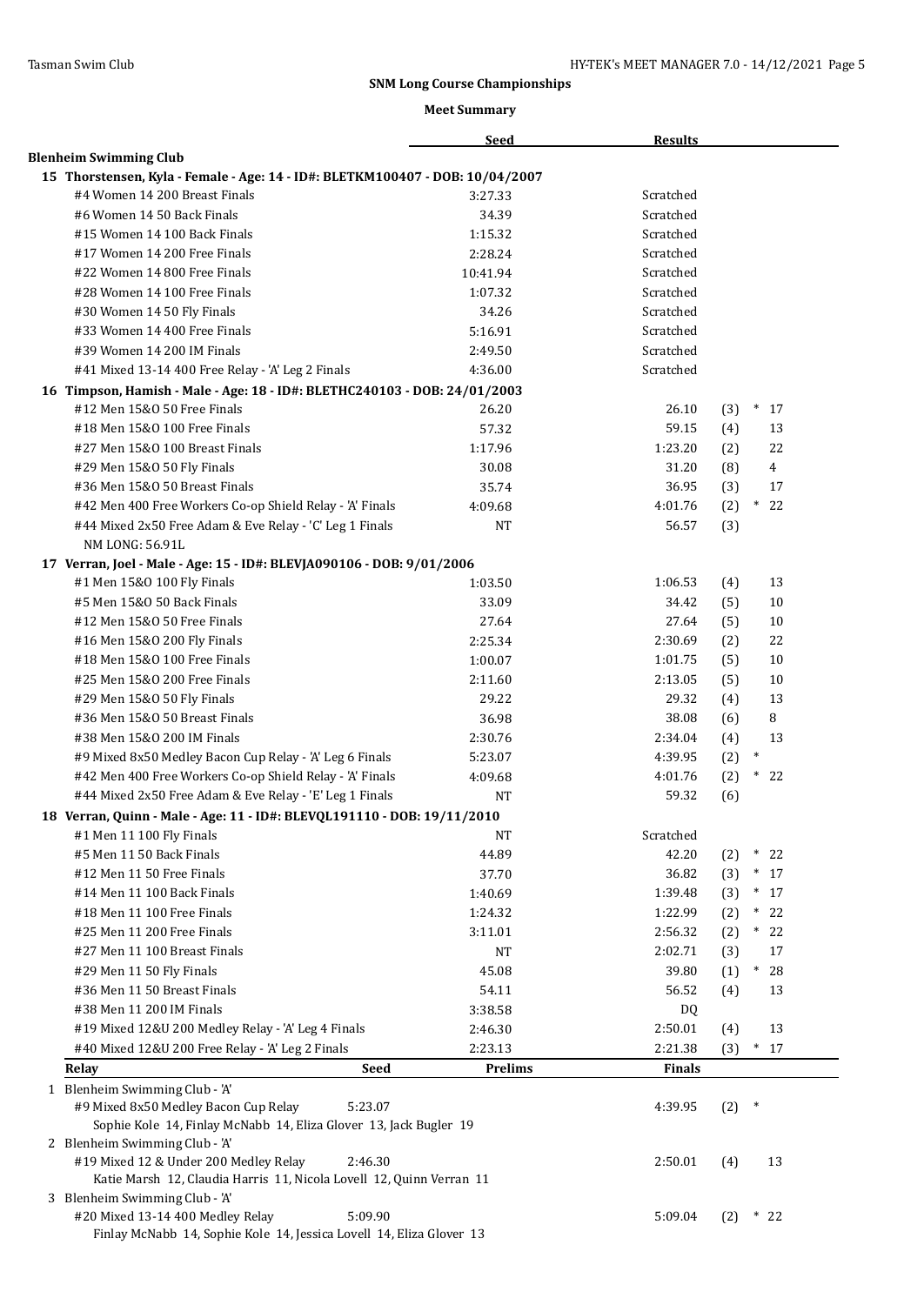| Relay |                                                                         | Seed    | <b>Prelims</b> | <b>Finals</b> |               |
|-------|-------------------------------------------------------------------------|---------|----------------|---------------|---------------|
|       | <b>Blenheim Swimming Club</b>                                           |         |                |               |               |
|       | 4 Blenheim Swimming Club - 'A'                                          |         |                |               |               |
|       | #40 Mixed 12 & Under 200 Freestyle Relay                                | 2:23.13 |                | 2:21.38       | $*$ 17<br>(3) |
|       | Katie Marsh 12, Quinn Verran 11, Claudia Harris 11, Nicola Lovell 12    |         |                |               |               |
|       | 5 Blenheim Swimming Club - 'A'                                          |         |                |               |               |
|       | #41 Mixed 13-14 400 Freestyle Relay                                     | 4:36.00 |                | Scratched     |               |
|       | Max Skehan 13, Kyla Thorstensen 14, Jessica Lovell 14, Finlay McNabb 14 |         |                |               |               |
| 6.    | Blenheim Swimming Club - 'A'                                            |         |                |               |               |
|       | #42 Men 400 Freestyle Workers Co-op Shield                              | 4:09.68 |                | 4:01.76       | (2)<br>$*22$  |
|       | Joel Verran 15, Jack Bugler 19, Jack Love 15, Hamish Timpson 18         |         |                |               |               |
|       | Blenheim Swimming Club Total Individual Entries: 176 - Total Relays: 6  |         |                |               |               |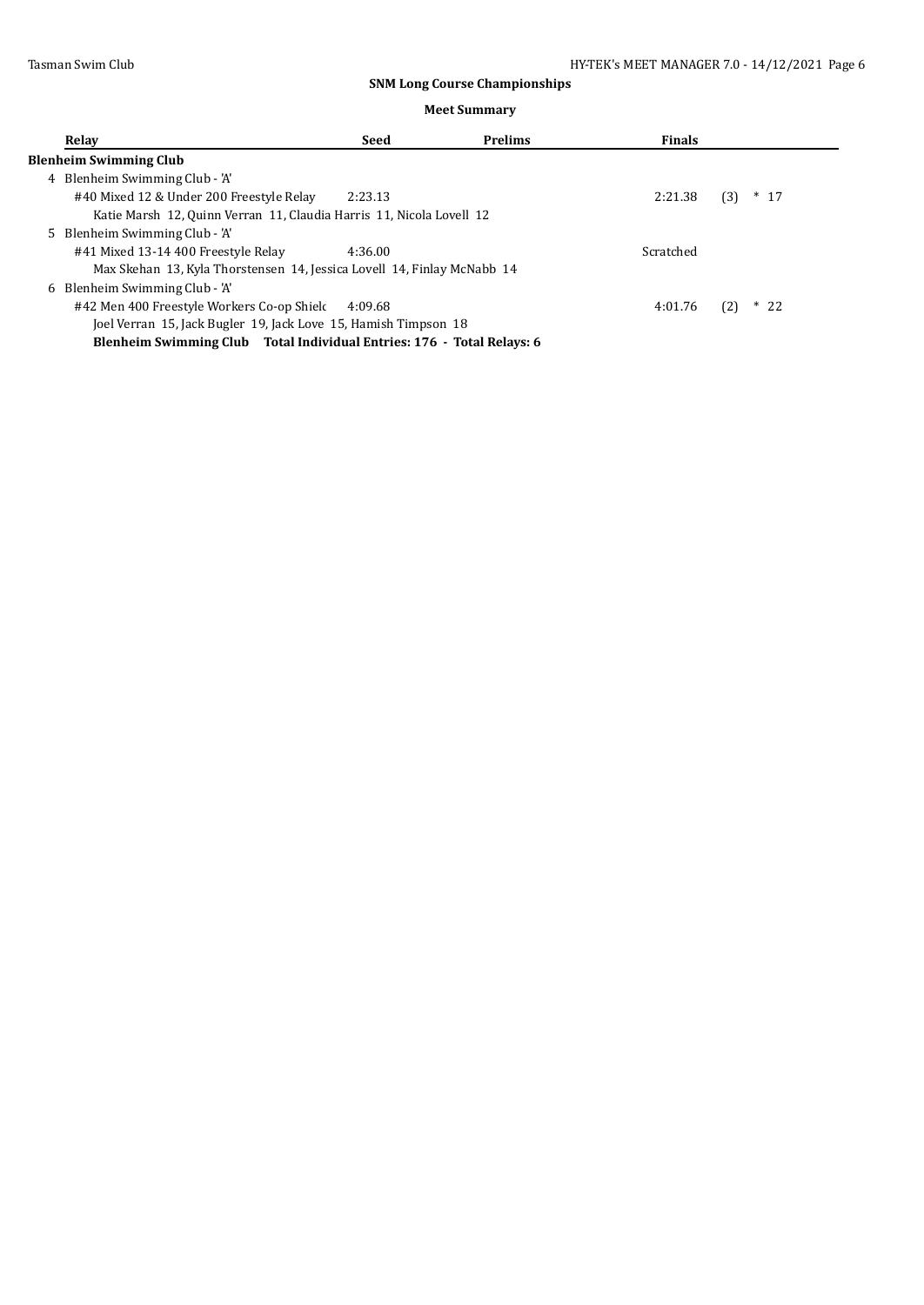#### **Meet Summary**

|                                                                            | Seed    | <b>Results</b> |  |
|----------------------------------------------------------------------------|---------|----------------|--|
| Motueka Swim Club                                                          |         |                |  |
| Blomfield, Ilonka - Female - Age: 12 - ID#: MOTBIZ130709 - DOB: 13/07/2009 |         |                |  |
| #4 Women 12 200 Breast Finals                                              | 4:04.62 | Scratched      |  |
| #6 Women 12 50 Back Finals                                                 | 46.94   | Scratched      |  |
| #13 Women 12 50 Free Finals                                                | 40.73   | Scratched      |  |
| #26 Women 12 100 Breast Finals                                             | 1:57.75 | Scratched      |  |
| #30 Women 12 50 Fly Finals                                                 | 51.81   | Scratched      |  |
| #37 Women 12 50 Breast Finals                                              | 56.46   | Scratched      |  |
| .                                                                          |         |                |  |

**Motueka Swim Club Total Individual Entries: 6 - Total Relays: 0**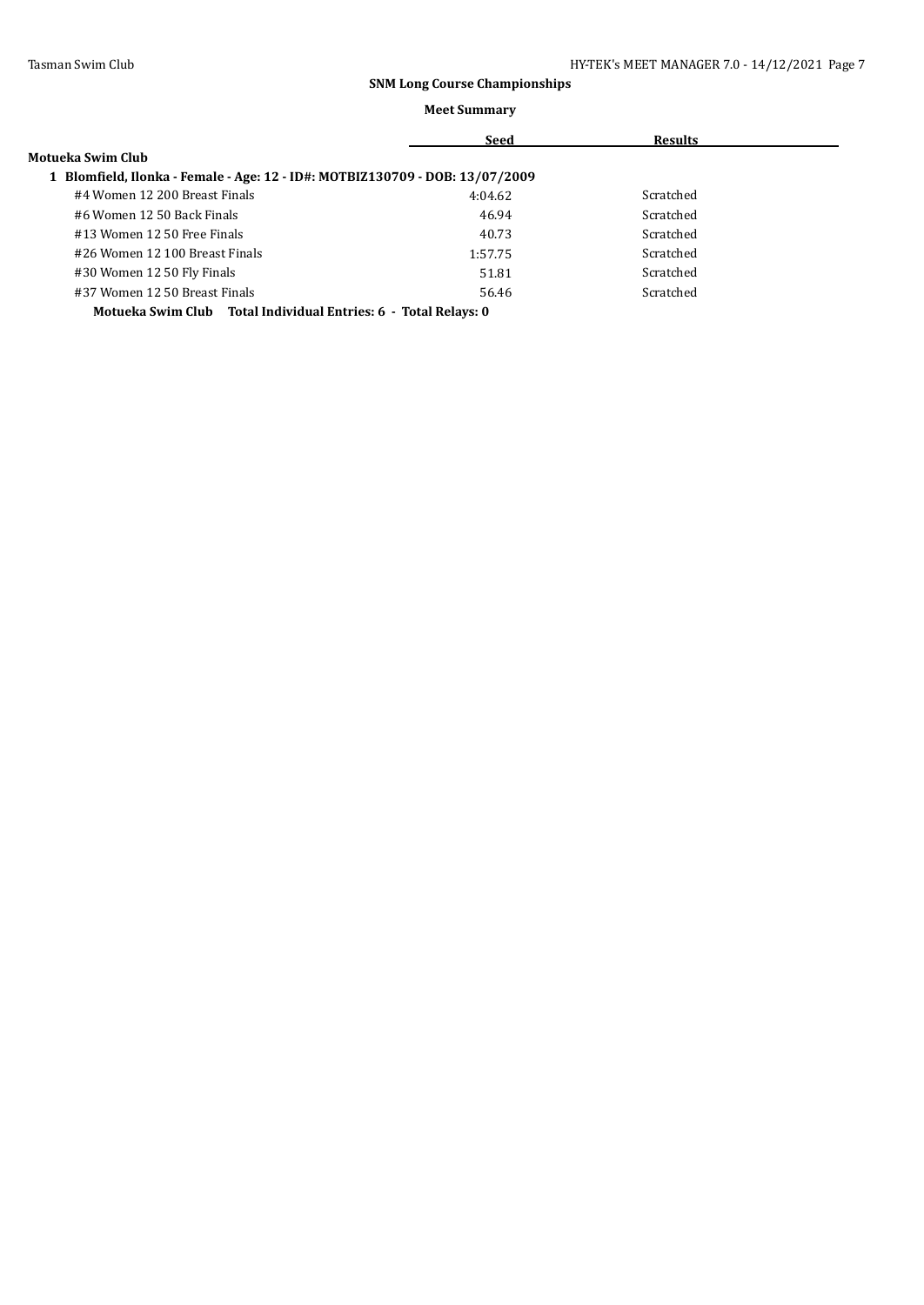| Relay                                                                      | Seed | <b>Prelims</b> | <b>Finals</b>  |  |  |  |
|----------------------------------------------------------------------------|------|----------------|----------------|--|--|--|
| Nelson Province Team - Bacon                                               |      |                |                |  |  |  |
| Relay                                                                      | Seed | <b>Prelims</b> | <b>Finals</b>  |  |  |  |
| 1 Nelson Province Team - Bacon - 'A'                                       |      |                |                |  |  |  |
| #9 Mixed 8x50 Medley Bacon Cup Relay                                       | NT   |                | (1)<br>4:20.91 |  |  |  |
| Samantha Harman 17, William Seymour 15, Rebecca Loach 17, Oliver Morton 15 |      |                |                |  |  |  |
| Nelson Province Team - Bacon Total Individual Entries: 0 - Total Relays: 1 |      |                |                |  |  |  |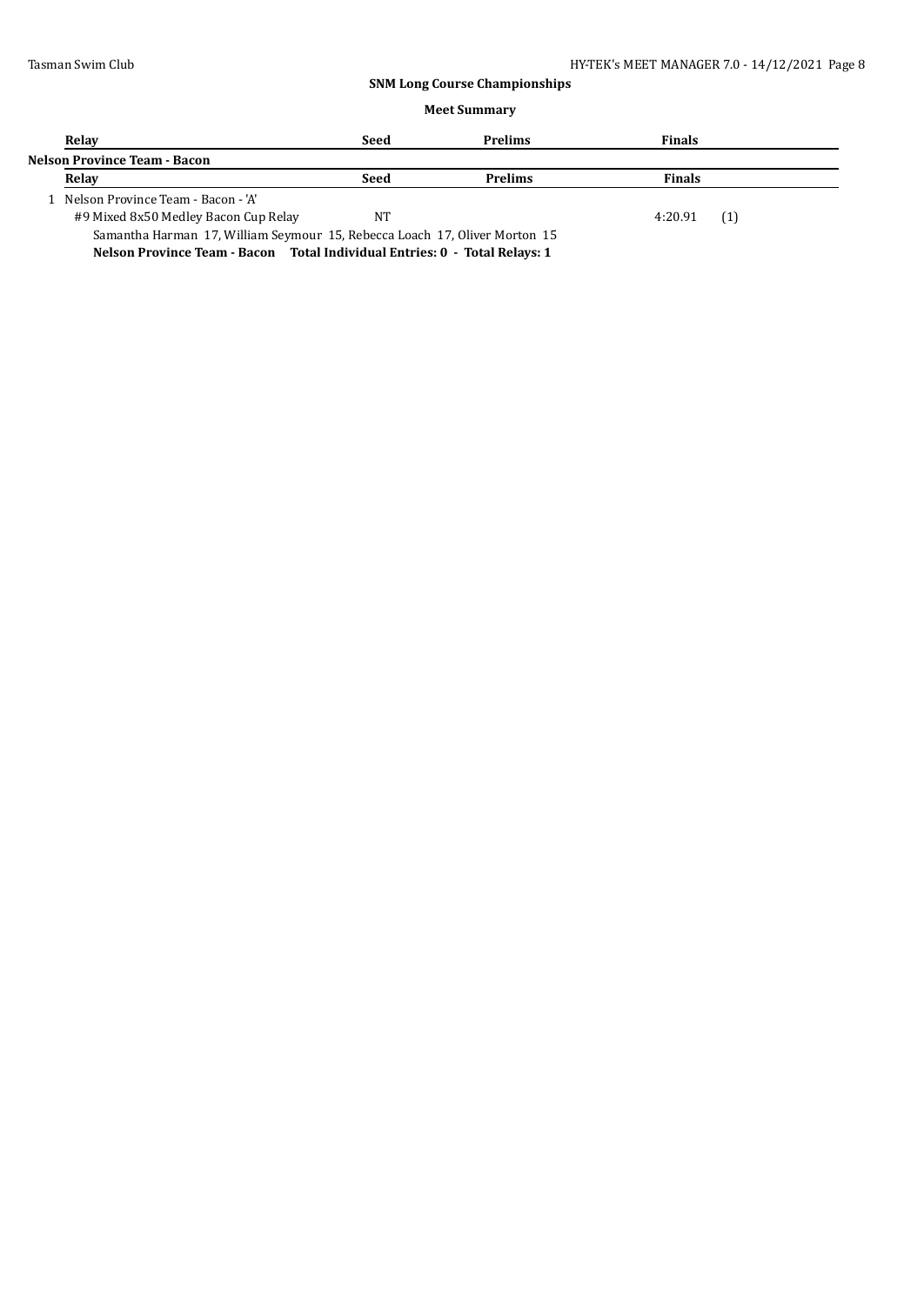|                                                                           | <b>Seed</b> | <b>Results</b> |                      |
|---------------------------------------------------------------------------|-------------|----------------|----------------------|
| Nelson South Swim Club                                                    |             |                |                      |
| 1 Alford, Lydia - Female - Age: 10 - ID#: NLSALZ051111 - DOB: 5/11/2011   |             |                |                      |
| #6 Women 10 50 Back Finals                                                | 44.83       | 45.07          | (2)<br>22            |
| #13 Women 10 50 Free Finals                                               | 40.43       | 38.02          | $*22$<br>(2)         |
| #15 Women 10 100 Back Finals                                              | <b>NT</b>   | 1:39.84        | (2)<br>22            |
| #17 Women 10 200 Free Finals                                              | 3:08.54     | 3:03.49        | (1)<br>$\ast$<br>28  |
| #26 Women 10 100 Breast Finals                                            | 2:00.80     | 1:54.47        | $(2)$ * 22           |
| #28 Women 10 100 Free Finals                                              | 1:25.10     | 1:25.47        | 28<br>(1)            |
| #30 Women 10 50 Fly Finals                                                | 51.66       | DQ.            |                      |
| #37 Women 10 50 Breast Finals                                             | 55.74       | 53.80          | (3)<br>$*$ 17        |
| #39 Women 10 200 IM Finals                                                | <b>NT</b>   | 3:37.03        | (2)<br>22            |
| #19 Mixed 12&U 200 Medley Relay - 'C' Leg 1 Finals                        | 3:06.06     | 2:54.13        | $\ast$<br>8<br>(6)   |
| #40 Mixed 12&U 200 Free Relay - 'C' Leg 3 Finals                          | 2:40.44     | 2:32.48        | $*$<br>(6)<br>8      |
| 2 Alford, Will - Male - Age: 14 - ID#: NLSAWH200707 - DOB: 20/07/2007     |             |                |                      |
| #3 Men 14 200 Breast Finals                                               | 2:51.16     | Scratched      |                      |
| #5 Men 14 50 Back Finals                                                  | 39.04       | Scratched      |                      |
| #12 Men 14 50 Free Finals                                                 | 29.15       | Scratched      |                      |
| #18 Men 14 100 Free Finals                                                | 1:03.10     | Scratched      |                      |
| #25 Men 14 200 Free Finals                                                | 2:17.56     | Scratched      |                      |
| #27 Men 14 100 Breast Finals                                              | 1:18.10     | Scratched      |                      |
| #29 Men 14 50 Fly Finals                                                  | 34.94       | Scratched      |                      |
| #36 Men 14 50 Breast Finals                                               | 36.62       | Scratched      |                      |
| #38 Men 14 200 IM Finals                                                  | 2:40.12     | Scratched      |                      |
| 3 Anticich, Milla - Female - Age: 14 - ID#: NLSAME080507 - DOB: 8/05/2007 |             |                |                      |
| #2 Women 14 100 Fly Finals                                                | NT          | Scratched      |                      |
| #6 Women 14 50 Back Finals                                                | 42.49       | Scratched      |                      |
| #13 Women 14 50 Free Finals                                               | 38.55       | Scratched      |                      |
| #15 Women 14 100 Back Finals                                              | 1:31.13     | Scratched      |                      |
| #30 Women 14 50 Fly Finals                                                | 41.26       | Scratched      |                      |
| #35 Women 14 200 Back Finals                                              | <b>NT</b>   | Scratched      |                      |
| #37 Women 14 50 Breast Finals                                             | 53.30       | Scratched      |                      |
| #39 Women 14 200 IM Finals                                                | 3:33.18     | Scratched      |                      |
| 4 Banks, Chase - Male - Age: 14 - ID#: NLSBCG140407 - DOB: 14/04/2007     |             |                |                      |
| #1 Men 14 100 Fly Finals                                                  | 1:19.63     | 1:17.95        | $*22$<br>(2)         |
| #5 Men 14 50 Back Finals                                                  | 34.98       | 34.92          | $(2)$ * 22           |
| #12 Men 14 50 Free Finals                                                 | 29.70       | 29.13          | (1)<br>$\ast$<br>28  |
| #14 Men 14 100 Back Finals                                                | NT          | 1:18.34        | (3)<br>17            |
| #18 Men 14 100 Free Finals                                                | 1:07.62     | 1:09.46        | (5)<br>10            |
| #25 Men 14 200 Free Finals                                                | NT          | 2:32.69        | (3)<br>17            |
| #29 Men 14 50 Fly Finals                                                  | 32.86       | 31.08          | (1)<br>28<br>$*$     |
| #36 Men 14 50 Breast Finals                                               | 40.42       | 40.76          | (3)<br>17            |
| #38 Men 14 200 IM Finals                                                  | $_{\rm NT}$ | DQ             |                      |
| #20 Mixed 13-14 400 Medley Relay - 'B' Leg 3 Finals                       | 5:10.22     | DQ             |                      |
| #41 Mixed 13-14 400 Free Relay - 'A' Leg 4 Finals                         | 4:28.03     | DQ             |                      |
| 5 Bayley, Ariah - Female - Age: 14 - ID#: NLSBAR020807 - DOB: 2/08/2007   |             |                |                      |
| #2 Women 14 100 Fly Finals                                                | 1:20.15     | 1:22.47        | 8<br>(6)             |
| #6 Women 14 50 Back Finals                                                | 39.54       | 39.14          | $\ast$<br>(7)<br>6   |
| #13 Women 14 50 Free Finals                                               | 34.84       | 34.20          | $(11)$ *             |
| #17 Women 14 200 Free Finals                                              | 2:40.38     | 2:41.91        | (8)<br>4             |
| #26 Women 14 100 Breast Finals                                            | 1:36.88     | 1:36.96        | (3)<br>17            |
| #28 Women 14 100 Free Finals                                              | 1:14.66     | 1:14.59        | (7)<br>$\ast$<br>6   |
| #33 Women 14 400 Free Finals                                              | 5:37.27     | 5:31.10        | (4)<br>$\ast$<br>-13 |
| #37 Women 14 50 Breast Finals                                             | 44.97       | 45.29          | 8<br>(6)             |
| #39 Women 14 200 IM Finals                                                | 2:55.32     | 2:58.22        | (8)<br>4             |
|                                                                           |             |                |                      |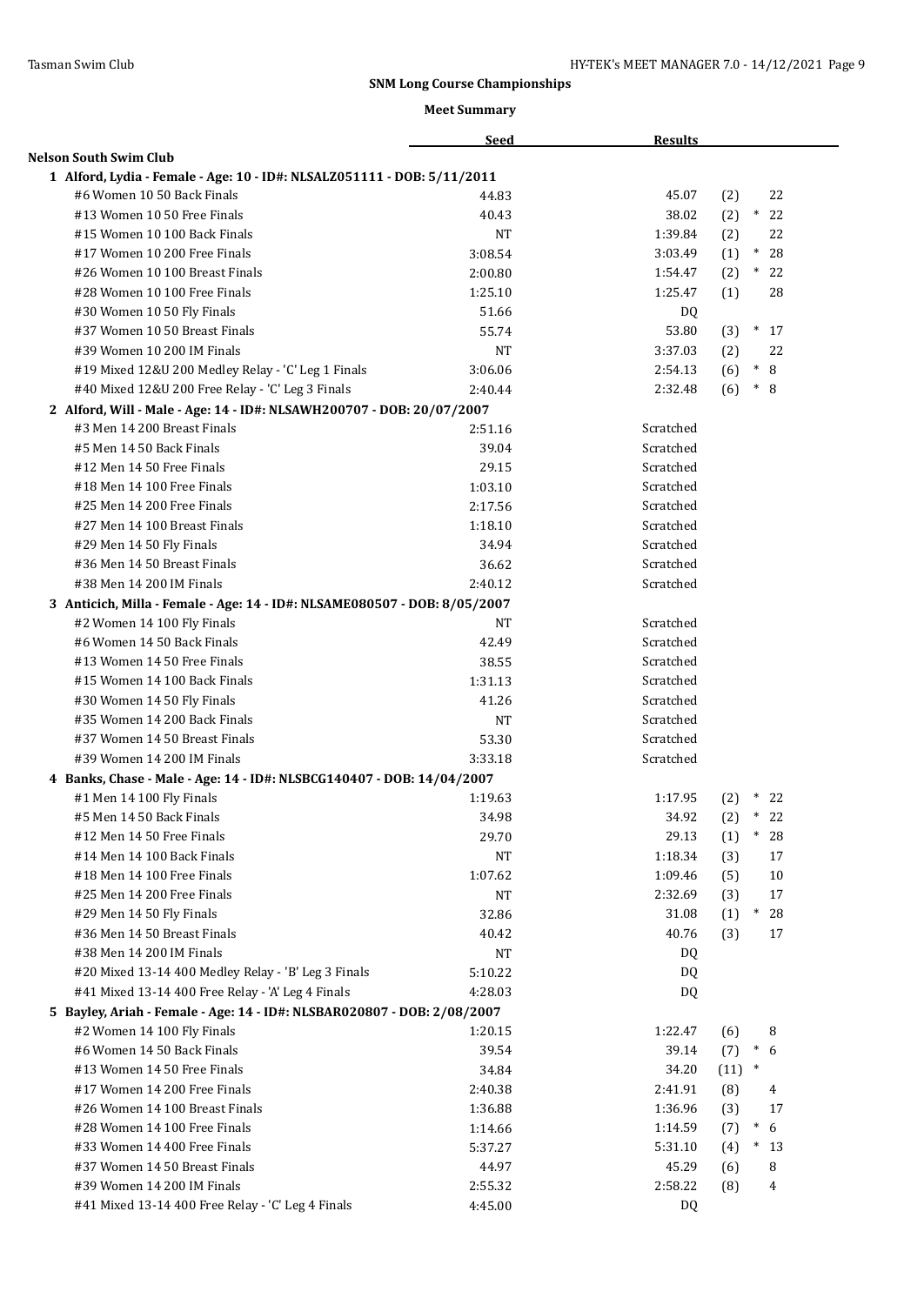|                                                                               | <b>Seed</b> | <b>Results</b> |                        |
|-------------------------------------------------------------------------------|-------------|----------------|------------------------|
| <b>Nelson South Swim Club</b>                                                 |             |                |                        |
| 6 Bryant, Finn - Male - Age: 14 - ID#: NLSBFM270707 - DOB: 27/07/2007         |             |                |                        |
| #3 Men 14 200 Breast Finals                                                   | 3:09.41     | 3:11.62        | 28<br>(1)              |
| #5 Men 14 50 Back Finals                                                      | <b>NT</b>   | 38.45          | 13<br>(4)              |
| #7 Men 14 400 Free Finals                                                     | 5:05.35     | 5:01.57        | $^\ast$<br>22<br>(2)   |
| #12 Men 14 50 Free Finals                                                     | 31.52       | 30.66          | $\ast$<br>8<br>(6)     |
| #18 Men 14 100 Free Finals                                                    | 1:08.53     | 1:08.75        | 13<br>(4)              |
| #27 Men 14 100 Breast Finals                                                  | 1:29.57     | 1:30.27        | 28<br>(1)              |
| #29 Men 14 50 Fly Finals                                                      | 36.04       | 34.58          | $*22$<br>(2)           |
| #36 Men 14 50 Breast Finals                                                   | 40.12       | 39.95          | $\ast$<br>(2)<br>22    |
| #38 Men 14 200 IM Finals                                                      | 2:46.93     | 2:46.96        | (2)<br>22              |
| #20 Mixed 13-14 400 Medley Relay - 'B' Leg 2 Finals                           | 5:10.22     | DQ             |                        |
| #41 Mixed 13-14 400 Free Relay - 'B' Leg 3 Finals                             | 4:34.42     | 4:36.66        | 28<br>(1)              |
| 7 Cain-Townley, Bella - Female - Age: 12 - ID#: NLSCBD070109 - DOB: 7/01/2009 |             |                |                        |
| #2 Women 12 100 Fly Finals                                                    | 1:25.24     | 1:26.56        | 22<br>(2)              |
| #6 Women 12 50 Back Finals                                                    | 39.22       | 39.48          | 13<br>(4)              |
| #13 Women 12 50 Free Finals                                                   | 34.54       | 32.94          | $*17$<br>(3)           |
| #15 Women 12 100 Back Finals                                                  | 1:25.22     | 1:26.34        | (3)<br>17              |
| #26 Women 12 100 Breast Finals                                                | 1:52.85     | 1:40.66        | $*13$<br>(4)           |
| #30 Women 12 50 Fly Finals                                                    | 36.74       | 36.57          | $\ast$<br>(3)<br>17    |
| #35 Women 12 200 Back Finals                                                  | 3:00.77     | 2:59.68        | (2)<br>$\ast$<br>22    |
| #37 Women 12 50 Breast Finals                                                 | 47.99       | 46.02          | $\ast$<br>(3)<br>17    |
| #39 Women 12 200 IM Finals                                                    | 3:07.32     | 3:06.76        | (5)<br>$\ast$<br>10    |
| #19 Mixed 12&U 200 Medley Relay - 'A' Leg 3 Finals                            | 2:32.88     | 2:34.13        | 22<br>(2)              |
| #40 Mixed 12&U 200 Free Relay - 'A' Leg 3 Finals                              | 2:18.01     | 2:11.53        | $\ast$<br>22<br>(2)    |
| 8 Cain-Townley, Mia - Female - Age: 14 - ID#: NLSCMH250807 - DOB: 25/08/2007  |             |                |                        |
| #2 Women 14 100 Fly Finals                                                    | 1:14.07     | 1:18.86        | (3)<br>17              |
| #6 Women 14 50 Back Finals                                                    | 37.75       | 37.45          | $\ast$<br>(5)<br>10    |
| #11 Women 14 400 IM Finals                                                    | 5:46.96     | DQ             |                        |
| #13 Women 14 50 Free Finals                                                   | 33.45       | 31.54          | (5)<br>$\ast$<br>10    |
| #15 Women 14 100 Back Finals                                                  | 1:16.65     | 1:20.19        | (3)<br>17              |
| #24 Women 14 200 Fly Finals                                                   | 2:43.79     | 2:58.53        | 17<br>(3)              |
| #30 Women 14 50 Fly Finals                                                    | 33.63       | 32.88          | $*13$<br>(4)           |
| #37 Women 14 50 Breast Finals                                                 | 45.14       | 44.56          | $\ast$<br>10<br>(5)    |
| #39 Women 14 200 IM Finals                                                    | 2:47.10     | 2:46.39        | $\ast$<br>(3)<br>17    |
| #43 Women 400 Free Ton Boulton Cup Relay - 'A' Leg Finals                     | 4:27.52     | 4:42.61        | (3)<br>17              |
| #20 Mixed 13-14 400 Medley Relay - 'A' Leg 3 Finals                           | 4:53.40     | 5:02.76        | 28<br>(1)              |
| 9 Chadderton, Emily - Female - Age: 14 - ID#: NLSCEM060607 - DOB: 6/06/2007   |             |                |                        |
| #4 Women 14 200 Breast Finals                                                 | 3:37.95     | 3:19.51        | (2)<br>$*$<br>22       |
| #6 Women 14 50 Back Finals                                                    | 36.55       | 37.13          | (4)<br>13              |
| #13 Women 14 50 Free Finals                                                   | 30.91       | 29.92          | $^*$<br>22<br>(2)      |
| #17 Women 14 200 Free Finals                                                  | 2:22.84     | 2:25.92        | 28<br>(1)              |
| #28 Women 14 100 Free Finals                                                  | 1:08.69     | 1:06.99        | $^*$<br>28<br>(1)      |
| #30 Women 14 50 Fly Finals                                                    | 35.40       | 37.13          | (8)<br>4               |
| #37 Women 14 50 Breast Finals                                                 | 40.93       | 39.44          | (1)<br>$^{\ast}$<br>28 |
| #39 Women 14 200 IM Finals                                                    | 2:45.53     | 2:49.73        | 13<br>(4)              |
| #44 Mixed 2x50 Free Adam & Eve Relay - 'F' Leg 2 Finals                       | NT          | 1:00.62        | (7)                    |
| #20 Mixed 13-14 400 Medley Relay - 'A' Leg 4 Finals                           | 4:53.40     | 5:02.76        | 28<br>(1)              |
| #41 Mixed 13-14 400 Free Relay - 'A' Leg 2 Finals                             | 4:28.03     | DQ             |                        |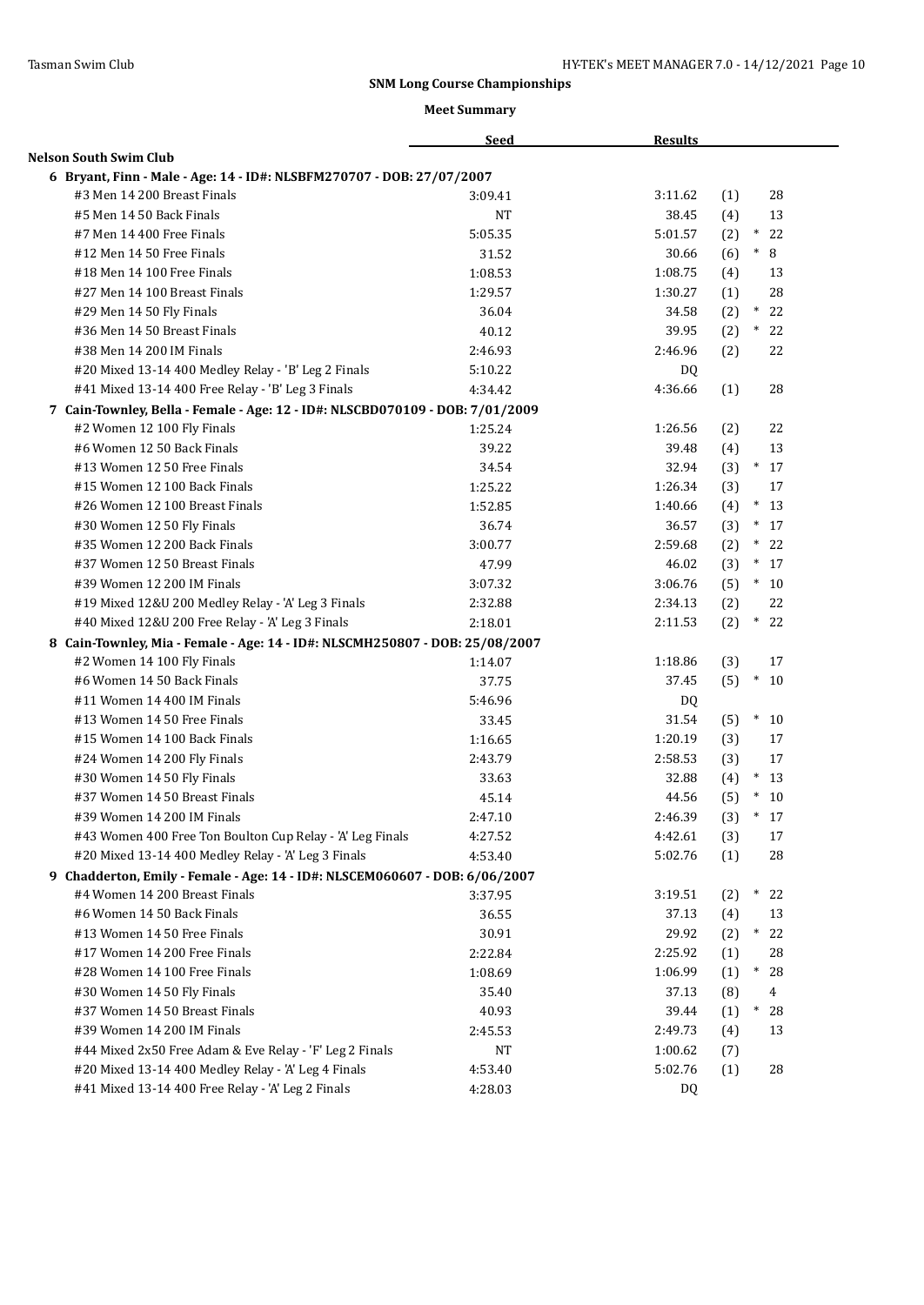|                                                                             | <b>Seed</b> | <b>Results</b> |                                            |
|-----------------------------------------------------------------------------|-------------|----------------|--------------------------------------------|
| <b>Nelson South Swim Club</b>                                               |             |                |                                            |
| 10 Claridge, Lilly - Female - Age: 14 - ID#: NLSCLV280607 - DOB: 28/06/2007 |             |                |                                            |
| #4 Women 14 200 Breast Finals                                               | 3:36.03     | 3:27.01        | (3)<br>$*17$                               |
| #6 Women 14 50 Back Finals                                                  | 42.52       | 41.80          | $(11)$ *                                   |
| #13 Women 14 50 Free Finals                                                 | 33.37       | 33.76          | (9)                                        |
| #15 Women 14 100 Back Finals                                                | 1:29.93     | 1:31.78        | (9)                                        |
| #17 Women 14 200 Free Finals                                                | 2:36.08     | 2:33.17        | $\hspace{-.1cm}^* \hspace{-.1cm} 8$<br>(6) |
| #22 Women 14 800 Free Finals                                                | 11:01.16    | 11:07.35       | (1)<br>28                                  |
| #26 Women 14 100 Breast Finals                                              | 1:39.49     | 1:40.54        | 8<br>(6)                                   |
| #33 Women 14 400 Free Finals                                                | 5:17.51     | 5:18.27        | (3)<br>17                                  |
| #37 Women 14 50 Breast Finals                                               | 45.86       | 47.36          | (9)                                        |
| #20 Mixed 13-14 400 Medley Relay - 'B' Leg 4 Finals                         | 5:10.22     | DQ             |                                            |
| #41 Mixed 13-14 400 Free Relay - 'B' Leg 4 Finals                           | 4:34.42     | 4:36.66        | 28<br>(1)                                  |
| 11 Claridge, Rosie - Female - Age: 10 - ID#: NLSCRZ240611 - DOB: 24/06/2011 |             |                |                                            |
| #6 Women 10 50 Back Finals                                                  | 53.38       | 48.99          | $(4)$ * 13                                 |
| #13 Women 10 50 Free Finals                                                 | 46.10       | 39.59          | $*13$<br>(4)                               |
| #15 Women 10 100 Back Finals                                                | 1:58.02     | 1:50.98        | $*13$<br>(4)                               |
| #26 Women 10 100 Breast Finals                                              | 1:58.11     | 1:56.30        | $*17$<br>(3)                               |
| #28 Women 10 100 Free Finals                                                | 1:46.37     | 1:39.41        | (3)<br>$*17$                               |
| 12 Eden, Caitlin - Female - Age: 14 - ID#: NLSECN030107 - DOB: 3/01/2007    |             |                |                                            |
| #6 Women 14 50 Back Finals                                                  | 34.24       | 35.30          | (2)<br>22                                  |
| #13 Women 14 50 Free Finals                                                 | 30.99       | 30.95          | (3)<br>$\ast$<br>17                        |
| #15 Women 14 100 Back Finals                                                | 1:12.54     | 1:16.70        | 22<br>(2)                                  |
| #26 Women 14 100 Breast Finals                                              | <b>NT</b>   | 1:32.10        | 22                                         |
| #28 Women 14 100 Free Finals                                                | 1:07.95     | 1:09.22        | (2)<br>17                                  |
|                                                                             | 36.96       | 35.36          | (3)<br>6<br>$\ast$                         |
| #30 Women 14 50 Fly Finals<br>#35 Women 14 200 Back Finals                  |             |                | (7)                                        |
|                                                                             | 2:33.20     | 2:44.29        | (2)<br>22                                  |
| #37 Women 14 50 Breast Finals                                               | 41.20       | 42.29          | 13<br>(4)                                  |
| #39 Women 14 200 IM Finals                                                  | 2:42.77     | 2:53.11        | 8<br>(6)                                   |
| #43 Women 400 Free Ton Boulton Cup Relay - 'A' Leg Finals                   | 4:27.52     | 4:42.61        | (3)<br>17                                  |
| #20 Mixed 13-14 400 Medley Relay - 'B' Leg 1 Finals                         | 5:10.22     | DQ             |                                            |
| 13 Ellena, Eva - Female - Age: 14 - ID#: NLSEEM110507 - DOB: 11/05/2007     |             |                |                                            |
| #6 Women 14 50 Back Finals                                                  | 37.49       | 39.98          | (8)<br>4                                   |
| #13 Women 14 50 Free Finals                                                 | 31.67       | 31.51          | (4)<br>$\ast$<br>13                        |
| #15 Women 14 100 Back Finals                                                | 1:21.34     | 1:26.26        | 8<br>(6)                                   |
| #17 Women 14 200 Free Finals                                                | 2:28.67     | 2:30.41        | 13<br>(4)                                  |
| #28 Women 14 100 Free Finals                                                | 1:08.62     | 1:10.35        | (5)<br>10                                  |
| #30 Women 14 50 Fly Finals                                                  | 36.78       | 37.98          | (9)                                        |
| #33 Women 14 400 Free Finals                                                | 5:13.80     | 5:15.23        | (1)<br>28                                  |
| #37 Women 14 50 Breast Finals                                               | 48.58       | 46.60          | $\ast$<br>(7)<br>6                         |
| #39 Women 14 200 IM Finals                                                  | 3:06.07     | 3:06.16        | (11)                                       |
| #20 Mixed 13-14 400 Medley Relay - 'C' Leg 1 Finals                         | 5:22.21     | DQ.            |                                            |
| #41 Mixed 13-14 400 Free Relay - 'A' Leg 3 Finals                           | 4:28.03     | DQ.            |                                            |
| 14 Goomes, Rosie - Female - Age: 13 - ID#: NLSGRA160708 - DOB: 16/07/2008   |             |                |                                            |
| #2 Women 13 100 Fly Finals                                                  | 1:26.79     | 1:18.38        | (2)<br>$*22$                               |
| #6 Women 13 50 Back Finals                                                  | 35.96       | 35.76          | (2)<br>$*$<br>22                           |
| #11 Women 13 400 IM Finals                                                  | 6:11.40     | 6:10.28        | (1)<br>$*28$                               |
| #15 Women 13 100 Back Finals                                                | 1:18.37     | 1:18.56        | 22<br>(2)                                  |
| #22 Women 13 800 Free Finals                                                | 11:16.19    | 11:25.99       | 28<br>(1)                                  |
| #26 Women 13 100 Breast Finals                                              | 1:35.54     | DQ             |                                            |
| #30 Women 13 50 Fly Finals                                                  | 36.91       | 34.76          | $*22$<br>(2)                               |
| #35 Women 13 200 Back Finals                                                | 2:52.17     | 2:50.37        | $*22$<br>(2)                               |
| #39 Women 13 200 IM Finals                                                  | 2:52.69     | 2:48.46        | $*28$<br>(1)                               |
| #20 Mixed 13-14 400 Medley Relay - 'C' Leg 3 Finals                         | 5:22.21     | DQ             |                                            |
| #41 Mixed 13-14 400 Free Relay - 'C' Leg 1 Finals                           | 4:45.00     | DQ             |                                            |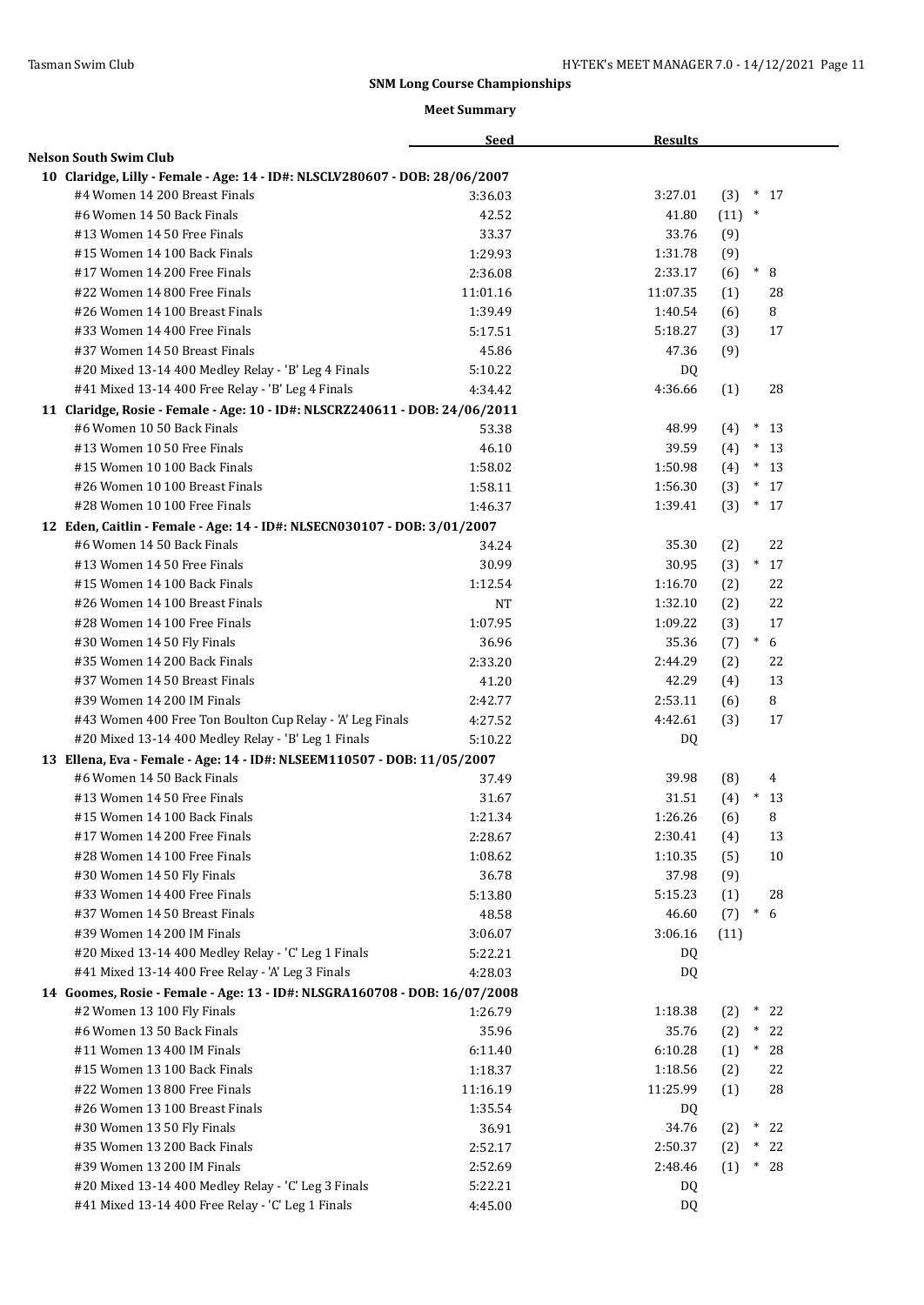|                                                                                   | <b>Seed</b>        | <b>Results</b> |         |                |  |
|-----------------------------------------------------------------------------------|--------------------|----------------|---------|----------------|--|
| <b>Nelson South Swim Club</b>                                                     |                    |                |         |                |  |
| 15 Grenfell, Annabel - Female - Age: 14 - ID#: NLSGAJ181107 - DOB: 18/11/2007     |                    |                |         |                |  |
| #2 Women 14 100 Fly Finals                                                        | 1:15.72            | 1:13.18        | (2)     | $*$<br>22      |  |
| #6 Women 14 50 Back Finals                                                        | 34.89              | 34.10          | $(1)$ * | 28             |  |
| #11 Women 14 400 IM Finals                                                        | 5:40.54            | 5:45.69        | (1)     | 28             |  |
| #15 Women 14 100 Back Finals                                                      | 1:11.87            | 1:14.33        | (1)     | 28             |  |
| #24 Women 14 200 Fly Finals                                                       | 2:42.88            | 2:45.11        | (1)     | 28             |  |
| #28 Women 14 100 Free Finals                                                      | 1:08.72            | 1:08.68        | (2)     | $*22$          |  |
| #30 Women 14 50 Fly Finals                                                        | 33.42              | 32.86          | (3)     | $*17$          |  |
| #35 Women 14 200 Back Finals                                                      | 2:33.78            | 2:38.99        | (1)     | 28             |  |
| #39 Women 14 200 IM Finals                                                        | 2:49.90            | 2:44.85        | (1)     | $*28$          |  |
| #20 Mixed 13-14 400 Medley Relay - 'A' Leg 1 Finals                               | 4:53.40            | 5:02.76        | (1)     | 28             |  |
| #41 Mixed 13-14 400 Free Relay - 'B' Leg 2 Finals                                 | 4:34.42            | 4:36.66        | (1)     | 28             |  |
| 16 Hall, Lilly - Female - Age: 15 - ID#: NLSHLM010306 - DOB: 1/03/2006            |                    |                |         |                |  |
| #6 Women 15&0 50 Back Finals                                                      | 35.40              | Scratched      |         |                |  |
| #13 Women 15&0 50 Free Finals                                                     | 31.39              | 32.15          | (12)    |                |  |
| #43 Women 400 Free Ton Boulton Cup Relay - 'A' Leg Finals                         | 4:27.52            | 4:42.61        | (3)     | 17             |  |
| #21 Mixed 15&0 400 Medley Relay - 'A' Leg 3 Finals                                | 4:42.00            | 5:03.91        | (3)     | 17             |  |
| 17 Hall, Nic - Male - Age: 17 - ID#: NLSHND240104 - DOB: 24/01/2004               |                    |                |         |                |  |
| #5 Men 15&0 50 Back Finals                                                        | 30.79              | 34.04          | (4)     | 13             |  |
| #12 Men 15&0 50 Free Finals                                                       | 27.01              | 28.64          | (9)     |                |  |
| #42 Men 400 Free Workers Co-op Shield Relay - 'A' Finals                          | 4:29.79            | 4:23.82        | (3)     | $*17$          |  |
| #21 Mixed 15&0 400 Medley Relay - 'A' Leg 1 Finals                                | 4:42.00            | 5:03.91        | (3)     | 17             |  |
| 18 Harrison, Lily - Female - Age: 13 - ID#: NLSHLZ191108 - DOB: 19/11/2008        |                    |                |         |                |  |
| #6 Women 13 50 Back Finals                                                        | NT                 | 44.80          | (7)     | 6              |  |
| #13 Women 13 50 Free Finals                                                       | NT                 | 37.68          | (8)     | $\overline{4}$ |  |
| #15 Women 13 100 Back Finals                                                      | <b>NT</b>          | 1:40.35        | (5)     | 10             |  |
| 19 Hine, Ellinor - Female - Age: 16 - ID#: NLSHEZ150505 - DOB: 15/05/2005         |                    |                |         |                |  |
| #2 Women 15&0 100 Fly Finals                                                      | 1:13.49            | Scratched      |         |                |  |
| #8 Women 15&0 1500 Free Finals                                                    | 19:24.02           | Scratched      |         |                |  |
| #13 Women 15&0 50 Free Finals                                                     | 31.08              | Scratched      |         |                |  |
| #17 Women 15&0 200 Free Finals                                                    | 2:20.88            | Scratched      |         |                |  |
| #22 Women 15&0 800 Free Finals                                                    | 10:11.66           | Scratched      |         |                |  |
| #28 Women 15&0 100 Free Finals                                                    | 1:06.02            | Scratched      |         |                |  |
| #30 Women 15&0 50 Fly Finals                                                      | 33.12              | Scratched      |         |                |  |
| #33 Women 15&0 400 Free Finals                                                    |                    | Scratched      |         |                |  |
| #39 Women 15&0 200 IM Finals                                                      | 4:56.39<br>2:40.66 | Scratched      |         |                |  |
|                                                                                   |                    |                |         |                |  |
| 20 Huata-Findlay, Olivia - Female - Age: 14 - ID#: NLSHOJ220907 - DOB: 22/09/2007 |                    |                |         |                |  |
| #4 Women 14 200 Breast Finals                                                     | 3:14.16            | Scratched      |         |                |  |
| #6 Women 14 50 Back Finals                                                        | 39.52              | Scratched      |         |                |  |
| #17 Women 14 200 Free Finals                                                      | 2:29.30            | 2:29.21        | (2)     | $^\ast$<br>22  |  |
| #26 Women 14 100 Breast Finals                                                    | 1:28.37            | 1:30.23        | (1)     | 28             |  |
| #28 Women 14 100 Free Finals                                                      | 1:09.35            | 1:10.29        | (4)     | 13             |  |
| #30 Women 14 50 Fly Finals                                                        | 36.10              | 39.54          | (10)    |                |  |
| #33 Women 14 400 Free Finals                                                      | 5:03.43            | 5:15.50        | (2)     | 22             |  |
| #37 Women 14 50 Breast Finals                                                     | 40.20              | 40.36          | (2)     | 22             |  |
| #39 Women 14 200 IM Finals                                                        | 2:53.21            | 3:04.22        | (10)    |                |  |
| #20 Mixed 13-14 400 Medley Relay - 'A' Leg 2 Finals                               | 4:53.40            | 5:02.76        | (1)     | 28             |  |
| #41 Mixed 13-14 400 Free Relay - 'B' Leg 1 Finals                                 | 4:34.42            | 4:36.66        | (1)     | 28             |  |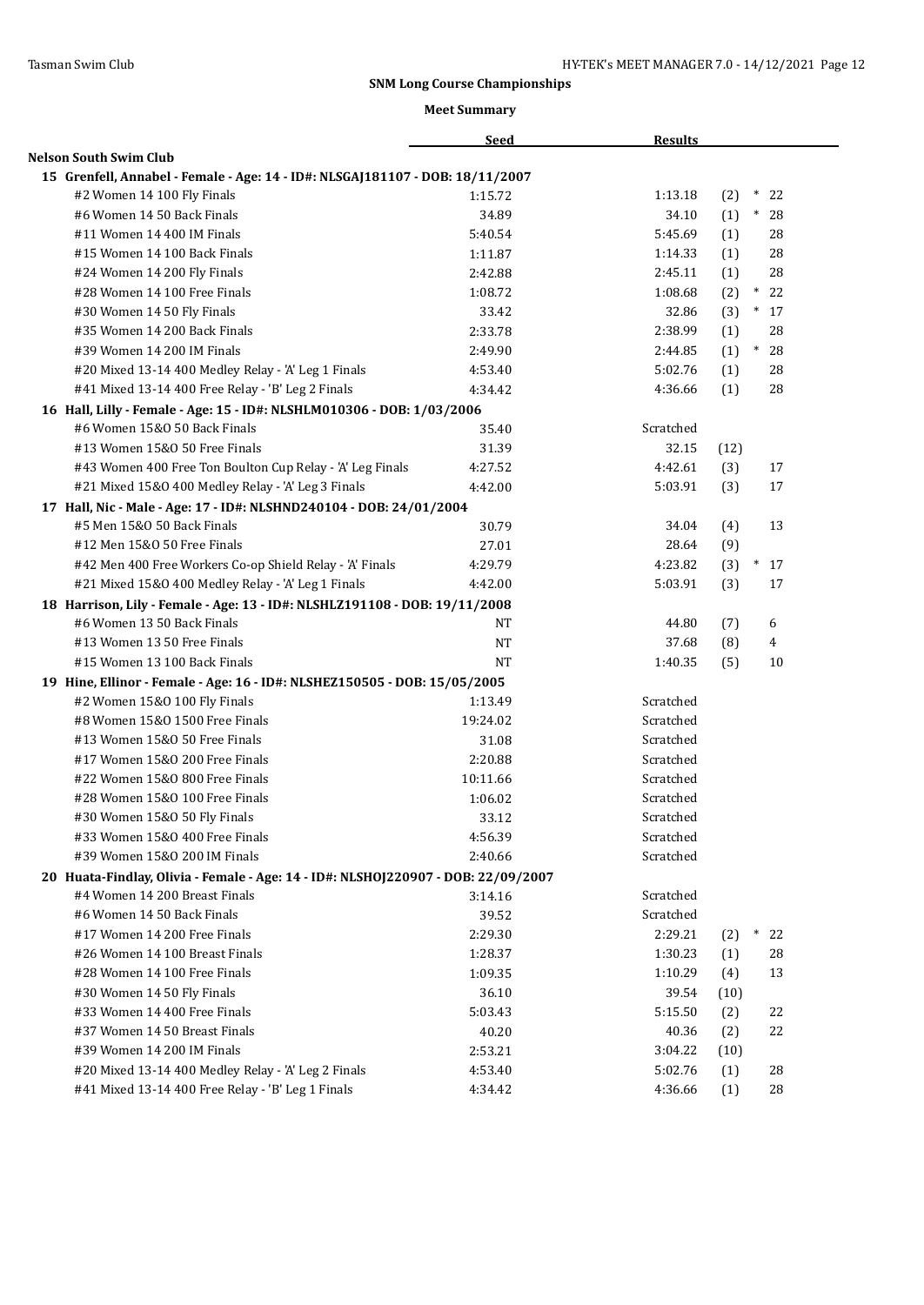|                                                                             | <b>Seed</b> | <b>Results</b> |                      |
|-----------------------------------------------------------------------------|-------------|----------------|----------------------|
| Nelson South Swim Club                                                      |             |                |                      |
| 21 Jones, Henry - Male - Age: 9 - ID#: NLSJHZ170712 - DOB: 17/07/2012       |             |                |                      |
| #5 Men 9&U 50 Back Finals                                                   | 51.82       | 48.95          | $\ast$<br>28<br>(1)  |
| #12 Men 9&U 50 Free Finals                                                  | 44.59       | 41.64          | $*28$<br>(1)         |
| #14 Men 9&U 100 Back Finals                                                 | <b>NT</b>   | 1:46.26        | (1)<br>28            |
| #18 Men 9&U 100 Free Finals                                                 | <b>NT</b>   | 1:42.20        | 28<br>(1)            |
| #25 Men 9&U 200 Free Finals                                                 | <b>NT</b>   | 3:45.69        | 28<br>(1)            |
| #27 Men 9&U 100 Breast Finals                                               | 1:56.27     | 1:57.08        | 28<br>(1)            |
| #29 Men 9&U 50 Fly Finals                                                   | <b>NT</b>   | 54.88          | (1)<br>28            |
| #36 Men 9&U 50 Breast Finals                                                | 52.02       | 51.10          | $*$<br>(1)<br>28     |
| #38 Men 9&U 200 IM Finals                                                   | <b>NT</b>   | 3:59.82        | 28<br>(1)            |
| 22 Lu, Ethan - Male - Age: 11 - ID#: NLSLEZ070510 - DOB: 7/05/2010          |             |                |                      |
| #3 Men 11 200 Breast Finals                                                 | <b>NT</b>   | 4:03.13        | 22<br>(2)            |
| #5 Men 11 50 Back Finals                                                    | 48.96       | 48.86          | $*$<br>(5)<br>10     |
| #12 Men 11 50 Free Finals                                                   | 44.23       | 42.28          | $\ast$<br>(5)<br>10  |
| #18 Men 11 100 Free Finals                                                  | 1:41.14     | 1:36.18        | $*10$<br>(5)         |
| #27 Men 11 100 Breast Finals                                                | <b>NT</b>   | 1:50.16        | 22<br>(2)            |
| #36 Men 11 50 Breast Finals                                                 | 52.45       | 49.86          | $*22$<br>(2)         |
| 23 Maskell, Billie - Female - Age: 11 - ID#: NLSMBA220710 - DOB: 22/07/2010 |             |                |                      |
| #6 Women 11 50 Back Finals                                                  | 56.82       | 48.75          | $\ast$<br>8<br>(6)   |
| #13 Women 11 50 Free Finals                                                 | 45.96       | 38.64          | (5)<br>$*10$         |
| #28 Women 11 100 Free Finals                                                | 1:44.38     | 1:26.05        | $\ast$<br>-13<br>(4) |
| #37 Women 11 50 Breast Finals                                               | 1:05.54     | 56.64          | $\ast$<br>8<br>(6)   |
| 24 Mellor, Ariana - Female - Age: 16 - ID#: NLSMAM311005 - DOB: 31/10/2005  |             |                |                      |
| #4 Women 15&0 200 Breast Finals                                             | 2:53.66     | 3:06.75        | 22<br>(2)            |
| #6 Women 15&0 50 Back Finals                                                | 33.32       | 35.02          | 17<br>(3)            |
| #13 Women 15&0 50 Free Finals                                               | 30.10       | 31.76          | (11)                 |
| #15 Women 15&0 100 Back Finals                                              | 1:10.86     | 1:16.61        | (3)<br>17            |
| #26 Women 15&0 100 Breast Finals                                            | 1:21.84     | 1:26.37        | 17<br>(3)            |
| #28 Women 15&0 100 Free Finals                                              | 1:08.66     | 1:10.53        | 8<br>(6)             |
| #30 Women 15&0 50 Fly Finals                                                | 32.64       | 35.10          | (5)<br>10            |
| #37 Women 15&0 50 Breast Finals                                             | 38.32       | 41.67          | 8<br>(6)             |
| #39 Women 15&0 200 IM Finals                                                | 2:56.44     | 2:48.00        | $*13$<br>(4)         |
| #43 Women 400 Free Ton Boulton Cup Relay - 'A' Leg Finals                   | 4:27.52     | 4:42.61        | (3)<br>17            |
| #21 Mixed 15&0 400 Medley Relay - 'A' Leg 4 Finals                          | 4:42.00     | 5:03.91        | (3)<br>17            |
| 25 Mellor, Kian - Male - Age: 12 - ID#: NLSMKZ230709 - DOB: 23/07/2009      |             |                |                      |
| #3 Men 12 200 Breast Finals                                                 | 3:33.57     | DQ             |                      |
| #5 Men 12 50 Back Finals                                                    | 42.33       | 42.83          | (3)<br>17            |
| #12 Men 12 50 Free Finals                                                   | 35.81       | 31.73          | $*28$<br>(1)         |
| #18 Men 12 100 Free Finals                                                  | 1:22.24     | DQ             |                      |
| #25 Men 12 200 Free Finals                                                  | NT          | 2:51.68        | 13<br>(4)            |
| #27 Men 12 100 Breast Finals                                                | 1:36.36     | 1:31.04        | $*$<br>(2)<br>22     |
| #29 Men 12 50 Fly Finals                                                    | $_{\rm NT}$ | 44.48          | (5)<br>10            |
| #36 Men 12 50 Breast Finals                                                 | 43.69       | 39.07          | (2)<br>$*22$         |
| #19 Mixed 12&U 200 Medley Relay - 'B' Leg 2 Finals                          | 2:50.41     | 2:40.94        | $*17$<br>(3)         |
| #40 Mixed 12&U 200 Free Relay - 'A' Leg 4 Finals                            | 2:18.01     | 2:11.53        | (2)<br>$*22$         |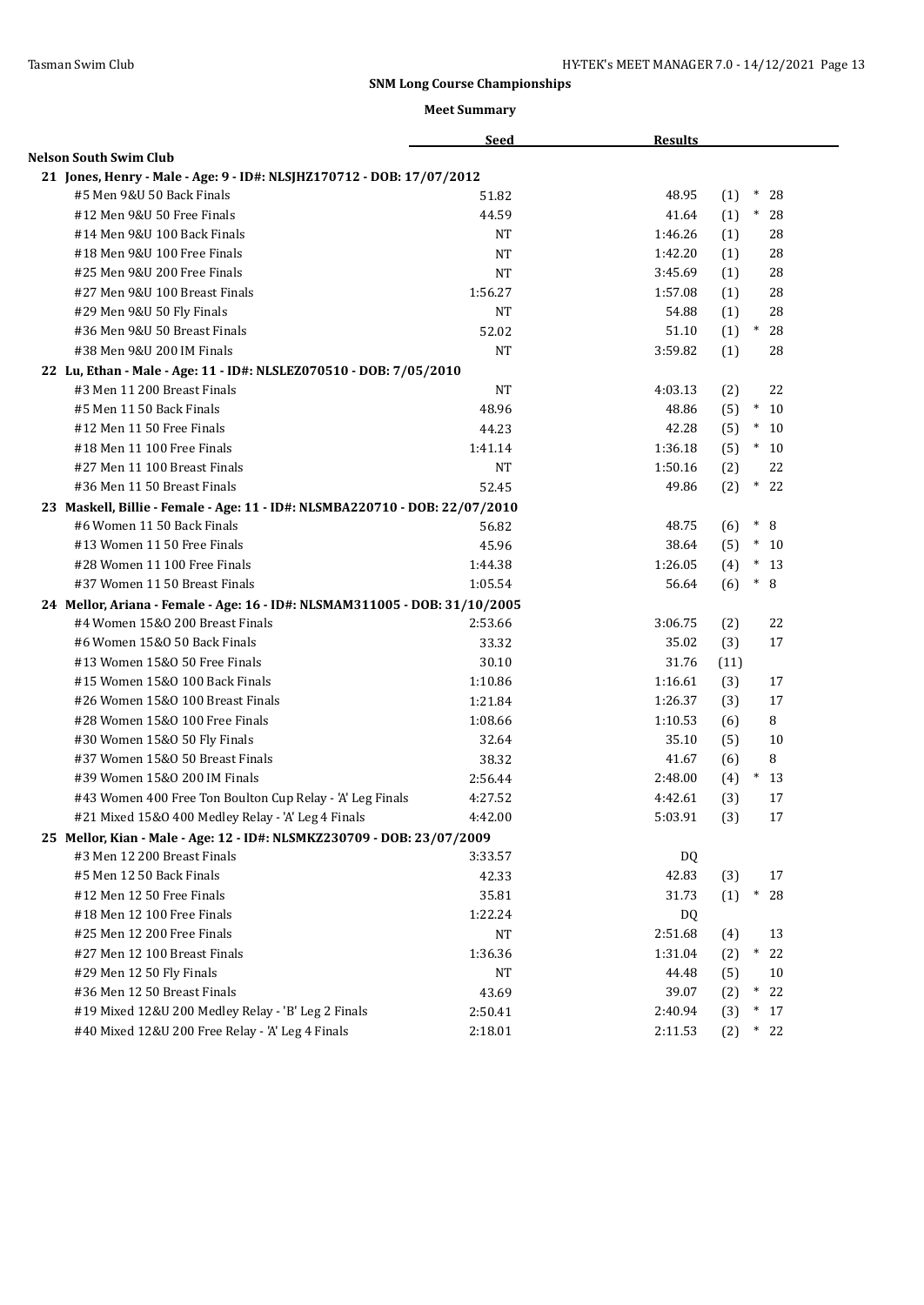|                                                                                       | <b>Seed</b>        | <b>Results</b> |                  |       |
|---------------------------------------------------------------------------------------|--------------------|----------------|------------------|-------|
| <b>Nelson South Swim Club</b>                                                         |                    |                |                  |       |
| 26 Morton, Oliver - Male - Age: 15 - ID#: NLSMOA190506 - DOB: 19/05/2006              |                    |                |                  |       |
| #3 Men 15&0 200 Breast Finals                                                         | 2:50.50            | DQ             |                  |       |
| #5 Men 15&0 50 Back Finals                                                            | 35.04              | 35.42          | (7)              | 6     |
| #12 Men 15&0 50 Free Finals                                                           | 28.58              | 28.54          | $\ast$<br>(7)    | 6     |
| #18 Men 15&0 100 Free Finals                                                          | 1:02.38            | 1:03.28        | (7)              | 6     |
| #27 Men 15&0 100 Breast Finals                                                        | 1:13.93            | 1:17.66        | (1)              | 28    |
| #29 Men 15&0 50 Fly Finals                                                            | 30.42              | 30.06          | $\ast$<br>(6)    | 8     |
| #36 Men 15&0 50 Breast Finals                                                         | 33.66              | 33.95          | (1)              | 28    |
| #38 Men 15&0 200 IM Finals                                                            | 2:35.46            | 2:35.39        | (5)              | $*10$ |
| #9 Mixed 8x50 Medley Bacon Cup Relay - 'A' Leg 4 Finals                               | NT                 | 4:20.91        | (1)              |       |
| #42 Men 400 Free Workers Co-op Shield Relay - 'A' Finals                              | 4:29.79            | 4:23.82        | (3)              | $*17$ |
| #44 Mixed 2x50 Free Adam & Eve Relay - 'G' Leg 1 Finals                               | NT                 | 1:00.71        | (8)              |       |
| #21 Mixed 15&0 400 Medley Relay - 'A' Leg 2 Finals                                    | 4:42.00            | 5:03.91        | (3)              | 17    |
| 27 Old, Joshua - Male - Age: 13 - ID#: NLSOJT030408 - DOB: 3/04/2008                  |                    |                |                  |       |
| #5 Men 13 50 Back Finals                                                              | 36.26              | 36.57          | (1)              | 28    |
| #7 Men 13 400 Free Finals                                                             | 5:44.79            | 5:33.15        | $\ast$<br>(1)    | 28    |
| #12 Men 13 50 Free Finals                                                             | 31.75              | 31.13          | $\ast$<br>(2)    | 22    |
| #18 Men 13 100 Free Finals                                                            | 1:14.02            | 1:12.90        | (2)              | $*22$ |
| #27 Men 13 100 Breast Finals                                                          | 1:43.92            | 1:49.16        | (1)              | 28    |
| #29 Men 13 50 Fly Finals                                                              | 39.69              | 39.22          | (1)<br>$^\ast$   | 28    |
| #32 Men 13 800 Free Finals                                                            | 11:47.85           | 11:41.78       | $\ast$<br>(1)    | 28    |
| #36 Men 13 50 Breast Finals                                                           | 47.78              | 48.76          | (3)              | 17    |
| #38 Men 13 200 IM Finals                                                              | 3:11.71            | 3:14.82        | (1)              | 28    |
| #42 Men 400 Free Workers Co-op Shield Relay - 'A' Finals                              | 4:29.79            | 4:23.82        | (3)              | $*17$ |
| 28 Old, Keisha - Female - Age: 11 - ID#: NLSOKR111210 - DOB: 11/12/2010               |                    |                |                  |       |
| #6 Women 11 50 Back Finals                                                            | 39.87              | 36.76          | (1)<br>$\ast$    | 28    |
| NM LONG: 37.99L                                                                       |                    |                |                  |       |
| #13 Women 11 50 Free Finals                                                           | 33.09              | 31.60          | $*$<br>(1)       | 28    |
| #15 Women 11 100 Back Finals                                                          | 1:28.94            | 1:24.38        | $\ast$<br>(1)    | 28    |
| #17 Women 11 200 Free Finals                                                          | 2:40.60            | 2:39.61        | $*$<br>(1)       | 28    |
| #26 Women 11 100 Breast Finals                                                        | 1:41.18            | 1:37.47        | (1)              | $*28$ |
| #28 Women 11 100 Free Finals                                                          | 1:14.68            | 1:15.49        | (1)              | 28    |
| #30 Women 11 50 Fly Finals                                                            | 40.53              | 36.67          | $\ast$<br>(1)    | 28    |
| #33 Women 11 400 Free Finals                                                          | 6:02.16            | 5:41.90        | $\ast$<br>(1)    | 28    |
| #39 Women 11 200 IM Finals                                                            | 3:15.34            | 3:01.22        | $\ast$<br>(1)    | 28    |
| #19 Mixed 12&U 200 Medley Relay - 'A' Leg 4 Finals                                    | 2:32.88            | 2:34.13        | (2)              | 22    |
| #40 Mixed 12&U 200 Free Relay - 'A' Leg 2 Finals                                      | 2:18.01            | 2:11.53        | (2)<br>$^{\ast}$ | 22    |
| 29 Padilla Victorica, Benjamin - Male - Age: 10 - ID#: NLSVBZ150611 - DOB: 15/06/2011 |                    |                |                  |       |
| #5 Men 10 50 Back Finals                                                              | <b>NT</b>          | 52.29          | (3)              | 17    |
| #12 Men 10 50 Free Finals                                                             | NT                 | DQ             |                  |       |
| #18 Men 10 100 Free Finals                                                            | <b>NT</b>          | 1:32.58        | (3)              | 17    |
| 30 Pawson, Kyan - Male - Age: 10 - ID#: NLSPKH240411 - DOB: 24/04/2011                |                    |                |                  |       |
| #1 Men 10 100 Fly Finals                                                              | 1:27.43            | 1:36.07        | (1)              | 28    |
| #5 Men 10 50 Back Finals                                                              | 39.26              | 41.47          | (1)              | 28    |
| #12 Men 10 50 Free Finals                                                             | 36.18              | 35.89          | (1)<br>$\ast$    | 28    |
| #14 Men 10 100 Back Finals                                                            | 1:28.91            | 1:30.75        | (1)              | 28    |
| #18 Men 10 100 Free Finals                                                            | 1:19.24            | 1:19.72        | (1)              | 28    |
| #25 Men 10 200 Free Finals                                                            | 2:54.34            | 2:52.81        | (1)<br>$\ast$    | 28    |
| #27 Men 10 100 Breast Finals                                                          | 1:46.91            | 1:51.63        | (1)              | 28    |
| #29 Men 10 50 Fly Finals                                                              | 38.87              | 39.04          |                  | 28    |
| #38 Men 10 200 IM Finals                                                              |                    |                | (1)              |       |
| #19 Mixed 12&U 200 Medley Relay - 'A' Leg 1 Finals                                    | 3:10.40<br>2:32.88 | DQ<br>2:34.13  |                  | 22    |
| #40 Mixed 12&U 200 Free Relay - 'B' Leg 2 Finals                                      | 2:24.58            | 2:26.01        | (2)              | 10    |
|                                                                                       |                    |                | (5)              |       |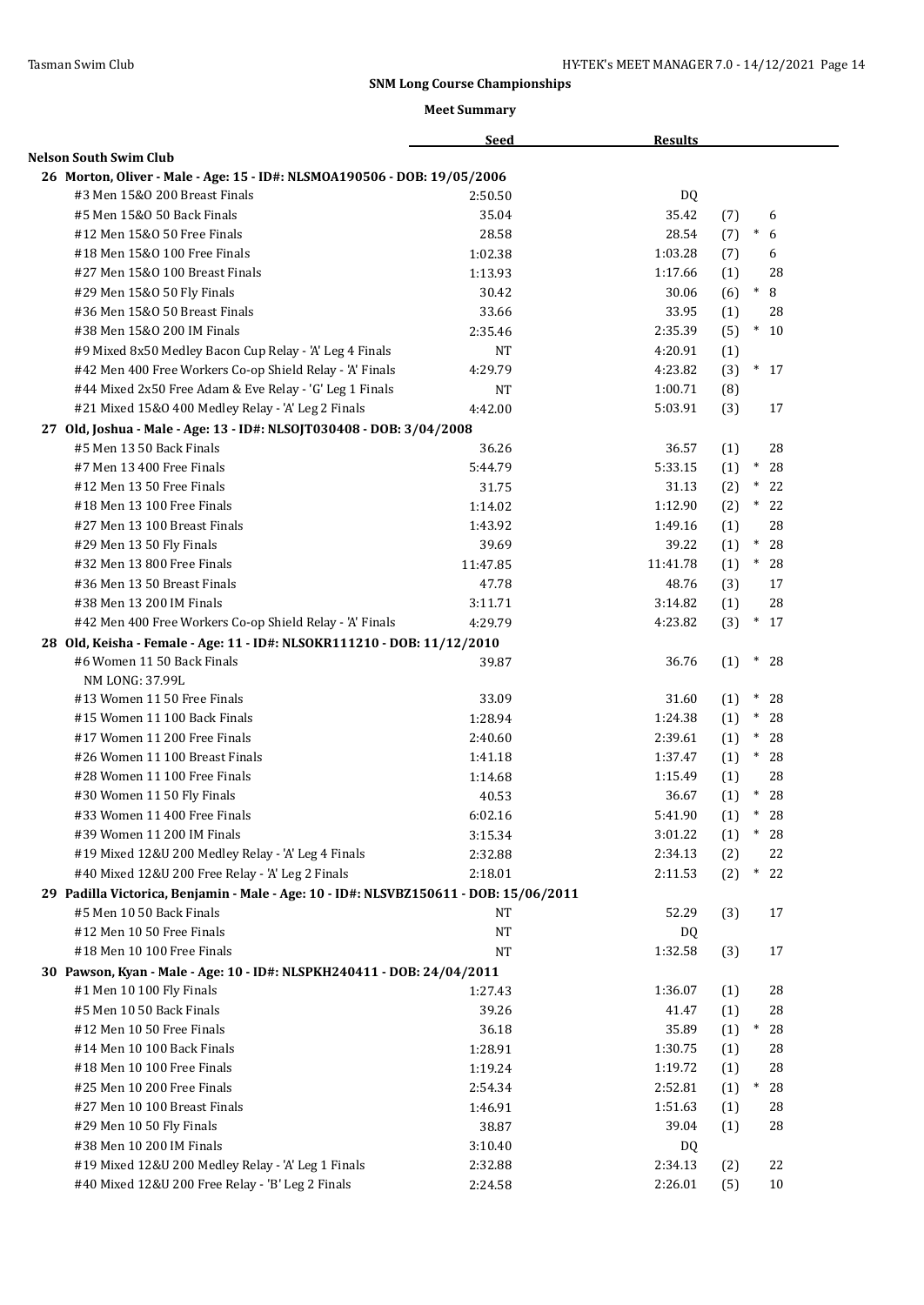|                                                                              | <b>Seed</b>        | <b>Results</b> |                      |
|------------------------------------------------------------------------------|--------------------|----------------|----------------------|
| <b>Nelson South Swim Club</b>                                                |                    |                |                      |
| 31 Perrett, Liliana - Female - Age: 10 - ID#: NLSPLZ270711 - DOB: 27/07/2011 |                    |                |                      |
| #6 Women 10 50 Back Finals                                                   | 53.03              | 51.60          | $\ast$<br>(5)<br>10  |
| #13 Women 10 50 Free Finals                                                  | 41.81              | 39.23          | $*17$<br>(3)         |
| #15 Women 10 100 Back Finals                                                 | 1:56.55            | 2:02.01        | 8<br>(6)             |
| #17 Women 10 200 Free Finals                                                 | <b>NT</b>          | 3:20.23        | (2)<br>22            |
| #26 Women 10 100 Breast Finals                                               | 1:59.01            | 1:57.28        | $*13$<br>(4)         |
| #28 Women 10 100 Free Finals                                                 | 1:33.23            | 1:36.86        | 22<br>(2)            |
| #37 Women 10 50 Breast Finals                                                | 52.16              | 51.36          | (2)<br>$*$<br>22     |
| 32 Rooney, Georgia - Female - Age: 13 - ID#: NLSRGE020408 - DOB: 2/04/2008   |                    |                |                      |
| #2 Women 13 100 Fly Finals                                                   | 1:43.64            | 1:39.45        | $*13$<br>(4)         |
| #6 Women 13 50 Back Finals                                                   | 42.12              | 43.10          | 8<br>(6)             |
| #13 Women 13 50 Free Finals                                                  | 34.50              | 33.49          | (4)<br>$*13$         |
| #26 Women 13 100 Breast Finals                                               | 1:35.78            | 1:41.89        | (3)<br>17            |
| #28 Women 13 100 Free Finals                                                 | 1:17.82            | 1:15.64        | $*17$<br>(3)         |
| #30 Women 13 50 Fly Finals                                                   | 39.14              | 37.20          | $\ast$<br>(3)<br>17  |
| #33 Women 13 400 Free Finals                                                 | 6:18.71            | 6:05.75        | $\ast$<br>28<br>(1)  |
| #37 Women 13 50 Breast Finals                                                | 44.06              | 45.20          | (5)<br>10            |
| #39 Women 13 200 IM Finals                                                   | 3:15.80            | 3:23.26        | (5)<br>10            |
| 33 Rooney, Sally - Female - Age: 10 - ID#: NLSRSE020311 - DOB: 2/03/2011     |                    |                |                      |
| #6 Women 10 50 Back Finals                                                   | 42.82              | 40.70          | $\ast$<br>(1)<br>28  |
| #13 Women 10 50 Free Finals                                                  | 38.83              | 35.10          | (1)<br>$\ast$<br>28  |
| #15 Women 10 100 Back Finals                                                 | 1:32.89            | 1:32.85        | (1)<br>$\ast$<br>28  |
| #17 Women 10 200 Free Finals                                                 | 3:04.70            | DQ.            |                      |
| #26 Women 10 100 Breast Finals                                               | 1:45.69            | 1:42.87        | (1)<br>$\ast$<br>28  |
| #28 Women 10 100 Free Finals                                                 | 1:26.80            | DQ             |                      |
| #30 Women 10 50 Fly Finals                                                   | 43.46              | 40.60          | $^\ast$<br>28<br>(1) |
| #37 Women 10 50 Breast Finals                                                | 48.50              | 46.13          | $^\ast$<br>(1)<br>28 |
| #39 Women 10 200 IM Finals                                                   | 3:24.47            | 3:21.83        | $^*$<br>28<br>(1)    |
| #19 Mixed 12&U 200 Medley Relay - 'B' Leg 1 Finals                           | 2:50.41            | 2:40.94        | $*17$<br>(3)         |
| #40 Mixed 12&U 200 Free Relay - 'C' Leg 2 Finals                             | 2:40.44            | 2:32.48        | $\ast$<br>8<br>(6)   |
| 34 Russ, Finn - Male - Age: 15 - ID#: NLSRFW081206 - DOB: 8/12/2006          |                    |                |                      |
| #1 Men 15&0 100 Fly Finals                                                   | <b>NT</b>          | 1:27.06        | (5)<br>10            |
| #5 Men 15&0 50 Back Finals                                                   | 36.24              | 39.20          | (10)                 |
| #12 Men 15&0 50 Free Finals                                                  | 29.99              | 29.88          | $(12)$ *             |
| #14 Men 15&0 100 Back Finals                                                 | 1:16.11            | 1:29.87        | (4)<br>13            |
| #18 Men 15&0 100 Free Finals                                                 | 1:03.24            | 1:07.37        | (12)                 |
| #25 Men 15&0 200 Free Finals                                                 | 2:30.96            | 2:21.70        | $*$ 4<br>(8)         |
| #29 Men 15&0 50 Fly Finals                                                   | 32.71              | 34.26          | (10)                 |
| #38 Men 15&0 200 IM Finals                                                   | 3:24.34            | DQ             |                      |
| #42 Men 400 Free Workers Co-op Shield Relay - 'A' Finals                     | 4:29.79            | 4:23.82        | (3)<br>$*17$         |
| 35 Russell, Tamati - Male - Age: 11 - ID#: NLSRTZ250910 - DOB: 25/09/2010    |                    |                |                      |
| #1 Men 11 100 Fly Finals                                                     | NT                 | DQ             |                      |
| #5 Men 11 50 Back Finals                                                     | 44.19              | 44.20          | (3)<br>17            |
| #12 Men 11 50 Free Finals                                                    | 37.41              | 35.73          | (2)<br>$\ast$<br>22  |
| #14 Men 11 100 Back Finals                                                   | 1:39.61            | 1:38.78        | (2)<br>$*$<br>22     |
| #18 Men 11 100 Free Finals                                                   | 1:24.50            | 1:26.52        | 17                   |
| #25 Men 11 200 Free Finals                                                   |                    | 3:01.51        | (3)<br>$\ast$<br>17  |
|                                                                              | 3:10.89            |                | (3)                  |
| #29 Men 11 50 Fly Finals<br>#36 Men 11 50 Breast Finals                      | 43.56              | DQ<br>54.11    | 17                   |
| #38 Men 11 200 IM Finals                                                     | 53.39              |                | (3)                  |
| #19 Mixed 12&U 200 Medley Relay - 'C' Leg 3 Finals                           | 3:37.31<br>3:06.06 | DQ<br>2:54.13  | $\ast$<br>8          |
| #40 Mixed 12&U 200 Free Relay - 'B' Leg 4 Finals                             |                    | 2:26.01        | (6)<br>10            |
|                                                                              | 2:24.58            |                | (5)                  |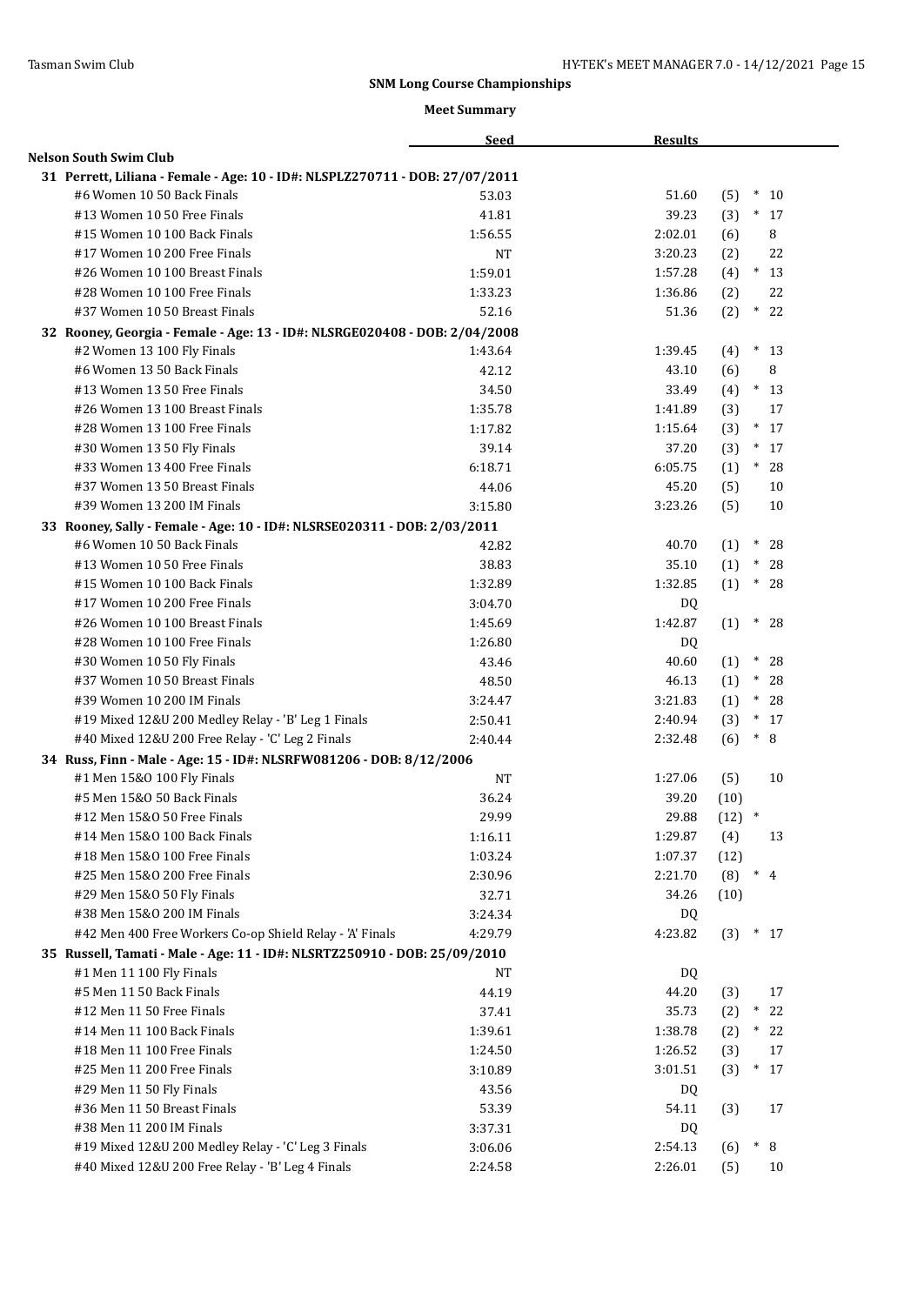|                                                                              | <b>Seed</b> | <b>Results</b> |                        |
|------------------------------------------------------------------------------|-------------|----------------|------------------------|
| Nelson South Swim Club                                                       |             |                |                        |
| 36 Sandall, Alexis - Female - Age: 13 - ID#: NLSSAJ270208 - DOB: 27/02/2008  |             |                |                        |
| #2 Women 13 100 Fly Finals                                                   | <b>NT</b>   | 1:29.32        | (3)<br>17              |
| #4 Women 13 200 Breast Finals                                                | 3:15.60     | 3:17.42        | 28<br>(1)              |
| #17 Women 13 200 Free Finals                                                 | 2:43.23     | 2:42.81        | $^\ast$<br>22<br>(2)   |
| #26 Women 13 100 Breast Finals                                               | 1:35.68     | 1:31.82        | $\ast$<br>28<br>(1)    |
| #28 Women 13 100 Free Finals                                                 | 1:14.32     | 1:17.33        | 13<br>(4)              |
| #30 Women 13 50 Fly Finals                                                   | 39.00       | 37.98          | $*13$<br>(4)           |
| #35 Women 13 200 Back Finals                                                 | 3:10.94     | 3:12.27        | 13<br>(4)              |
| #37 Women 13 50 Breast Finals                                                | 44.16       | 42.26          | $^*$ 28<br>(1)         |
| #39 Women 13 200 IM Finals                                                   | 3:01.77     | 3:01.06        | $*13$<br>(4)           |
| #20 Mixed 13-14 400 Medley Relay - 'C' Leg 2 Finals                          | 5:22.21     | DQ.            |                        |
| #41 Mixed 13-14 400 Free Relay - 'C' Leg 2 Finals                            | 4:45.00     | DQ.            |                        |
| 37 Schaper, Tom - Male - Age: 12 - ID#: NLSSTZ160809 - DOB: 16/08/2009       |             |                |                        |
| #12 Men 12 50 Free Finals                                                    | 42.39       | 39.60          | $*10$<br>(5)           |
| #18 Men 12 100 Free Finals                                                   | 1:45.15     | 1:41.32        | (5)<br>$*10$           |
| 38 Scott, Georgia - Female - Age: 11 - ID#: NLSSGR300910 - DOB: 30/09/2010   |             |                |                        |
| #4 Women 11 200 Breast Finals                                                | 3:46.13     | 3:40.23        | $\ast$<br>28<br>(1)    |
| #6 Women 11 50 Back Finals                                                   | 47.38       | 46.36          | $\ast$<br>(4)<br>13    |
| #13 Women 11 50 Free Finals                                                  | 40.74       | 37.56          | $*13$                  |
| #17 Women 11 200 Free Finals                                                 | <b>NT</b>   | 2:57.95        | (4)<br>(4)<br>13       |
| #26 Women 11 100 Breast Finals                                               |             | 1:43.28        | $*$<br>22              |
|                                                                              | 1:47.97     |                | (2)                    |
| #28 Women 11 100 Free Finals                                                 | 1:33.13     | 1:24.75        | $*17$<br>(3)           |
| #30 Women 11 50 Fly Finals                                                   | <b>NT</b>   | 48.77          | (4)<br>13              |
| #37 Women 11 50 Breast Finals                                                | 49.37       | 46.67          | $\ast$<br>(1)<br>28    |
| #39 Women 11 200 IM Finals                                                   | <b>NT</b>   | DQ             |                        |
| #19 Mixed 12&U 200 Medley Relay - 'C' Leg 2 Finals                           | 3:06.06     | 2:54.13        | $* 8$<br>(6)           |
| #40 Mixed 12&U 200 Free Relay - 'C' Leg 4 Finals                             | 2:40.44     | 2:32.48        | (6)<br>$* 8$           |
| 39 Sneddon, Jasper - Male - Age: 13 - ID#: NLSSBJ131108 - DOB: 13/11/2008    |             |                |                        |
| #5 Men 13 50 Back Finals                                                     | 38.89       | 37.80          | $*$<br>22<br>(2)       |
| #12 Men 13 50 Free Finals                                                    | 36.02       | 33.95          | $*17$<br>(3)           |
| #14 Men 13 100 Back Finals                                                   | 1:30.52     | 1:24.41        | (2)<br>* 22            |
| #18 Men 13 100 Free Finals                                                   | 1:22.59     | 1:17.30        | $*17$<br>(3)           |
| #25 Men 13 200 Free Finals                                                   | 2:57.63     | 2:46.77        | $*$<br>28<br>(1)       |
| #29 Men 13 50 Fly Finals                                                     | 43.60       | 41.20          | $\ast$<br>(2)<br>22    |
| #36 Men 13 50 Breast Finals                                                  | 1:00.56     | 45.02          | (1)<br>$*28$           |
| #41 Mixed 13-14 400 Free Relay - 'C' Leg 3 Finals                            | 4:45.00     | DQ.            |                        |
| 40 Stevens, Daniela - Female - Age: 10 - ID#: NLSSDZ170611 - DOB: 17/06/2011 |             |                |                        |
| #6 Women 10 50 Back Finals                                                   | 56.61       | 53.32          | $*$ 8<br>(6)           |
| #13 Women 10 50 Free Finals                                                  | 49.38       | 43.39          | (6)<br>$* 8$           |
| #15 Women 10 100 Back Finals                                                 | NT          | 2:00.11        | (5)<br>10              |
| #26 Women 10 100 Breast Finals                                               | 2:10.04     | 2:06.16        | $\ast$<br>8<br>(6)     |
| #28 Women 10 100 Free Finals                                                 | 1:51.00     | 1:50.09        | (5)<br>$*10$           |
| #37 Women 10 50 Breast Finals                                                | 1:00.08     | 55.72          | (4)<br>$\ast$<br>-13   |
| 41 Stewart, Tegen - Female - Age: 12 - ID#: NLSSTZ160309 - DOB: 16/03/2009   |             |                |                        |
| #2 Women 12 100 Fly Finals                                                   | 1:25.43     | 1:20.20        | (1)<br>$*$<br>28       |
| #4 Women 12 200 Breast Finals                                                | 3:19.23     | 3:20.17        | 28<br>(1)              |
| #6 Women 12 50 Back Finals                                                   | 40.64       | 42.26          | 10<br>(5)              |
| #11 Women 12 400 IM Finals                                                   | 6:21.52     | 6:18.62        | (1)<br>$*28$           |
| #17 Women 12 200 Free Finals                                                 | 2:31.27     | 2:33.73        | 28<br>(1)              |
| #26 Women 12 100 Breast Finals                                               | 1:32.92     | 1:32.91        | $*$<br>28<br>(1)       |
| #30 Women 12 50 Fly Finals                                                   | 36.45       | 34.87          | $\ast$<br>28<br>(1)    |
| #33 Women 12 400 Free Finals                                                 | 5:38.34     | 5:22.74        | $\ast$<br>28<br>(1)    |
| #39 Women 12 200 IM Finals                                                   | 2:57.97     | 2:54.39        | $^{\ast}$<br>28<br>(1) |
| #19 Mixed 12&U 200 Medley Relay - 'A' Leg 2 Finals                           | 2:32.88     | 2:34.13        | 22<br>(2)              |
| #40 Mixed 12&U 200 Free Relay - 'A' Leg 1 Finals                             | 2:18.01     | 2:11.53        | (2)<br>$*22$           |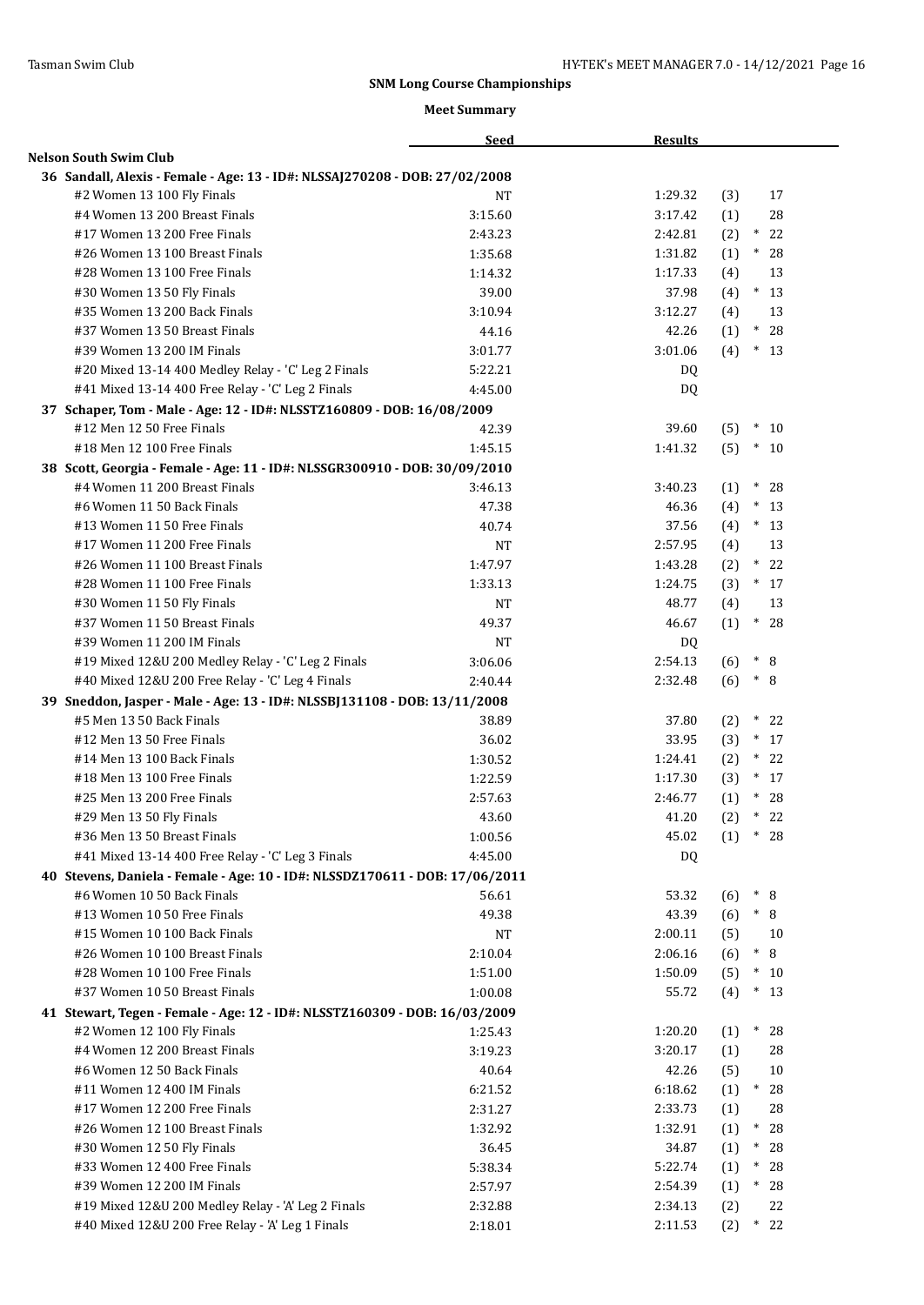|                                                                                                              | <b>Seed</b> | <b>Results</b>   |                     |
|--------------------------------------------------------------------------------------------------------------|-------------|------------------|---------------------|
| <b>Nelson South Swim Club</b>                                                                                |             |                  |                     |
| 42 Taylor, Catherine - Female - Age: 10 - ID#: NLSTCZ210411 - DOB: 21/04/2011                                |             |                  |                     |
| #2 Women 10 100 Fly Finals                                                                                   | 2:25.50     | 2:06.60          | (1)<br>$\ast$<br>28 |
| #6 Women 10 50 Back Finals                                                                                   | 49.54       | 47.13            | (3)<br>$\ast$<br>17 |
| #13 Women 10 50 Free Finals                                                                                  | 43.32       | 40.98            | (5)<br>$\ast$<br>10 |
| #15 Women 10 100 Back Finals                                                                                 | 1:50.39     | 1:44.96          | (3)<br>$*$ 17       |
| #17 Women 10 200 Free Finals                                                                                 | NT          | 3:30.43          | (3)<br>17           |
| #26 Women 10 100 Breast Finals                                                                               | 2:11.00     | 2:03.45          | (5)<br>$*10$        |
| #28 Women 10 100 Free Finals                                                                                 | 1:40.46     | 1:41.19          | 13<br>(4)           |
| #37 Women 10 50 Breast Finals                                                                                | 59.86       | 56.51            | $*10$<br>(5)        |
| #39 Women 10 200 IM Finals                                                                                   | 4:11.58     | 3:51.37          | (3)<br>$*17$        |
| 43 Taylor, Charlotte - Female - Age: 12 - ID#: NLSTCH240409 - DOB: 24/04/2009                                |             |                  |                     |
| #26 Women 12 100 Breast Finals                                                                               | 1:48.43     | 1:45.31          | $*10$<br>(5)        |
| #28 Women 12 100 Free Finals                                                                                 | 1:23.66     | 1:18.40          | $*13$<br>(4)        |
| #30 Women 12 50 Fly Finals                                                                                   | 42.29       | 39.92            | $* \ 8$<br>(6)      |
| #35 Women 12 200 Back Finals                                                                                 | NT          | 3:22.42          | (3)<br>17           |
| #37 Women 12 50 Breast Finals                                                                                | 50.20       | 47.73            | (5)<br>$\ast$<br>10 |
| #39 Women 12 200 IM Finals                                                                                   | 3:29.06     | DQ.              |                     |
| #19 Mixed 12&U 200 Medley Relay - 'B' Leg 4 Finals                                                           | 2:50.41     | 2:40.94          | (3)<br>$*17$        |
| #40 Mixed 12&U 200 Free Relay - 'B' Leg 1 Finals                                                             | 2:24.58     | 2:26.01          | 10<br>(5)           |
| 44 Tremblay, Corey - Male - Age: 14 - ID#: NLSTCP140807 - DOB: 14/08/2007                                    |             |                  |                     |
| #3 Men 14 200 Breast Finals                                                                                  | 3:13.67     | DQ.              |                     |
| #7 Men 14 400 Free Finals                                                                                    | 5:07.44     | 5:02.03          | $\ast$<br>(3)<br>17 |
| #12 Men 14 50 Free Finals                                                                                    | 30.56       | 29.17            | (2)<br>$\ast$<br>22 |
| #18 Men 14 100 Free Finals                                                                                   | 1:07.82     | 1:05.82          | (1)<br>$*$<br>28    |
| #25 Men 14 200 Free Finals                                                                                   | 2:24.74     | 2:26.59          | 28                  |
| #27 Men 14 100 Breast Finals                                                                                 | 1:28.79     | 1:30.81          | (1)<br>22<br>(2)    |
| #29 Men 14 50 Fly Finals                                                                                     | 37.40       | 35.80            | $*13$<br>(4)        |
| #34 Men 14 200 Back Finals                                                                                   | 2:59.16     | 2:59.34          | 22<br>(2)           |
| #38 Men 14 200 IM Finals                                                                                     | 2:46.39     |                  |                     |
| #20 Mixed 13-14 400 Medley Relay - 'C' Leg 4 Finals                                                          | 5:22.21     | DQ<br><b>DQ</b>  |                     |
| #41 Mixed 13-14 400 Free Relay - 'A' Leg 1 Finals                                                            | 4:28.03     | <b>DQ</b>        |                     |
|                                                                                                              |             |                  |                     |
| 45 Tremblay, Laura - Female - Age: 11 - ID#: NLSTLC151010 - DOB: 15/10/2010<br>#4 Women 11 200 Breast Finals | 4:05.72     | 3:51.42          | $\ast$              |
| #6 Women 11 50 Back Finals                                                                                   | 46.33       | 47.95            | (3)<br>17<br>10     |
| #13 Women 11 50 Free Finals                                                                                  |             | 35.54            | (5)<br>$*$          |
| #17 Women 11 200 Free Finals                                                                                 | 36.40       |                  | (2)<br>22<br>$\ast$ |
|                                                                                                              | 3:02.22     | 2:54.95          | (3)<br>17           |
| #26 Women 11 100 Breast Finals<br>#28 Women 11 100 Free Finals                                               | 1:51.43     | 1:50.10          | (4)<br>$*13$        |
| #37 Women 11 50 Breast Finals                                                                                | 1:19.68     | 1:21.65          | 22<br>(2)           |
|                                                                                                              | 52.75       | 48.45<br>3:33.87 | 22<br>(2)<br>$*$    |
| #39 Women 11 200 IM Finals                                                                                   | <b>NT</b>   |                  | (3)<br>17           |
| #19 Mixed 12&U 200 Medley Relay - 'C' Leg 4 Finals                                                           | 3:06.06     | 2:54.13          | $\ast$<br>8<br>(6)  |
| #40 Mixed 12&U 200 Free Relay - 'B' Leg 3 Finals                                                             | 2:24.58     | 2:26.01          | (5)<br>10           |
| 46 van Orden, Grace - Female - Age: 12 - ID#: NLSVGZ210509 - DOB: 21/05/2009                                 |             |                  |                     |
| #2 Women 12 100 Fly Finals                                                                                   | 1:43.31     | 1:42.61          | $*$<br>10<br>(5)    |
| #6 Women 12 50 Back Finals                                                                                   | 43.39       | 46.02            | (8)<br>4            |
| #13 Women 12 50 Free Finals                                                                                  | 38.10       | 35.38            | (4)<br>$*13$        |
| #15 Women 12 100 Back Finals                                                                                 | $_{\rm NT}$ | 1:38.09          | 10<br>(5)           |
| #17 Women 12 200 Free Finals                                                                                 | 3:18.88     | 3:00.06          | 8<br>$^*$<br>(6)    |
| #28 Women 12 100 Free Finals                                                                                 | 1:26.58     | 1:18.25          | (3)<br>$*17$        |
| #30 Women 12 50 Fly Finals                                                                                   | 39.98       | 42.51            | (9)                 |
| #37 Women 12 50 Breast Finals                                                                                | 1:00.38     | 1:00.10          | $*$ 8<br>(6)        |
| #39 Women 12 200 IM Finals                                                                                   | <b>NT</b>   | 3:39.42          | 6<br>(7)            |
| #19 Mixed 12&U 200 Medley Relay - 'B' Leg 3 Finals                                                           | 2:50.41     | 2:40.94          | $*17$<br>(3)        |
| #40 Mixed 12&U 200 Free Relay - 'C' Leg 1 Finals                                                             | 2:40.44     | 2:32.48          | $* 8$<br>(6)        |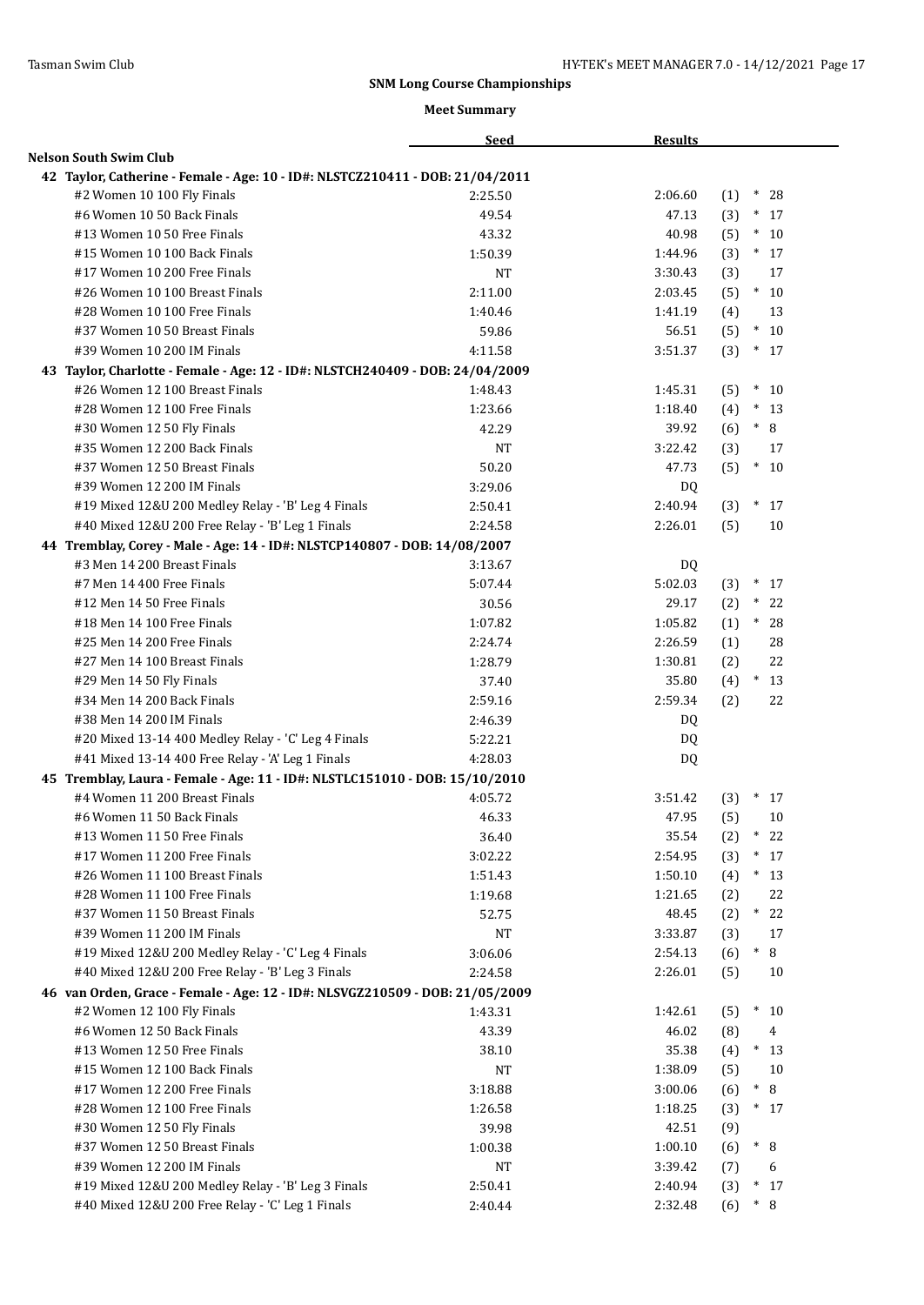|                                                                                                                                                   |             | Seed           | <b>Results</b> |      |       |       |
|---------------------------------------------------------------------------------------------------------------------------------------------------|-------------|----------------|----------------|------|-------|-------|
| <b>Nelson South Swim Club</b>                                                                                                                     |             |                |                |      |       |       |
| 47 Watts, Maddie - Female - Age: 17 - ID#: NLSWMR260104 - DOB: 26/01/2004                                                                         |             |                |                |      |       |       |
| #13 Women 15&0 50 Free Finals                                                                                                                     |             | 31.89          | 33.13          | (13) |       |       |
| #17 Women 15&0 200 Free Finals                                                                                                                    |             | 2:46.03        | 2:46.44        | (7)  |       | 6     |
| #28 Women 15&0 100 Free Finals                                                                                                                    |             | 1:10.67        | 1:14.02        | (8)  |       | 4     |
| #33 Women 15&0 400 Free Finals                                                                                                                    |             | 5:50.62        | 6:02.14        | (5)  |       | 10    |
| Relay                                                                                                                                             | <b>Seed</b> | <b>Prelims</b> | <b>Finals</b>  |      |       |       |
| 1 Nelson South Swim Club - 'A'<br>#19 Mixed 12 & Under 200 Medley Relay<br>Kyan Pawson 10, Tegen Stewart 12, Bella Cain-Townley 12, Keisha Old 11 | 2:32.88     |                | 2:34.13        | (2)  |       | 22    |
| 2 Nelson South Swim Club - 'B'                                                                                                                    |             |                |                |      |       |       |
| #19 Mixed 12 & Under 200 Medley Relay                                                                                                             | 2:50.41     |                | 2:40.94        | (3)  | $*17$ |       |
| Sally Rooney 10, Kian Mellor 12, Grace van Orden 12, Charlotte Taylor 12                                                                          |             |                |                |      |       |       |
| 3 Nelson South Swim Club - 'C'                                                                                                                    |             |                |                |      |       |       |
| #19 Mixed 12 & Under 200 Medley Relay                                                                                                             | 3:06.06     |                | 2:54.13        | (6)  | $* 8$ |       |
| Lydia Alford 10, Georgia Scott 11, Tamati Russell 11, Laura Tremblay 11                                                                           |             |                |                |      |       |       |
| 4 Nelson South Swim Club - 'A'                                                                                                                    |             |                |                |      |       |       |
| #20 Mixed 13-14 400 Medley Relay                                                                                                                  | 4:53.40     |                | 5:02.76        | (1)  |       | 28    |
| Annabel Grenfell 14, Olivia Huata-Findlay 14, Mia Cain-Townley 14, Emily Chadderton 14                                                            |             |                |                |      |       |       |
| 5 Nelson South Swim Club - 'B'                                                                                                                    |             |                |                |      |       |       |
| #20 Mixed 13-14 400 Medley Relay                                                                                                                  | 5:10.22     |                | DQ             |      |       |       |
| Caitlin Eden 14, Finn Bryant 14, Chase Banks 14, Lilly Claridge 14                                                                                |             |                |                |      |       |       |
| 6 Nelson South Swim Club - 'C'                                                                                                                    |             |                |                |      |       |       |
| #20 Mixed 13-14 400 Medley Relay                                                                                                                  | 5:22.21     |                | DQ             |      |       |       |
| Eva Ellena 14, Alexis Sandall 13, Rosie Goomes 13, Corey Tremblay 14                                                                              |             |                |                |      |       |       |
| 7 Nelson South Swim Club - 'A'                                                                                                                    |             |                |                |      |       |       |
| #21 Mixed 15 & Over 400 Medley Relay                                                                                                              | 4:42.00     |                | 5:03.91        | (3)  |       | 17    |
| Nic Hall 17, Oliver Morton 15, Lilly Hall 15, Ariana Mellor 16                                                                                    |             |                |                |      |       |       |
| 8 Nelson South Swim Club - 'A'                                                                                                                    |             |                |                |      |       |       |
| #40 Mixed 12 & Under 200 Freestyle Relay                                                                                                          | 2:18.01     |                | 2:11.53        | (2)  | $*22$ |       |
| Tegen Stewart 12, Keisha Old 11, Bella Cain-Townley 12, Kian Mellor 12                                                                            |             |                |                |      |       |       |
| 9 Nelson South Swim Club - 'B'                                                                                                                    |             |                |                |      |       |       |
| #40 Mixed 12 & Under 200 Freestyle Relay                                                                                                          | 2:24.58     |                | 2:26.01        | (5)  |       | 10    |
| Charlotte Taylor 12, Kyan Pawson 10, Laura Tremblay 11, Tamati Russell 11                                                                         |             |                |                |      |       |       |
| 10 Nelson South Swim Club - 'C'                                                                                                                   |             |                |                |      |       |       |
| #40 Mixed 12 & Under 200 Freestyle Relay                                                                                                          | 2:40.44     |                | 2:32.48        | (6)  | $*$ 8 |       |
| Grace van Orden 12, Sally Rooney 10, Lydia Alford 10, Georgia Scott 11<br>11 Nelson South Swim Club - 'A'                                         |             |                |                |      |       |       |
| #41 Mixed 13-14 400 Freestyle Relay                                                                                                               | 4:28.03     |                | DQ             |      |       |       |
| Corey Tremblay 14, Emily Chadderton 14, Eva Ellena 14, Chase Banks 14                                                                             |             |                |                |      |       |       |
| 12 Nelson South Swim Club - 'B'                                                                                                                   |             |                |                |      |       |       |
| #41 Mixed 13-14 400 Freestyle Relay                                                                                                               | 4:34.42     |                | 4:36.66        | (1)  |       | 28    |
| Olivia Huata-Findlay 14, Annabel Grenfell 14, Finn Bryant 14, Lilly Claridge 14                                                                   |             |                |                |      |       |       |
| 13 Nelson South Swim Club - 'C'                                                                                                                   |             |                |                |      |       |       |
| #41 Mixed 13-14 400 Freestyle Relay                                                                                                               | 4:45.00     |                | DQ             |      |       |       |
| Rosie Goomes 13, Alexis Sandall 13, Jasper Sneddon 13, Ariah Bayley 14                                                                            |             |                |                |      |       |       |
| 14 Nelson South Swim Club - 'A'                                                                                                                   |             |                |                |      |       |       |
| #42 Men 400 Freestyle Workers Co-op Shield                                                                                                        | 4:29.79     |                | 4:23.82        | (3)  |       | $*17$ |
| Nic Hall 17, Finn Russ 15, Oliver Morton 15, Joshua Old 13                                                                                        |             |                |                |      |       |       |
| 15 Nelson South Swim Club - 'A'                                                                                                                   |             |                |                |      |       |       |
| #43 Women 400 Freestyle Ton Boulton Cup I                                                                                                         | 4:27.52     |                | 4:42.61        | (3)  |       | 17    |
| Ariana Mellor 16, Lilly Hall 15, Caitlin Eden 14, Mia Cain-Townley 14                                                                             |             |                |                |      |       |       |
| Nelson South Swim Club Total Individual Entries: 420 - Total Relays: 15                                                                           |             |                |                |      |       |       |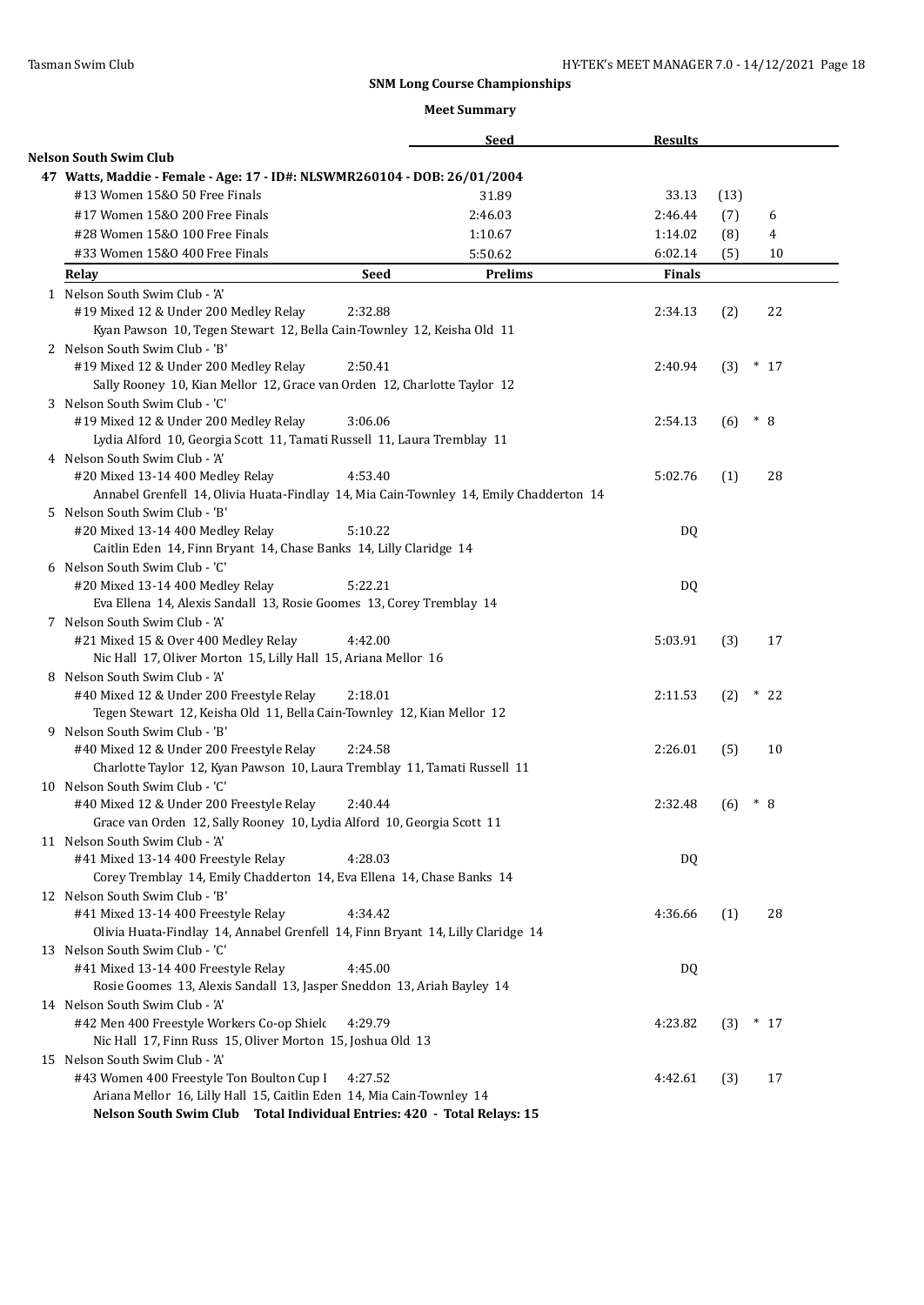|                                                                          | <b>Seed</b> | <b>Results</b> |     |                |
|--------------------------------------------------------------------------|-------------|----------------|-----|----------------|
| <b>Tasman Swim Club</b>                                                  |             |                |     |                |
| 1 Adams, Samara - Female - Age: 13 - ID#: TASASJ141207 - DOB: 14/12/2007 |             |                |     |                |
| #4 Women 13 200 Breast Finals                                            | 3:43.09     | 3:44.25        | (5) | 10             |
| #6 Women 13 50 Back Finals                                               | 46.47       | 48.44          | (8) | 4              |
| #13 Women 13 50 Free Finals                                              | 38.28       | 38.50          | (9) |                |
| #17 Women 13 200 Free Finals                                             | 2:57.99     | 2:58.85        | (5) | 10             |
| #26 Women 13 100 Breast Finals                                           | 1:46.60     | 1:42.85        | (4) | $*13$          |
| #30 Women 13 50 Fly Finals                                               | 44.72       | 45.98          | (6) | 8              |
| #33 Women 13 400 Free Finals                                             | 6:30.16     | 6:15.27        | (3) | $\ast$<br>17   |
| #37 Women 13 50 Breast Finals                                            | 47.60       | 48.07          | (6) | 8              |
| 2 Amyes, Joshua - Male - Age: 18 - ID#: TASAJS110703 - DOB: 11/07/2003   |             |                |     |                |
| #1 Men 15&0 100 Fly Finals                                               | 56.46       | 57.49          | (1) | 28             |
| NM LONG: 57.80L                                                          |             |                |     |                |
| #5 Men 15&0 50 Back Finals                                               | 29.15       | 29.31          | (1) | 28             |
| #12 Men 15&0 50 Free Finals                                              | 24.97       | 25.39          | (1) | 28             |
| #18 Men 15&0 100 Free Finals                                             | 53.65       | 56.30          | (1) | 28             |
| #25 Men 15&0 200 Free Finals                                             | 1:56.09     | 2:01.38        | (1) | 28             |
| #29 Men 15&0 50 Fly Finals                                               | 25.30       | 26.04          | (1) | 28             |
| #36 Men 15&0 50 Breast Finals                                            | 34.79       | 35.02          | (2) | 22             |
| #38 Men 15&0 200 IM Finals                                               | 2:12.26     | 2:23.95        | (1) | 28             |
| #9 Mixed 8x50 Medley Bacon Cup Relay - 'A' Leg 6 Finals                  | <b>NT</b>   | 4:20.91        | (1) |                |
| #42 Men 400 Free Workers Co-op Shield Relay - 'A' Finals                 | 3:46.40     | 3:57.85        | (1) | 28             |
| #44 Mixed 2x50 Free Adam & Eve Relay - 'A' Leg 1 Finals                  | NT          | 56.12          | (1) |                |
| NM LONG: 56.91L                                                          |             |                |     |                |
| #21 Mixed 15&0 400 Medley Relay - 'A' Leg 4 Finals                       | 4:16.18     | 4:35.24        | (1) | 28             |
| 3 Barr, Gabbi - Female - Age: 18 - ID#: TASBGZ050603 - DOB: 5/06/2003    |             |                |     |                |
| #4 Women 15&0 200 Breast Finals                                          | 3:04.03     | 3:15.62        | (4) | 13             |
| #6 Women 15&0 50 Back Finals                                             | 35.06       | 39.02          | (8) | $\overline{4}$ |
| #13 Women 15&0 50 Free Finals                                            | 29.87       | 31.04          | (6) | 8              |
| #26 Women 15&0 100 Breast Finals                                         | 1:22.24     | 1:29.70        | (5) | 10             |
| #28 Women 15&0 100 Free Finals                                           | 1:06.84     | 1:10.01        | (5) | 10             |
| #37 Women 15&0 50 Breast Finals                                          | 37.45       | 38.98          | (4) | 13             |
| 4 Barr, Jemima - Female - Age: 16 - ID#: TASBJZ151105 - DOB: 15/11/2005  |             |                |     |                |
| #2 Women 15&0 100 Fly Finals                                             | 1:06.08     | 1:08.38        | (2) | 22             |
| #6 Women 15&0 50 Back Finals                                             | 33.39       | 35.64          | (4) | 13             |
| #11 Women 15&0 400 IM Finals                                             | 5:24.05     | 5:30.58        | (1) | 28             |
| #13 Women 15&0 50 Free Finals                                            | 29.58       | 31.36          | (8) | 4              |
| #24 Women 15&0 200 Fly Finals                                            | 2:26.14     | 2:34.59        | (2) | 22             |
| #30 Women 15&0 50 Fly Finals                                             | 30.44       | 32.23          | (3) | 17             |
| #35 Women 15&0 200 Back Finals                                           | 2:28.10     | 2:45.10        | (1) | 28             |
| #37 Women 15&0 50 Breast Finals                                          | 42.22       | 47.76          | (8) | 4              |
| #39 Women 15&0 200 IM Finals                                             | 2:31.29     | 2:49.08        | (6) | 8              |
| #43 Women 400 Free Ton Boulton Cup Relay - 'B' Leg Finals                | 4:21.14     | 4:29.95        | (2) | 22             |
| #21 Mixed 15&0 400 Medley Relay - 'B' Leg 3 Finals                       | 4:30.96     | 4:42.68        | (2) | 22             |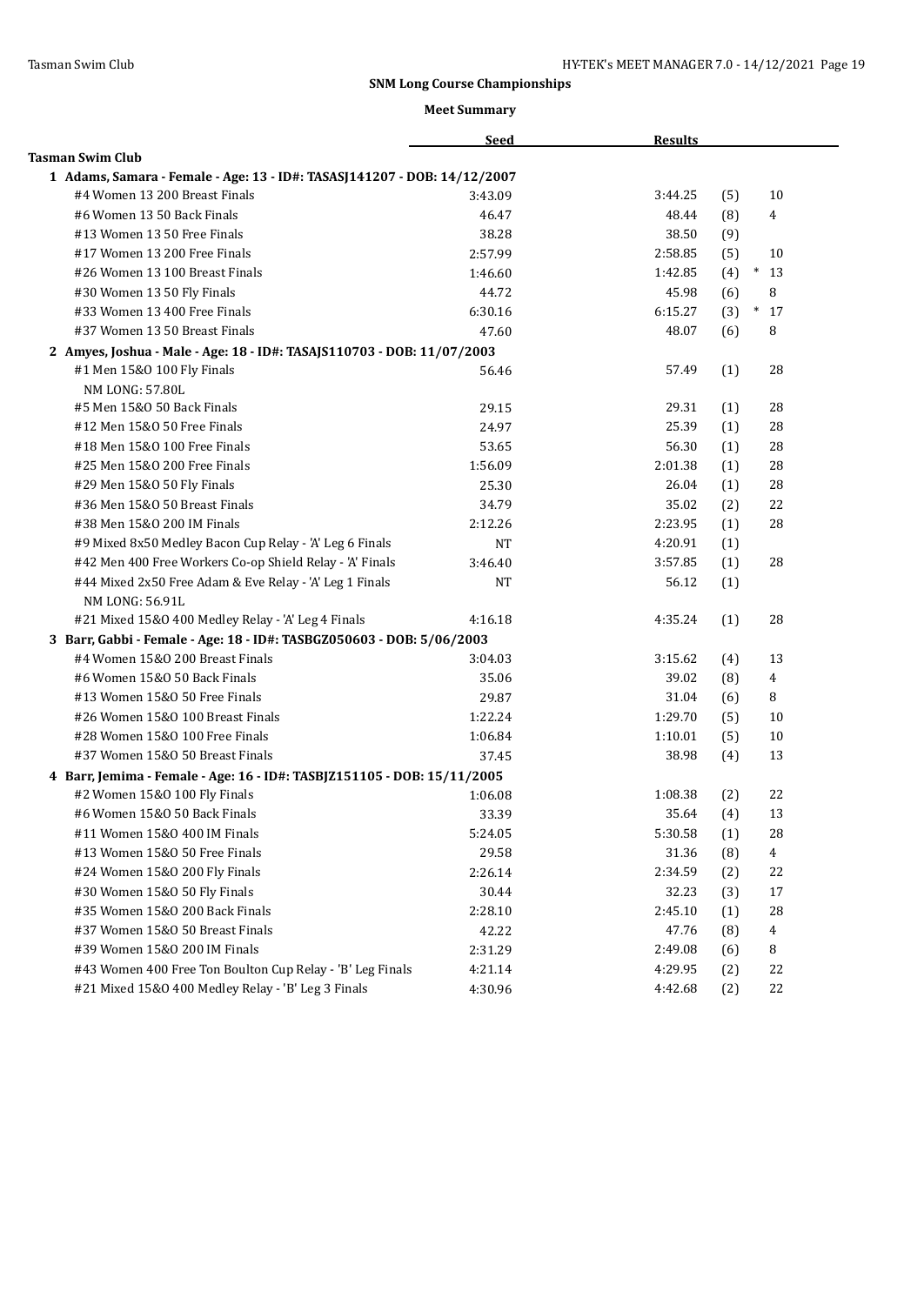|                                                                              | <b>Seed</b> | <b>Results</b> |      |                       |
|------------------------------------------------------------------------------|-------------|----------------|------|-----------------------|
| <b>Tasman Swim Club</b>                                                      |             |                |      |                       |
| 5 Bayley, Oxford - Male - Age: 18 - ID#: TASBOR191103 - DOB: 19/11/2003      |             |                |      |                       |
| #5 Men 15&0 50 Back Finals                                                   | 30.32       | 31.23          | (3)  | 17                    |
| #7 Men 15&0 400 Free Finals                                                  | 4:11.43     | 4:28.99        | (1)  | 28                    |
| #12 Men 15&0 50 Free Finals                                                  | 25.86       | 26.70          | (4)  | 13                    |
| #14 Men 15&0 100 Back Finals                                                 | 1:04.85     | 1:10.06        | (2)  | 22                    |
| #18 Men 15&0 100 Free Finals                                                 | 55.13       | 57.10          | (2)  | 22                    |
| #25 Men 15&0 200 Free Finals                                                 | 1:58.71     | 2:05.69        | (2)  | 22                    |
| #29 Men 15&0 50 Fly Finals                                                   | 28.72       | 29.26          | (3)  | 17                    |
| #32 Men 15&0 800 Free Finals                                                 | 8:42.88     | 9:20.66        | (1)  | 28                    |
| #36 Men 15&0 50 Breast Finals                                                | 35.00       | 37.45          | (4)  | 13                    |
| #9 Mixed 8x50 Medley Bacon Cup Relay - 'A' Leg 8 Finals                      | <b>NT</b>   | 4:20.91        | (1)  |                       |
| #42 Men 400 Free Workers Co-op Shield Relay - 'A' Finals                     | 3:46.40     | 3:57.85        | (1)  | 28                    |
| #44 Mixed 2x50 Free Adam & Eve Relay - 'D' Leg 1 Finals                      | NT          | 58.29          | (4)  |                       |
| #21 Mixed 15&0 400 Medley Relay - 'B' Leg 4 Finals                           | 4:30.96     | 4:42.68        | (2)  | 22                    |
| 6 Bell, Dylan - Male - Age: 12 - ID#: TASBDM110509 - DOB: 11/05/2009         |             |                |      |                       |
| #3 Men 12 200 Breast Finals                                                  | 3:33.03     | 3:30.74        | (2)  | $\ast$<br>22          |
| #5 Men 12 50 Back Finals                                                     | 41.96       | 43.83          | (4)  | 13                    |
| #14 Men 12 100 Back Finals                                                   | 1:30.44     | 1:35.77        | (4)  | 13                    |
| #18 Men 12 100 Free Finals                                                   | 1:19.48     | DQ.            |      |                       |
| #25 Men 12 200 Free Finals                                                   | 2:53.66     | 2:49.92        | (3)  | $\ast$<br>17          |
| #27 Men 12 100 Breast Finals                                                 | 1:36.87     | 1:37.78        | (4)  | 13                    |
| #29 Men 12 50 Fly Finals                                                     | 41.70       | 43.92          | (4)  | 13                    |
| #36 Men 12 50 Breast Finals                                                  | 46.77       | 46.13          | (3)  | $\ast$<br>17          |
| #38 Men 12 200 IM Finals                                                     | 3:11.66     | 3:10.01        | (4)  | $*13$                 |
| #19 Mixed 12&U 200 Medley Relay - 'B' Leg 1 Finals                           | 2:41.86     | 2:52.84        | (5)  | 10                    |
| 7 Bell, Lucas - Male - Age: 12 - ID#: TASBLE110509 - DOB: 11/05/2009         |             |                |      |                       |
| #3 Men 12 200 Breast Finals                                                  | 3:15.11     | DQ             |      |                       |
| #5 Men 12 50 Back Finals                                                     | 34.75       | 36.13          | (2)  | 22                    |
| #14 Men 12 100 Back Finals                                                   | 1:16.58     | 1:18.00        | (2)  | 22                    |
| #18 Men 12 100 Free Finals                                                   | 1:10.14     | 1:09.99        | (1)  | $\ast$<br>28          |
| #23 Men 12 400 IM Finals                                                     | 6:08.82     | 6:34.69        |      | 28                    |
| #27 Men 12 100 Breast Finals                                                 |             | 1:31.18        | (1)  | 17                    |
|                                                                              | 1:31.08     | 36.60          | (3)  | 28                    |
| #29 Men 12 50 Fly Finals<br>#32 Men 12 800 Free Finals                       | 35.39       | 11:29.84       | (1)  |                       |
| #38 Men 12 200 IM Finals                                                     | 11:20.30    |                | (1)  | 28                    |
|                                                                              | 2:47.61     | 2:53.05        | (2)  | 22                    |
| #42 Men 400 Free Workers Co-op Shield Relay - 'B' Finals                     | 4:32.75     | 4:33.49        | (5)  | 10                    |
| #31 Mixed 15&U 600 Medley Laurie Crabb 12x50 Relay Finals                    | NT          | Scratched      |      |                       |
| #19 Mixed 12&U 200 Medley Relay - 'A' Leg 1 Finals                           | 2:22.98     | 2:28.36        | (1)  | 28                    |
| #40 Mixed 12&U 200 Free Relay - 'A' Leg 2 Finals                             | 2:06.75     | 2:07.06        | (1)  | 28                    |
| 8 Berriman, Saffron - Female - Age: 15 - ID#: TASBSK250606 - DOB: 25/06/2006 |             |                |      |                       |
| #6 Women 15&0 50 Back Finals                                                 | 41.63       | 43.60          | (11) |                       |
| #15 Women 15&0 100 Back Finals                                               | 1:27.43     | 1:30.46        | (4)  | 13                    |
| #17 Women 15&0 200 Free Finals                                               | 2:46.35     | 2:47.70        | (8)  | 4                     |
| #22 Women 15&0 800 Free Finals                                               | 11:50.40    | Scratched      |      |                       |
| #33 Women 15&0 400 Free Finals                                               | 5:54.90     | Scratched      |      |                       |
| #35 Women 15&0 200 Back Finals                                               | 3:15.76     | Scratched      |      |                       |
| 9 Berriman, Theodore - Male - Age: 13 - ID#: TASBTJ180608 - DOB: 18/06/2008  |             |                |      |                       |
| #5 Men 13 50 Back Finals                                                     | 48.69       | 48.32          | (4)  | $*13$                 |
| #12 Men 13 50 Free Finals                                                    | 39.63       | 38.11          | (4)  | $*13$                 |
| #14 Men 13 100 Back Finals                                                   | 1:55.81     | 1:47.10        | (3)  | $\hspace{0.1cm}^*$ 17 |
| #18 Men 13 100 Free Finals                                                   | 1:31.24     | 1:30.74        | (4)  | $*13$                 |
| #25 Men 13 200 Free Finals                                                   | NT          | 3:17.41        | (2)  | 22                    |
| #36 Men 13 50 Breast Finals                                                  | 57.15       | DQ             |      |                       |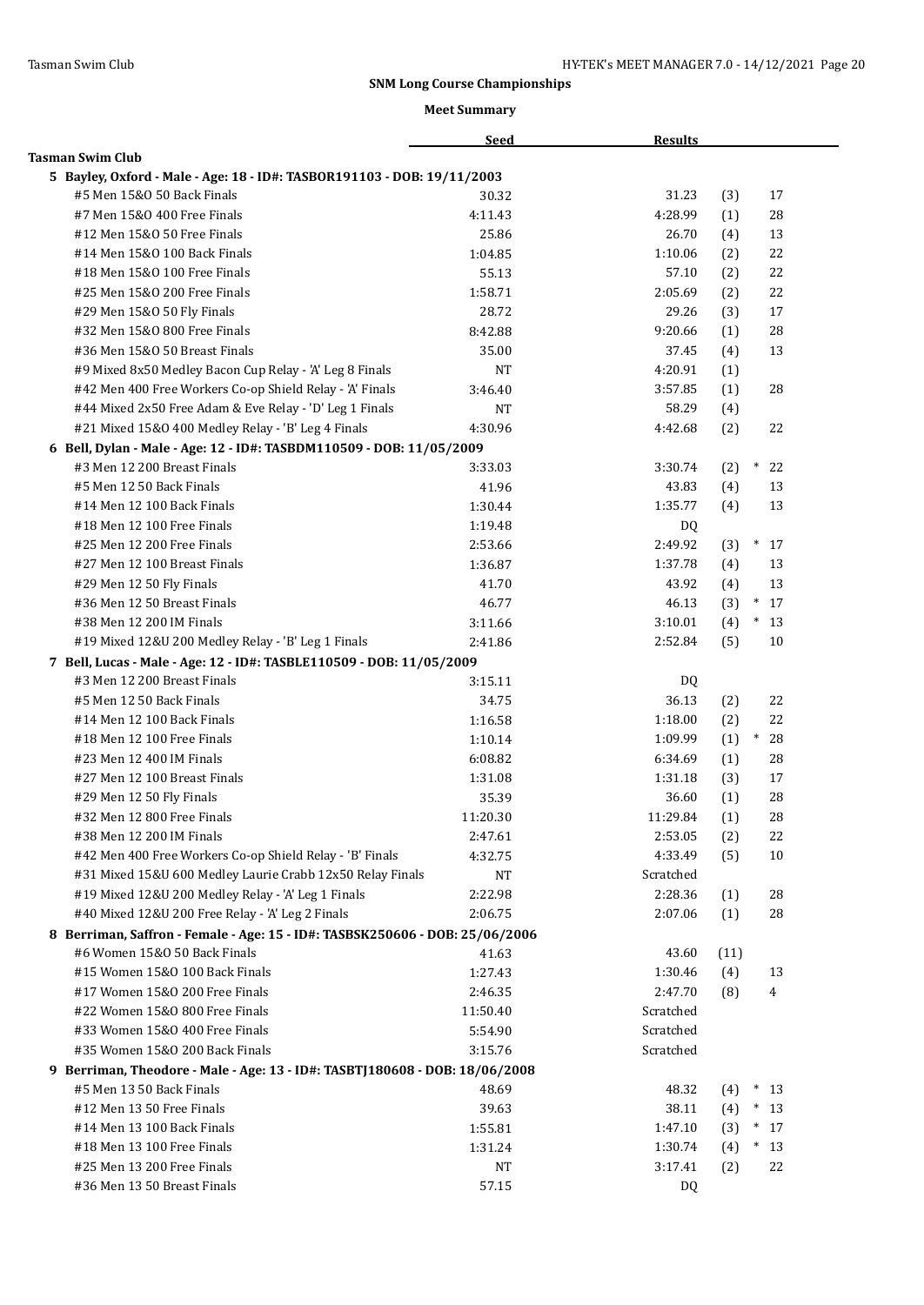|                                                                            | <b>Seed</b> | <b>Results</b> |      |              |
|----------------------------------------------------------------------------|-------------|----------------|------|--------------|
| <b>Tasman Swim Club</b>                                                    |             |                |      |              |
| 10 Bradley, Billy - Male - Age: 14 - ID#: TASBWJ180107 - DOB: 18/01/2007   |             |                |      |              |
| #5 Men 14 50 Back Finals                                                   | 35.70       | 35.51          | (3)  | $*17$        |
| #12 Men 14 50 Free Finals                                                  | 31.66       | 30.26          | (4)  | $*13$        |
| #14 Men 14 100 Back Finals                                                 | 1:19.16     | 1:18.06        | (2)  | $\ast$<br>22 |
| #29 Men 14 50 Fly Finals                                                   | 38.31       | 36.95          | (5)  | $*10$        |
| #20 Mixed 13-14 400 Medley Relay - 'A' Leg 1 Finals                        | 5:26.06     | 5:20.47        | (3)  | $*17$        |
| 11 Daly, Harriett - Female - Age: 11 - ID#: TASDHA291010 - DOB: 29/10/2010 |             |                |      |              |
| #2 Women 11 100 Fly Finals                                                 | 1:41.11     | 1:45.01        | (1)  | 28           |
| #6 Women 11 50 Back Finals                                                 | 44.82       | 45.77          | (3)  | 17           |
| #15 Women 11 100 Back Finals                                               | 1:37.07     | 1:37.89        | (3)  | 17           |
| #17 Women 11 200 Free Finals                                               | 3:02.72     | 3:11.31        | (5)  | 10           |
| #26 Women 11 100 Breast Finals                                             | 1:48.29     | 1:54.13        | (6)  | 8            |
| #30 Women 11 50 Fly Finals                                                 | 39.16       | 41.21          | (2)  | 22           |
| #33 Women 11 400 Free Finals                                               | 6:29.60     | 6:31.74        | (2)  | 22           |
| #35 Women 11 200 Back Finals                                               | 3:28.78     | 3:30.92        | (1)  | 28           |
| #37 Women 11 50 Breast Finals                                              | 50.26       | 51.64          | (4)  | 13           |
| #31 Mixed 15&U 600 Medley Laurie Crabb 12x50 Relay Finals                  | <b>NT</b>   | Scratched      |      |              |
| #19 Mixed 12&U 200 Medley Relay - 'B' Leg 3 Finals                         | 2:41.86     | 2:52.84        | (5)  | 10           |
| #40 Mixed 12&U 200 Free Relay - 'B' Leg 2 Finals                           | 2:19.79     | 2:25.31        | (4)  | 13           |
| 12 Douglas, Caleb - Male - Age: 16 - ID#: TASDCS110205 - DOB: 11/02/2005   |             |                |      |              |
| #1 Men 15&0 100 Fly Finals                                                 | 1:04.91     | 1:03.72        | (2)  | $\ast$<br>22 |
| #5 Men 15&0 50 Back Finals                                                 | 34.02       | 36.89          | (9)  |              |
| #12 Men 15&0 50 Free Finals                                                | 28.75       | 28.36          | (6)  | $\ast$<br>8  |
| #18 Men 15&0 100 Free Finals                                               | 1:02.08     | 1:03.55        | (8)  | 4            |
| #25 Men 15&0 200 Free Finals                                               | 2:11.78     | 2:18.85        | (6)  | 8            |
| #29 Men 15&0 50 Fly Finals                                                 | 29.13       | 29.64          | (5)  | 10           |
| #36 Men 15&0 50 Breast Finals                                              | 41.12       | 41.82          | (9)  |              |
| #38 Men 15&0 200 IM Finals                                                 | 2:40.44     | 2:43.43        | (6)  | 8            |
| #42 Men 400 Free Workers Co-op Shield Relay - 'B' Finals                   | 4:32.75     | 4:33.49        | (5)  | 10           |
| #44 Mixed 2x50 Free Adam & Eve Relay - 'F' Leg 1 Finals                    | <b>NT</b>   | 1:00.62        | (7)  |              |
| 13 Edwards, Katie - Female - Age: 16 - ID#: TASEKS120705 - DOB: 12/07/2005 |             |                |      |              |
| #13 Women 15&0 50 Free Finals                                              | 32.21       | 33.52          | (14) |              |
| #17 Women 15&0 200 Free Finals                                             | 2:41.70     | 2:49.92        | (9)  |              |
| #24 Women 15&0 200 Fly Finals                                              | 3:29.22     | 3:34.30        | (3)  | 17           |
| #26 Women 15&0 100 Breast Finals                                           | 1:42.92     | 1:54.20        | (7)  | 6            |
| #35 Women 15&0 200 Back Finals                                             | 3:01.43     | 3:12.61        | (2)  | 22           |
| #39 Women 15&0 200 IM Finals                                               | 3:10.28     | 3:15.11        | (9)  |              |
| 14 Harman, Sam - Female - Age: 17 - ID#: TASHSJ121004 - DOB: 12/10/2004    |             |                |      |              |
| #4 Women 15&0 200 Breast Finals                                            | 2:51.36     | 3:03.35        | (1)  | 28           |
| #6 Women 15&0 50 Back Finals                                               | 32.28       | 33.74          | (2)  | 22           |
| #13 Women 15&0 50 Free Finals                                              | 30.57       | 30.73          | (5)  | $10\,$       |
| #15 Women 15&0 100 Back Finals                                             | 1:08.10     | 1:14.72        | (2)  | 22           |
| #26 Women 15&0 100 Breast Finals                                           | 1:21.03     | 1:26.38        | (4)  | 13           |
| #30 Women 15&0 50 Fly Finals                                               | 31.52       | 32.32          | (4)  | 13           |
| #37 Women 15&0 50 Breast Finals                                            | 38.71       | 40.13          | (5)  | 10           |
| #39 Women 15&0 200 IM Finals                                               | 2:33.00     | 2:43.16        | (2)  | 22           |
| #9 Mixed 8x50 Medley Bacon Cup Relay - 'A' Leg 1 Finals                    | NT          | 4:20.91        | (1)  |              |
| #43 Women 400 Free Ton Boulton Cup Relay - 'B' Leg Finals                  | 4:21.14     | 4:29.95        | (2)  | 22           |
|                                                                            |             |                |      |              |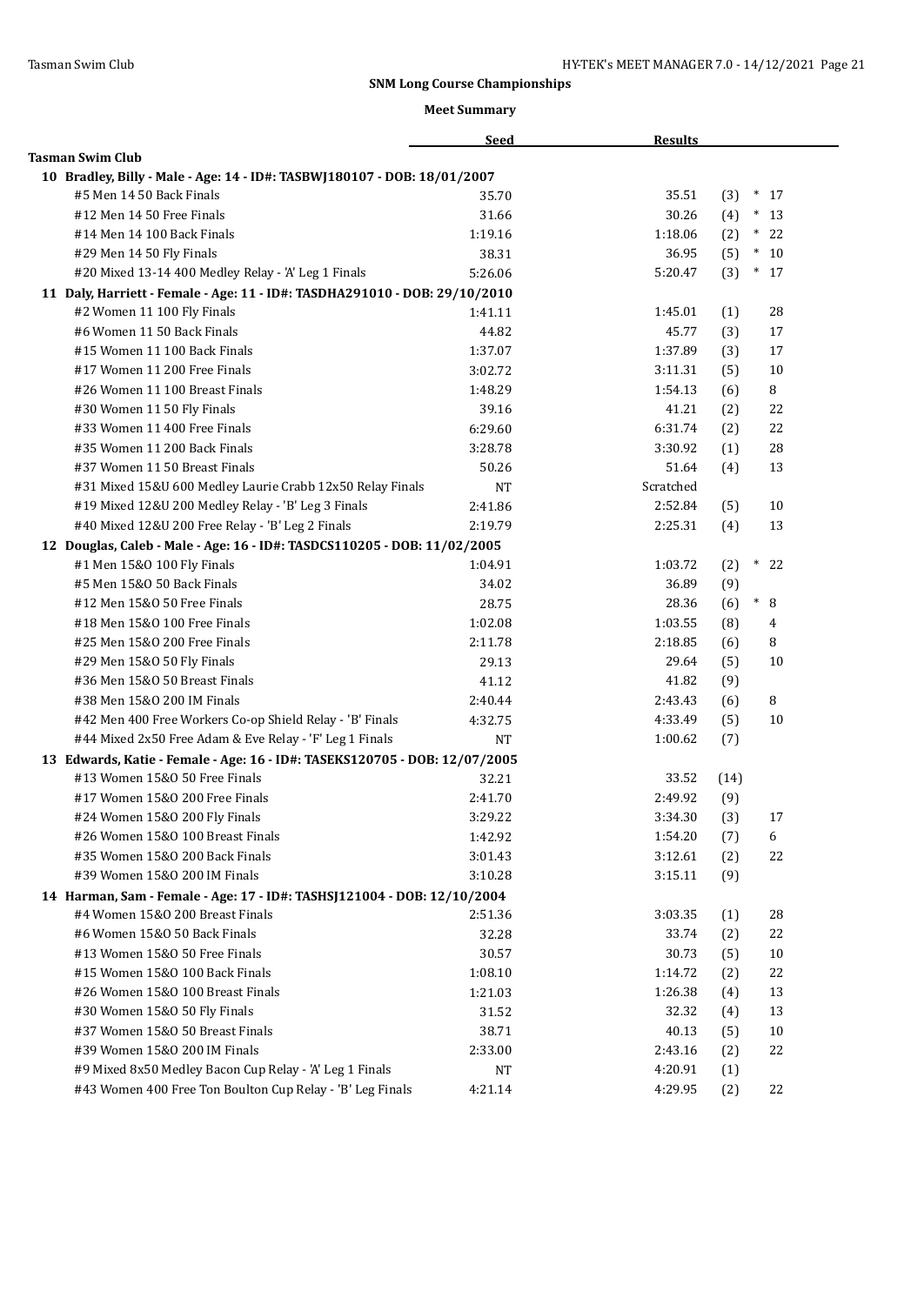|                                                                          | <b>Seed</b> | <b>Results</b> |     |               |
|--------------------------------------------------------------------------|-------------|----------------|-----|---------------|
| <b>Tasman Swim Club</b>                                                  |             |                |     |               |
| 15 Hu, Gordon - Male - Age: 10 - ID#: TASHGZ291210 - DOB: 29/12/2010     |             |                |     |               |
| #5 Men 10 50 Back Finals                                                 | 47.21       | 47.67          | (2) | 22            |
| #12 Men 10 50 Free Finals                                                | 38.86       | 38.82          | (2) | $\ast$<br>22  |
| #18 Men 10 100 Free Finals                                               | 1:29.29     | 1:29.07        | (2) | $\ast$<br>22  |
| #27 Men 10 100 Breast Finals                                             | 1:54.81     | 1:56.12        | (2) | 22            |
| #29 Men 10 50 Fly Finals                                                 | 50.92       | 53.17          | (2) | 22            |
| #36 Men 10 50 Breast Finals                                              | 52.19       | 51.97          | (1) | $\ast$<br>28  |
| #38 Men 10 200 IM Finals                                                 | NT          | 3:56.63        | (1) | 28            |
| #31 Mixed 15&U 600 Medley Laurie Crabb 12x50 Relay Finals                | <b>NT</b>   | Scratched      |     |               |
| 16 Kalani, Lono - Male - Age: 12 - ID#: TASKLK191208 - DOB: 19/12/2008   |             |                |     |               |
| #3 Men 12 200 Breast Finals                                              | 3:06.36     | 3:08.94        | (1) | 28            |
| #5 Men 12 50 Back Finals                                                 | 33.60       | 33.70          | (1) | 28            |
| NM LONG: 34.80L                                                          |             |                |     |               |
| #7 Men 12 400 Free Finals                                                | 5:04.35     | 5:31.30        | (1) | 28            |
| #14 Men 12 100 Back Finals                                               | 1:14.28     | 1:15.16        | (1) | 28            |
| #25 Men 12 200 Free Finals                                               | 2:28.21     | 2:37.26        | (1) | 28            |
| #27 Men 12 100 Breast Finals                                             | 1:26.51     | 1:27.96        | (1) | 28            |
| #34 Men 12 200 Back Finals                                               | 2:35.98     | 2:53.33        | (1) | 28            |
| #36 Men 12 50 Breast Finals                                              | 38.82       | 38.89          | (1) | 28            |
| #38 Men 12 200 IM Finals                                                 | 2:42.66     | 2:47.71        | (1) | 28            |
| #42 Men 400 Free Workers Co-op Shield Relay - 'B' Finals                 | 4:32.75     | 4:33.49        | (5) | 10            |
| #31 Mixed 15&U 600 Medley Laurie Crabb 12x50 Relay Finals                | NΤ          | Scratched      |     |               |
| #19 Mixed 12&U 200 Medley Relay - 'A' Leg 3 Finals                       | 2:22.98     | 2:28.36        | (1) | 28            |
| #40 Mixed 12&U 200 Free Relay - 'A' Leg 4 Finals                         | 2:06.75     | 2:07.06        | (1) | 28            |
| 17 Kalani, Maicah - Male - Age: 11 - ID#: TASKMK170810 - DOB: 17/08/2010 |             |                |     |               |
| #3 Men 11 200 Breast Finals                                              | 3:40.27     | 3:46.26        | (1) | 28            |
| #5 Men 11 50 Back Finals                                                 | 38.55       | 38.32          | (1) | $\ast$<br>28  |
| #12 Men 11 50 Free Finals                                                | 33.88       | 32.70          | (1) | $^\ast$<br>28 |
| #14 Men 11 100 Back Finals                                               | 1:27.05     | 1:25.03        | (1) | $\ast$<br>28  |
| #18 Men 11 100 Free Finals                                               | 1:17.92     | 1:15.63        | (1) | $\ast$<br>28  |
| #25 Men 11 200 Free Finals                                               | 2:44.66     | 2:43.16        | (1) | $*28$         |
| #27 Men 11 100 Breast Finals                                             | 1:40.90     | 1:46.35        | (1) | 28            |
| #36 Men 11 50 Breast Finals                                              | 46.33       | 46.26          | (1) | $\ast$<br>28  |
| #38 Men 11 200 IM Finals                                                 | 3:09.47     | 3:13.04        | (1) | 28            |
| #40 Mixed 12&U 200 Free Relay - 'B' Leg 3 Finals                         | 2:19.79     | 2:25.31        | (4) | 13            |
| 18 Kemp, Ayla - Female - Age: 11 - ID#: TASKAJ161209 - DOB: 16/12/2009   |             |                |     |               |
| #6 Women 11 50 Back Finals                                               | <b>NT</b>   | 52.82          | (8) | 4             |
| #13 Women 11 50 Free Finals                                              | 41.62       | 41.11          | (8) | $*$ 4         |
| #26 Women 11 100 Breast Finals                                           | <b>NT</b>   | DQ             |     |               |
| #28 Women 11 100 Free Finals                                             | $_{\rm NT}$ | <b>NS</b>      |     |               |
| #37 Women 11 50 Breast Finals                                            | 58.68       | 56.67          | (7) | $*$ 6         |
| 19 Kepess, Marcell - Male - Age: 12 - ID#: TASKMZ020209 - DOB: 2/02/2009 |             |                |     |               |
| #1 Men 12 100 Fly Finals                                                 | 1:28.16     | 1:30.38        | (1) | 28            |
| #7 Men 12 400 Free Finals                                                | 5:38.15     | 5:46.29        | (2) | 22            |
| #12 Men 12 50 Free Finals                                                | 33.70       | 33.16          | (2) | $*$<br>22     |
| #14 Men 12 100 Back Finals                                               | 1:22.41     | 1:27.19        | (3) | 17            |
| #18 Men 12 100 Free Finals                                               | 1:13.68     | 1:13.38        | (2) | 22<br>$^*$    |
| #25 Men 12 200 Free Finals                                               | 2:33.22     | 2:41.82        | (2) | 22            |
| #29 Men 12 50 Fly Finals                                                 | 40.99       | 38.72          | (2) | 22<br>$\ast$  |
| #32 Men 12 800 Free Finals                                               | 11:28.87    | 11:42.21       | (2) | 22            |
| #38 Men 12 200 IM Finals                                                 | 3:03.30     | 3:07.45        | (3) | 17            |
| #42 Men 400 Free Workers Co-op Shield Relay - 'B' Finals                 | 4:32.75     | 4:33.49        | (5) | $10\,$        |
| #19 Mixed 12&U 200 Medley Relay - 'B' Leg 4 Finals                       | 2:41.86     | 2:52.84        | (5) | 10            |
| #40 Mixed 12&U 200 Free Relay - 'B' Leg 1 Finals                         | 2:19.79     | 2:25.31        | (4) | 13            |
|                                                                          |             |                |     |               |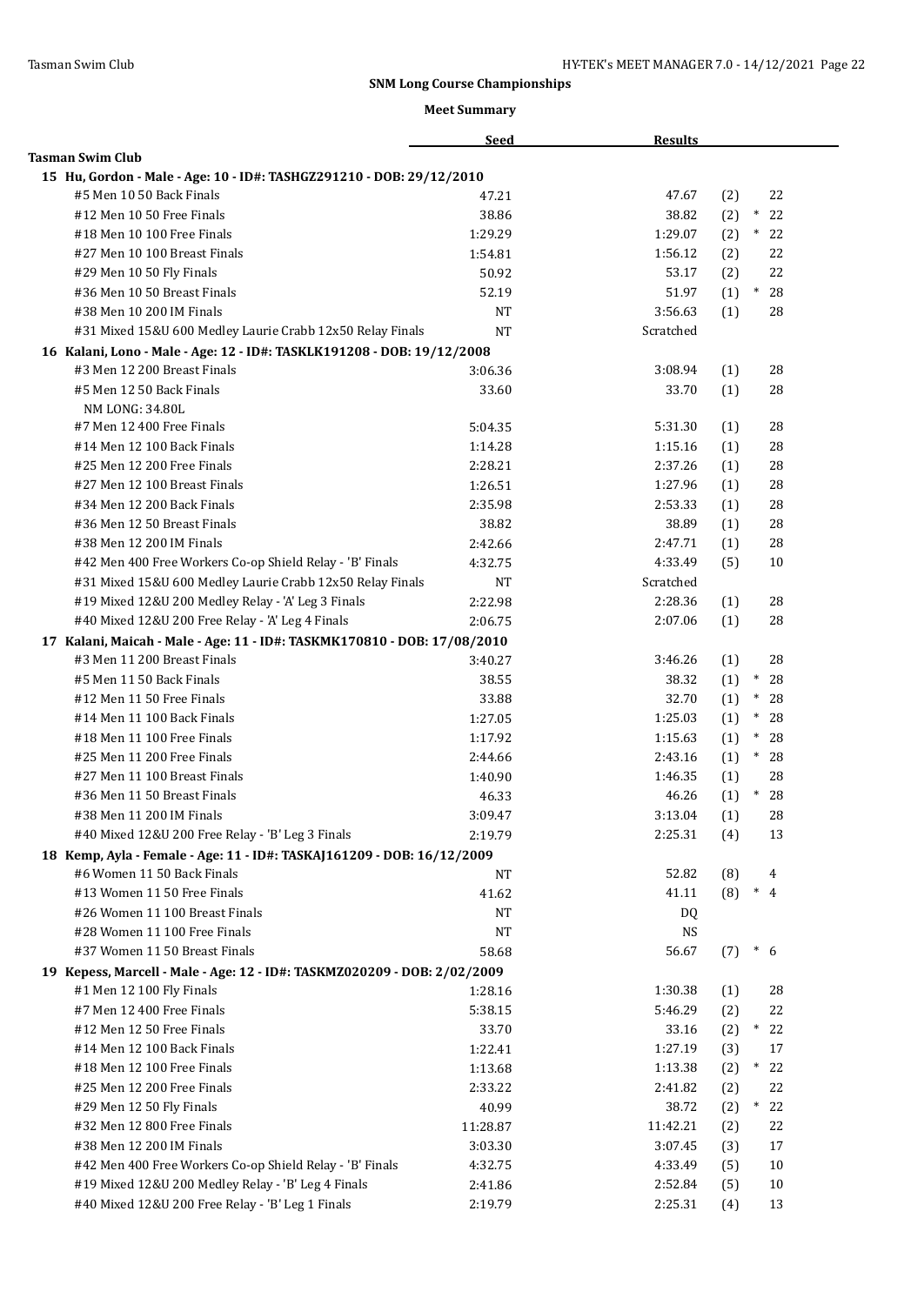|                                                                                | <b>Seed</b> | <b>Results</b> |     |              |
|--------------------------------------------------------------------------------|-------------|----------------|-----|--------------|
| <b>Tasman Swim Club</b>                                                        |             |                |     |              |
| 20 Ketel, Mya - Female - Age: 15 - ID#: TASKMJ161106 - DOB: 16/11/2006         |             |                |     |              |
| #4 Women 15&0 200 Breast Finals                                                | 2:57.67     | 3:06.91        | (3) | 17           |
| #13 Women 15&0 50 Free Finals                                                  | 31.21       | 31.42          | (9) |              |
| #17 Women 15&0 200 Free Finals                                                 | 2:31.63     | 2:31.25        | (5) | $\ast$<br>10 |
| #26 Women 15&0 100 Breast Finals                                               | 1:19.99     | 1:25.76        | (2) | 22           |
| #37 Women 15&0 50 Breast Finals                                                | 36.73       | 38.57          | (3) | 17           |
| #39 Women 15&0 200 IM Finals                                                   | 2:43.76     | 2:55.39        | (7) | 6            |
| #31 Mixed 15&U 600 Medley Laurie Crabb 12x50 Relay Finals                      | NT          | Scratched      |     |              |
| #21 Mixed 15&0 400 Medley Relay - 'A' Leg 2 Finals                             | 4:16.18     | 4:35.24        | (1) | 28           |
| 21 Linyard, Keshia - Female - Age: 13 - ID#: TASLKP270608 - DOB: 27/06/2008    |             |                |     |              |
| #4 Women 13 200 Breast Finals                                                  | 3:25.71     | 3:31.88        | (3) | 17           |
| #6 Women 13 50 Back Finals                                                     | 39.82       | 41.64          | (5) | 10           |
| #13 Women 13 50 Free Finals                                                    | 36.02       | 35.46          | (6) | $\ast$<br>8  |
| #15 Women 13 100 Back Finals                                                   | 1:26.12     | 1:26.50        | (4) | 13           |
| #17 Women 13 200 Free Finals                                                   | 3:01.95     | 2:53.49        | (3) | $*17$        |
| #26 Women 13 100 Breast Finals                                                 | 1:34.68     | 1:36.10        | (2) | 22           |
| #28 Women 13 100 Free Finals                                                   | 1:19.40     | 1:20.69        | (5) | 10           |
| #35 Women 13 200 Back Finals                                                   | 3:02.80     | 3:00.66        | (3) | $*17$        |
| #37 Women 13 50 Breast Finals                                                  | 43.61       | 43.02          | (2) | $\ast$<br>22 |
| #20 Mixed 13-14 400 Medley Relay - 'A' Leg 2 Finals                            | 5:26.06     | 5:20.47        | (3) | $*17$        |
| 22 Linyard, Nia - Female - Age: 11 - ID#: TASLNA260510 - DOB: 26/05/2010       |             |                |     |              |
| #4 Women 11 200 Breast Finals                                                  | 3:53.22     | 3:51.76        | (4) | $\ast$<br>13 |
| #6 Women 11 50 Back Finals                                                     | 46.41       | 49.07          | (7) | 6            |
| #13 Women 11 50 Free Finals                                                    | 40.52       | 39.38          | (7) | $\ast$<br>6  |
| #15 Women 11 100 Back Finals                                                   | 1:38.51     | 1:45.42        | (4) | 13           |
| #17 Women 11 200 Free Finals                                                   | 3:12.31     | 3:16.01        | (6) | 8            |
| #26 Women 11 100 Breast Finals                                                 | 1:49.04     | 1:52.75        | (5) | 10           |
| #28 Women 11 100 Free Finals                                                   | 1:29.83     | 1:30.91        | (5) | 10           |
| #37 Women 11 50 Breast Finals                                                  | 51.23       | 51.23          | (3) | 17           |
| #31 Mixed 15&U 600 Medley Laurie Crabb 12x50 Relay Finals                      | <b>NT</b>   | Scratched      |     |              |
|                                                                                |             |                |     |              |
| 23 Loach, Rebecca - Female - Age: 17 - ID#: TASLRE170604 - DOB: 17/06/2004     |             |                |     |              |
| #2 Women 15&0 100 Fly Finals<br>#6 Women 15&0 50 Back Finals                   | 1:09.68     | 1:15.13        | (4) | 13           |
| #13 Women 15&0 50 Free Finals                                                  | 35.58       | 39.04<br>31.32 | (9) |              |
|                                                                                | 29.93       |                | (7) | 6            |
| #26 Women 15&0 100 Breast Finals                                               | 1:17.48     | 1:22.97        | (1) | 28           |
| #30 Women 15&0 50 Fly Finals                                                   | 31.86       | 32.20          | (2) | 22           |
| #37 Women 15&0 50 Breast Finals                                                | 35.41       | 36.60          | (1) | 28           |
| #9 Mixed 8x50 Medley Bacon Cup Relay - 'A' Leg 3 Finals                        | NT          | 4:20.91        | (1) |              |
| #43 Women 400 Free Ton Boulton Cup Relay - 'B' Leg Finals                      | 4:21.14     | 4:29.95        | (2) | 22           |
| #21 Mixed 15&0 400 Medley Relay - 'B' Leg 2 Finals                             | 4:30.96     | 4:42.68        | (2) | 22           |
| 24 Marshall, Alexandra - Female - Age: 15 - ID#: TASMAP090906 - DOB: 9/09/2006 |             |                |     |              |
| #2 Women 15&0 100 Fly Finals                                                   | 1:14.89     | 1:19.00        | (5) | 10           |
| #6 Women 15&0 50 Back Finals                                                   | 34.29       | 36.89          | (6) | 8            |
| #13 Women 15&0 50 Free Finals                                                  | 30.20       | 30.39          | (4) | 13           |
| #17 Women 15&0 200 Free Finals                                                 | 2:14.72     | 2:18.95        | (3) | 17           |
| #22 Women 15&0 800 Free Finals                                                 | 9:48.68     | 10:12.42       | (2) | 22           |
| #26 Women 15&0 100 Breast Finals                                               | 1:30.36     | 1:36.22        | (6) | 8            |
| #28 Women 15&0 100 Free Finals                                                 | 1:04.10     | 1:08.41        | (4) | 13           |
| #33 Women 15&0 400 Free Finals                                                 | 4:44.85     | 4:56.72        | (3) | 17           |
| #39 Women 15&0 200 IM Finals                                                   | 2:40.95     | 2:48.98        | (5) | 10           |
| #43 Women 400 Free Ton Boulton Cup Relay - 'A' Leg Finals                      | 4:12.07     | 4:20.94        | (1) | 28           |
| #44 Mixed 2x50 Free Adam & Eve Relay - 'B' Leg 2 Finals<br>NM LONG: 56.91L     | NT          | 56.27          | (2) |              |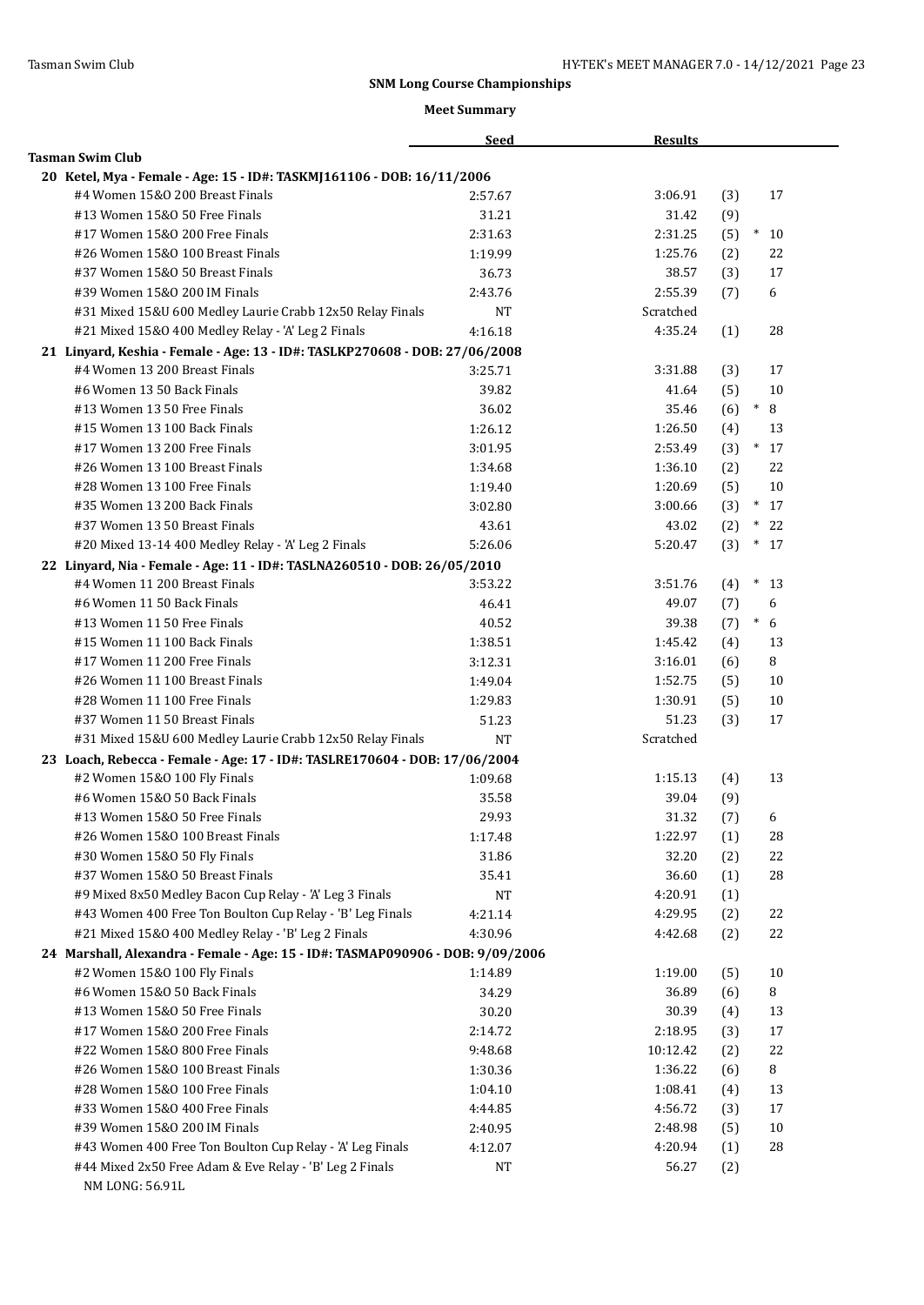|                                                                            | <b>Seed</b> | <b>Results</b> |                       |
|----------------------------------------------------------------------------|-------------|----------------|-----------------------|
| <b>Tasman Swim Club</b>                                                    |             |                |                       |
| 25 McKay, Brianna - Female - Age: 12 - ID#: TASMBA120109 - DOB: 12/01/2009 |             |                |                       |
| #4 Women 12 200 Breast Finals                                              | 3:26.54     | 3:26.12        | (3)<br>$\ast$<br>17   |
| #6 Women 12 50 Back Finals                                                 | 40.60       | 44.11          | 6<br>(7)              |
| #15 Women 12 100 Back Finals                                               | 1:26.07     | 1:30.81        | (4)<br>13             |
| #17 Women 12 200 Free Finals                                               | 2:41.88     | 2:41.06        | (4)<br>$*13$          |
| #26 Women 12 100 Breast Finals                                             | 1:33.79     | 1:38.87        | 17<br>(3)             |
| #30 Women 12 50 Fly Finals                                                 | 39.25       | 41.89          | (8)<br>$\overline{4}$ |
| #33 Women 12 400 Free Finals                                               | 5:36.19     | 5:35.45        | $\ast$<br>22<br>(2)   |
| #39 Women 12 200 IM Finals                                                 | 3:02.64     | 3:01.14        | $*17$<br>(3)          |
| #19 Mixed 12&U 200 Medley Relay - 'A' Leg 4 Finals                         | 2:22.98     | 2:28.36        | 28<br>(1)             |
| #40 Mixed 12&U 200 Free Relay - 'A' Leg 3 Finals                           | 2:06.75     | 2:07.06        | (1)<br>28             |
| 26 Munro, Bridget - Female - Age: 14 - ID#: TASMBJ181206 - DOB: 18/12/2006 |             |                |                       |
| #2 Women 14 100 Fly Finals                                                 | 1:25.88     | DQ             |                       |
| #13 Women 14 50 Free Finals                                                | 32.25       | 32.99          | (8)<br>4              |
| #17 Women 14 200 Free Finals                                               | 2:36.12     | 2:41.57        | 6<br>(7)              |
| #22 Women 14 800 Free Finals                                               | 11:16.33    | 11:36.95       | (2)<br>22             |
| #28 Women 14 100 Free Finals                                               | 1:11.52     | 1:15.78        | 4<br>(8)              |
| #33 Women 14 400 Free Finals                                               | 5:29.44     | DQ             |                       |
| #39 Women 14 200 IM Finals                                                 | 3:05.59     | 3:03.52        | $\ast$<br>(9)         |
| #41 Mixed 13-14 400 Free Relay - 'A' Leg 3 Finals                          | 5:05.28     | 4:43.70        | (2)<br>$\ast$<br>22   |
| 27 Nisbett, Molly - Female - Age: 11 - ID#: TASNMB180510 - DOB: 18/05/2010 |             |                |                       |
| #6 Women 11 50 Back Finals                                                 | NT          | 52.89          | (9)                   |
| #13 Women 11 50 Free Finals                                                | 40.98       | 41.28          | (9)                   |
| #26 Women 11 100 Breast Finals                                             | <b>NT</b>   | 2:05.36        | (8)<br>4              |
| #28 Women 11 100 Free Finals                                               | <b>NT</b>   | 1:35.57        | 8<br>(6)              |
| 28 Pahl, Sophie - Female - Age: 14 - ID#: TASPSH070707 - DOB: 7/07/2007    |             |                |                       |
| #15 Women 14 100 Back Finals                                               | 1:31.20     | 1:30.59        | (8)<br>$\ast$<br>4    |
| #17 Women 14 200 Free Finals                                               | 2:45.45     | 2:44.22        | $\ast$<br>(9)         |
| #22 Women 14 800 Free Finals                                               | 11:37.81    | 11:50.30       | (3)<br>17             |
| #26 Women 14 100 Breast Finals                                             | 1:44.61     | 1:44.49        | $\ast$<br>6<br>(7)    |
| #33 Women 14 400 Free Finals                                               | 5:38.63     | 5:43.74        | (5)<br>10             |
| #39 Women 14 200 IM Finals                                                 | 3:17.91     | 3:15.53        | $\ast$<br>(12)        |
| #41 Mixed 13-14 400 Free Relay - 'A' Leg 2 Finals                          | 5:05.28     | 4:43.70        | (2)<br>$\ast$<br>22   |
| 29 Reid, Keelan - Male - Age: 12 - ID#: TASRKM200809 - DOB: 20/08/2009     |             |                |                       |
| #5 Men 12 50 Back Finals                                                   | 45.62       | 46.26          | (5)<br>10             |
| #12 Men 12 50 Free Finals                                                  | 37.02       | 35.04          | (3)<br>$\ast$<br>17   |
| #14 Men 12 100 Back Finals                                                 | 1:38.70     | DQ             |                       |
| #18 Men 12 100 Free Finals                                                 | 1:23.48     | 1:20.57        | (3)<br>$\ast$<br>17   |
| #25 Men 12 200 Free Finals                                                 | 3:00.23     | 3:01.63        | (5)<br>10             |
| #29 Men 12 50 Fly Finals                                                   | 42.07       | 41.17          | $\ast$<br>(3)<br>17   |
| #36 Men 12 50 Breast Finals                                                | 54.51       | 52.45          | (5)<br>$*10$          |
| #38 Men 12 200 IM Finals                                                   | <b>NT</b>   | 3:34.92        | 10<br>(5)             |
| 30 Ruane, Keara - Female - Age: 13 - ID#: TASRK0050308 - DOB: 5/03/2008    |             |                |                       |
| #4 Women 13 200 Breast Finals                                              | 3:26.73     | 3:30.36        | 22<br>(2)             |
| #6 Women 13 50 Back Finals                                                 | 37.82       | 40.29          | 13<br>(4)             |
| #13 Women 13 50 Free Finals                                                | 31.20       | 31.13          | (3)<br>$*17$          |
| #17 Women 13 200 Free Finals                                               | 2:37.77     | 2:36.41        | (1)<br>$*$<br>28      |
| #28 Women 13 100 Free Finals                                               | 1:09.08     | 1:12.45        | 22<br>(2)             |
| #30 Women 13 50 Fly Finals                                                 | 37.16       | 38.26          | 10<br>(5)             |
| #37 Women 13 50 Breast Finals                                              | 44.04       | 43.89          | (3)<br>$*17$          |
| #39 Women 13 200 IM Finals                                                 | 2:59.84     | 2:58.12        | (3)<br>$*17$          |
| #20 Mixed 13-14 400 Medley Relay - 'A' Leg 4 Finals                        | 5:26.06     | 5:20.47        | $*17$<br>(3)          |
| #41 Mixed 13-14 400 Free Relay - 'A' Leg 4 Finals                          | 5:05.28     | 4:43.70        | $*22$<br>(2)          |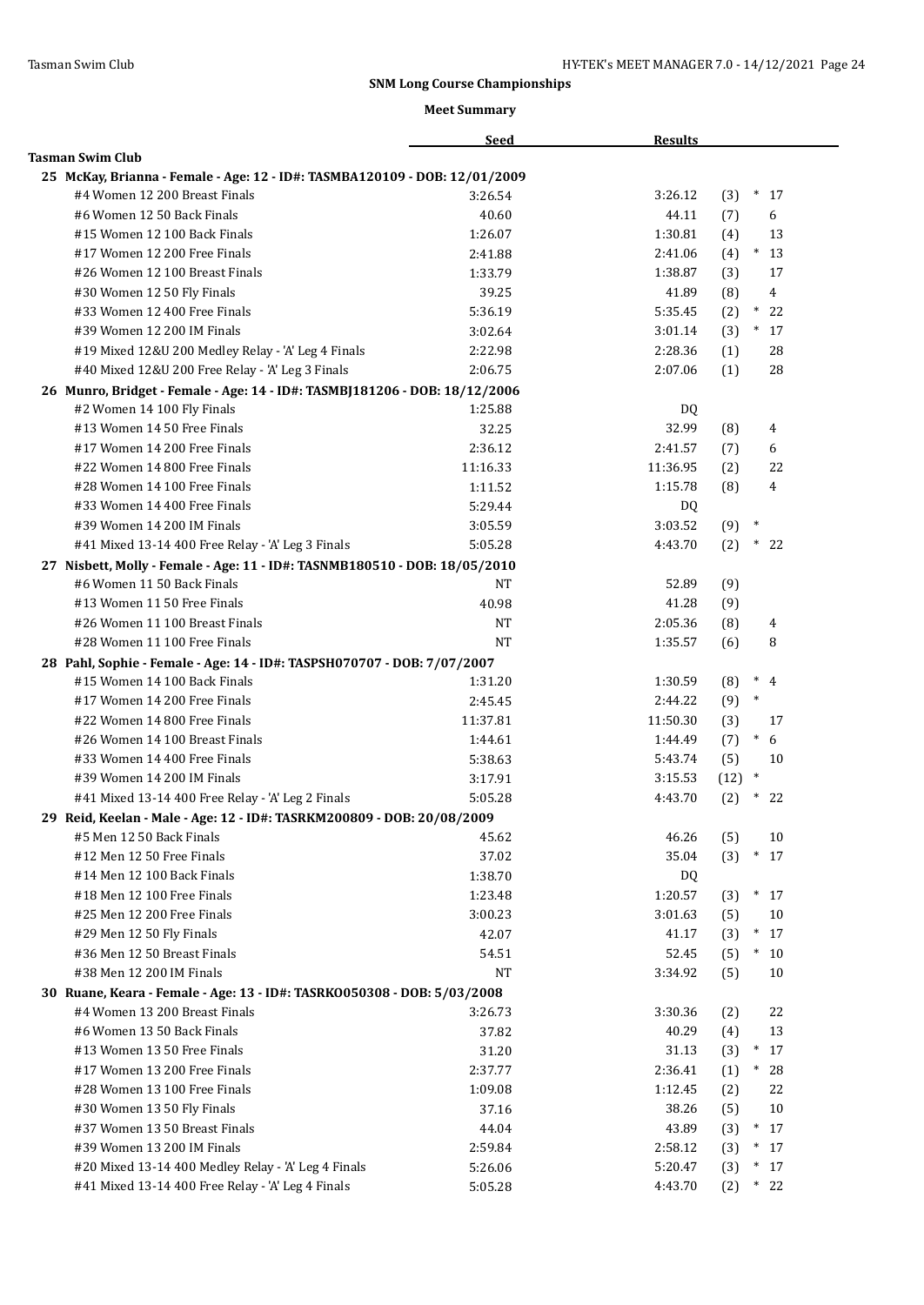|                                                                                                            | <b>Seed</b>        | <b>Results</b>      |     |              |
|------------------------------------------------------------------------------------------------------------|--------------------|---------------------|-----|--------------|
| <b>Tasman Swim Club</b>                                                                                    |                    |                     |     |              |
| 31 Schulze-Steinen, Merle - Female - Age: 14 - ID#: TASSMZ141107 - DOB: 14/11/2007                         |                    |                     |     |              |
| #2 Women 14 100 Fly Finals                                                                                 | 1:32.88            | Scratched           |     |              |
| #15 Women 14 100 Back Finals                                                                               | 1:31.41            | Scratched           |     |              |
| #17 Women 14 200 Free Finals                                                                               | 2:55.39            | Scratched           |     |              |
| #26 Women 14 100 Breast Finals                                                                             | 1:39.17            | Scratched           |     |              |
| #28 Women 14 100 Free Finals                                                                               | 1:19.40            | Scratched           |     |              |
| #33 Women 14 400 Free Finals                                                                               | 6:12.83            | Scratched           |     |              |
| #39 Women 14 200 IM Finals                                                                                 | 3:07.87            | Scratched           |     |              |
| 32 Scott, Jess - Female - Age: 16 - ID#: TASSJR230405 - DOB: 23/04/2005                                    |                    |                     |     |              |
| #6 Women 15&0 50 Back Finals                                                                               | 36.67              | 36.98               | (7) | 6            |
| #13 Women 15&0 50 Free Finals                                                                              | 29.87              | 30.02               | (2) | 22           |
| #17 Women 15&0 200 Free Finals                                                                             | 2:18.98            | 2:21.06             | (4) | 13           |
| #22 Women 15&0 800 Free Finals                                                                             | 10:01.64           | 10:13.54            | (3) | 17           |
| #28 Women 15&0 100 Free Finals                                                                             | 1:04.68            | 1:05.99             | (2) | 22           |
| #33 Women 15&0 400 Free Finals                                                                             | 4:52.85            | 4:57.04             | (4) | 13           |
| #43 Women 400 Free Ton Boulton Cup Relay - 'B' Leg Finals                                                  | 4:21.14            | 4:29.95             | (2) | 22           |
| #44 Mixed 2x50 Free Adam & Eve Relay - 'E' Leg 2 Finals                                                    | <b>NT</b>          | 59.32               | (6) |              |
| 33 Seymour, Madeline - Female - Age: 13 - ID#: TASSMR130408 - DOB: 13/04/2008                              |                    |                     |     |              |
| #2 Women 13 100 Fly Finals                                                                                 | 1:23.14            | 1:18.23             | (1) | $\ast$<br>28 |
| #6 Women 13 50 Back Finals                                                                                 | 34.15              | 33.89               | (1) | $\ast$<br>28 |
| #13 Women 13 50 Free Finals                                                                                | 30.67              | 30.16               | (1) | $\ast$<br>28 |
| #15 Women 13 100 Back Finals                                                                               | 1:18.05            | 1:14.85             | (1) | $\ast$<br>28 |
| #28 Women 13 100 Free Finals                                                                               | 1:09.99            | 1:08.85             | (1) | $\ast$<br>28 |
| #30 Women 13 50 Fly Finals                                                                                 | 32.46              | 32.61               | (1) | 28           |
| #35 Women 13 200 Back Finals                                                                               | 2:45.63            | 2:47.79             | (1) | 28           |
| #37 Women 13 50 Breast Finals                                                                              | 43.80              | 44.31               | (4) | 13           |
| #39 Women 13 200 IM Finals                                                                                 | 2:56.35            | 2:48.63             | (2) | $\ast$<br>22 |
| #31 Mixed 15&U 600 Medley Laurie Crabb 12x50 Relay Finals                                                  | NT                 | Scratched           |     |              |
| #44 Mixed 2x50 Free Adam & Eve Relay - 'D' Leg 2 Finals                                                    | <b>NT</b>          | 58.29               |     |              |
|                                                                                                            |                    | 5:20.47             | (4) | $*17$        |
| #20 Mixed 13-14 400 Medley Relay - 'A' Leg 3 Finals                                                        | 5:26.06            |                     | (3) | $*22$        |
| #41 Mixed 13-14 400 Free Relay - 'A' Leg 1 Finals                                                          | 5:05.28            | 4:43.70             | (2) |              |
| 34 Seymour, William - Male - Age: 15 - ID#: TASSWH030506 - DOB: 3/05/2006                                  |                    |                     |     |              |
| #5 Men 15&0 50 Back Finals                                                                                 | 27.81              | 29.51               | (2) | 22           |
| #12 Men 15&0 50 Free Finals                                                                                | 25.09              | 26.04               | (2) | 22           |
| #14 Men 15&0 100 Back Finals                                                                               | 58.95              | 1:09.17             | (1) | 28           |
| #18 Men 15&0 100 Free Finals                                                                               | 54.86              | 57.21               | (3) | 17           |
| #25 Men 15&0 200 Free Finals                                                                               | 2:01.05            | 2:12.68             | (4) | 13           |
| #29 Men 15&0 50 Fly Finals                                                                                 | 27.95              | 28.16               | (2) | 22           |
| #34 Men 15&0 200 Back Finals                                                                               | 2:13.72            | 2:33.85             | (1) | 28           |
| #36 Men 15&0 50 Breast Finals                                                                              | 36.56              | 38.45               | (7) | 6            |
| #38 Men 15&0 200 IM Finals                                                                                 | 2:26.49            | 2:31.70             | (2) | 22           |
| #9 Mixed 8x50 Medley Bacon Cup Relay - 'A' Leg 2 Finals                                                    | NT                 | 4:20.91             | (1) |              |
| #42 Men 400 Free Workers Co-op Shield Relay - 'A' Finals                                                   | 3:46.40            | 3:57.85             | (1) | 28           |
| #44 Mixed 2x50 Free Adam & Eve Relay - 'B' Leg 1 Finals<br>NM LONG: 56.91L                                 | NT                 | 56.27               | (2) |              |
| #21 Mixed 15&0 400 Medley Relay - 'A' Leg 1 Finals                                                         | 4:16.18            | 4:35.24             | (1) | 28           |
|                                                                                                            |                    |                     |     |              |
| 35 Smale, Abbey - Female - Age: 18 - ID#: TASSAC220703 - DOB: 22/07/2003<br>#8 Women 15&0 1500 Free Finals |                    |                     |     |              |
| #17 Women 15&0 200 Free Finals                                                                             | 17:46.25           | 19:07.36            | (1) | 28           |
| #22 Women 15&0 800 Free Finals                                                                             | 2:12.07<br>9:24.00 | 2:18.25<br>10:07.33 | (1) | 28           |
| #33 Women 15&0 400 Free Finals                                                                             |                    | 4:48.48             | (1) | 28<br>28     |
|                                                                                                            | 4:33.36            |                     | (1) |              |
| #43 Women 400 Free Ton Boulton Cup Relay - 'A' Leg Finals                                                  | 4:12.07            | 4:20.94             | (1) | 28           |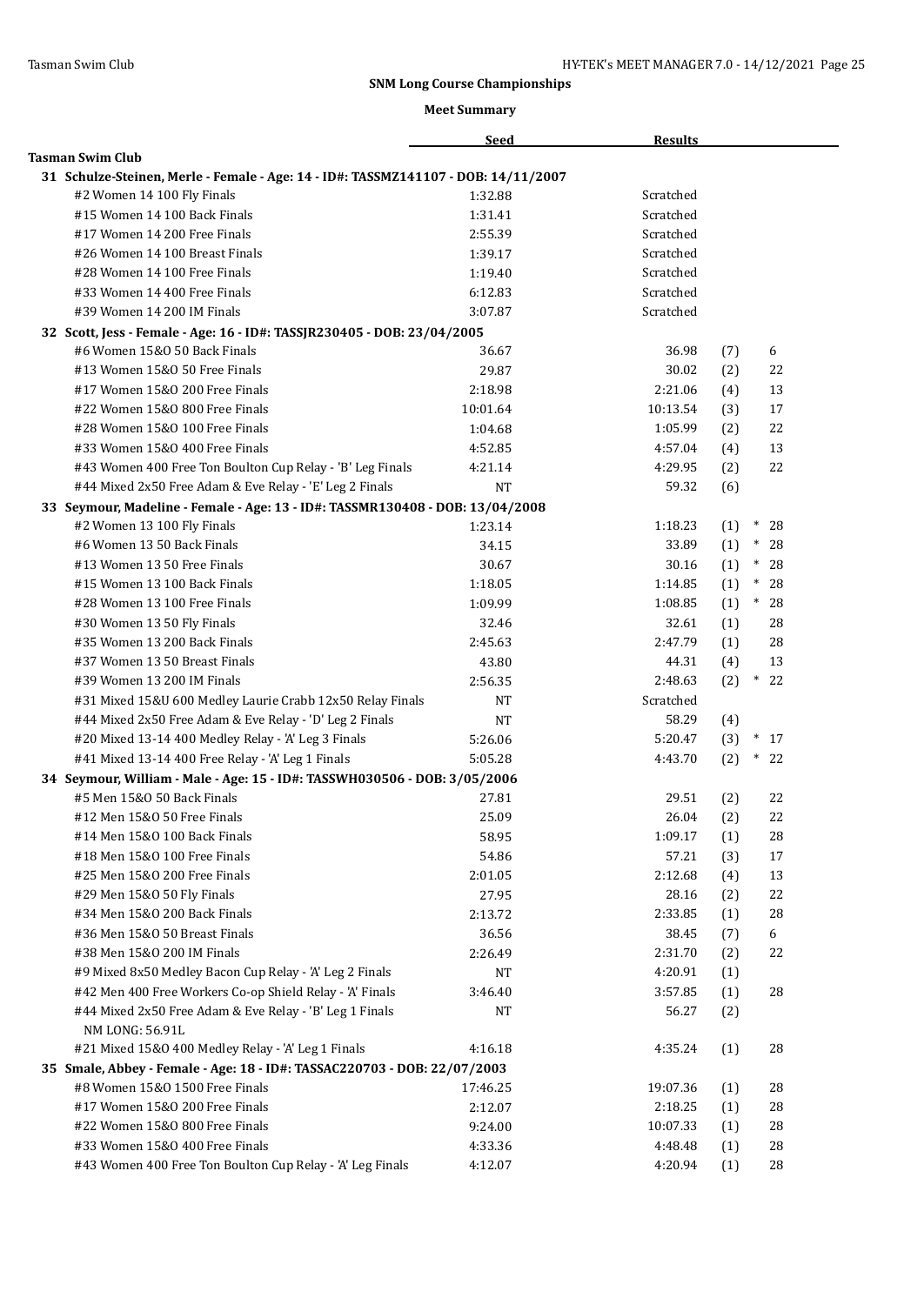|                                                                             | <b>Seed</b> | <b>Results</b> |          |               |
|-----------------------------------------------------------------------------|-------------|----------------|----------|---------------|
| <b>Tasman Swim Club</b>                                                     |             |                |          |               |
| 36 Smale, Kirsten - Female - Age: 13 - ID#: TASSKP131108 - DOB: 13/11/2008  |             |                |          |               |
| #4 Women 13 200 Breast Finals                                               | 3:47.04     | 3:43.60        | (4)      | $\ast$<br>-13 |
| #13 Women 13 50 Free Finals                                                 | 38.05       | 37.54          | (7)      | $\ast$<br>6   |
| #17 Women 13 200 Free Finals                                                | 3:10.55     | 3:05.02        | (6)      | $^\ast$<br>8  |
| #26 Women 13 100 Breast Finals                                              | 1:44.92     | 1:45.87        | (5)      | 10            |
| #30 Women 13 50 Fly Finals                                                  | 47.52       | DQ.            |          |               |
| #33 Women 13 400 Free Finals                                                | 6:31.87     | 6:12.86        | (2)      | $\ast$<br>22  |
| #37 Women 13 50 Breast Finals                                               | 49.22       | 48.29          | (7)      | $\ast$<br>6   |
| 37 Swain, Edward - Male - Age: 15 - ID#: TASSEJ081006 - DOB: 8/10/2006      |             |                |          |               |
| #5 Men 15&0 50 Back Finals                                                  | 34.88       | 35.00          | (6)      | 8             |
| #7 Men 15&0 400 Free Finals                                                 | 4:38.44     | 4:58.55        | (3)      | 17            |
| #12 Men 15&0 50 Free Finals                                                 | 30.00       | 29.95          | $(13)$ * |               |
| #14 Men 15&0 100 Back Finals                                                | 1:12.27     | 1:16.44        | (3)      | 17            |
| #18 Men 15&0 100 Free Finals                                                | 1:02.76     | 1:05.99        | (11)     |               |
| #25 Men 15&0 200 Free Finals                                                | 2:14.34     | 2:22.49        | (9)      |               |
| #29 Men 15&0 50 Fly Finals                                                  | 34.31       | 34.42          | (11)     |               |
| #34 Men 15&0 200 Back Finals                                                | 2:28.70     | 2:35.79        | (2)      | 22            |
| #38 Men 15&0 200 IM Finals                                                  | <b>NT</b>   | 2:49.04        | (7)      | 6             |
| #42 Men 400 Free Workers Co-op Shield Relay - 'A' Finals                    | 3:46.40     | 3:57.85        | (1)      | 28            |
| #31 Mixed 15&U 600 Medley Laurie Crabb 12x50 Relay Finals                   | NT          | Scratched      |          |               |
| #21 Mixed 15&0 400 Medley Relay - 'B' Leg 1 Finals                          | 4:30.96     | 4:42.68        | (2)      | 22            |
| 38 Swan, Brooke - Female - Age: 15 - ID#: TASSBS231106 - DOB: 23/11/2006    |             |                |          |               |
| #2 Women 15&0 100 Fly Finals                                                | 1:07.17     | 1:08.75        | (3)      | 17            |
| #6 Women 15&0 50 Back Finals                                                | 34.63       | 36.82          | (5)      | 10            |
| #11 Women 15&0 400 IM Finals                                                | 5:27.15     | 5:31.56        | (2)      | 22            |
| #13 Women 15&0 50 Free Finals                                               | 30.17       | 30.20          | (3)      | 17            |
| #24 Women 15&0 200 Fly Finals                                               | 2:27.67     | 2:33.96        | (1)      | 28            |
| #28 Women 15&0 100 Free Finals                                              | 1:03.80     | 1:07.16        | (3)      | 17            |
| #33 Women 15&0 400 Free Finals                                              | 4:53.69     | 4:56.28        | (2)      | 22            |
| #39 Women 15&0 200 IM Finals                                                | 2:31.77     | 2:45.21        | (3)      | 17            |
| #9 Mixed 8x50 Medley Bacon Cup Relay - 'A' Leg 5 Finals                     | NT          | 4:20.91        | (1)      |               |
| #43 Women 400 Free Ton Boulton Cup Relay - 'A' Leg Finals                   | 4:12.07     | 4:20.94        | (1)      | 28            |
| #44 Mixed 2x50 Free Adam & Eve Relay - 'C' Leg 2 Finals                     | <b>NT</b>   | 56.57          | (3)      |               |
| NM LONG: 56.91L                                                             |             |                |          |               |
| 39 Urquhart, Hannah - Female - Age: 12 - ID#: TASUHP010609 - DOB: 1/06/2009 |             |                |          |               |
| #4 Women 12 200 Breast Finals                                               | 3:28.88     | 3:24.79        | (2)      | 22            |
| #6 Women 12 50 Back Finals                                                  | 37.28       | 37.29          | (1)      | 28            |
| #13 Women 12 50 Free Finals                                                 | 31.98       | DQ             |          |               |
| #17 Women 12 200 Free Finals                                                | 2:40.14     | 2:36.07        | (3)      | $\ast$<br>17  |
| #26 Women 12 100 Breast Finals                                              | 1:32.37     | 1:33.81        | (2)      | 22            |
| #30 Women 12 50 Fly Finals                                                  | 37.51       | 36.14          | (2)      | $\ast$<br>22  |
| #37 Women 12 50 Breast Finals                                               | 42.01       | 41.29          | (1)      | $\ast$<br>28  |
| #39 Women 12 200 IM Finals                                                  | 3:00.98     | 2:56.73        | (2)      | $^*$<br>22    |
| #19 Mixed 12&U 200 Medley Relay - 'A' Leg 2 Finals                          | 2:22.98     | 2:28.36        | (1)      | 28            |
| #40 Mixed 12&U 200 Free Relay - 'A' Leg 1 Finals                            | 2:06.75     | 2:07.06        | (1)      | 28            |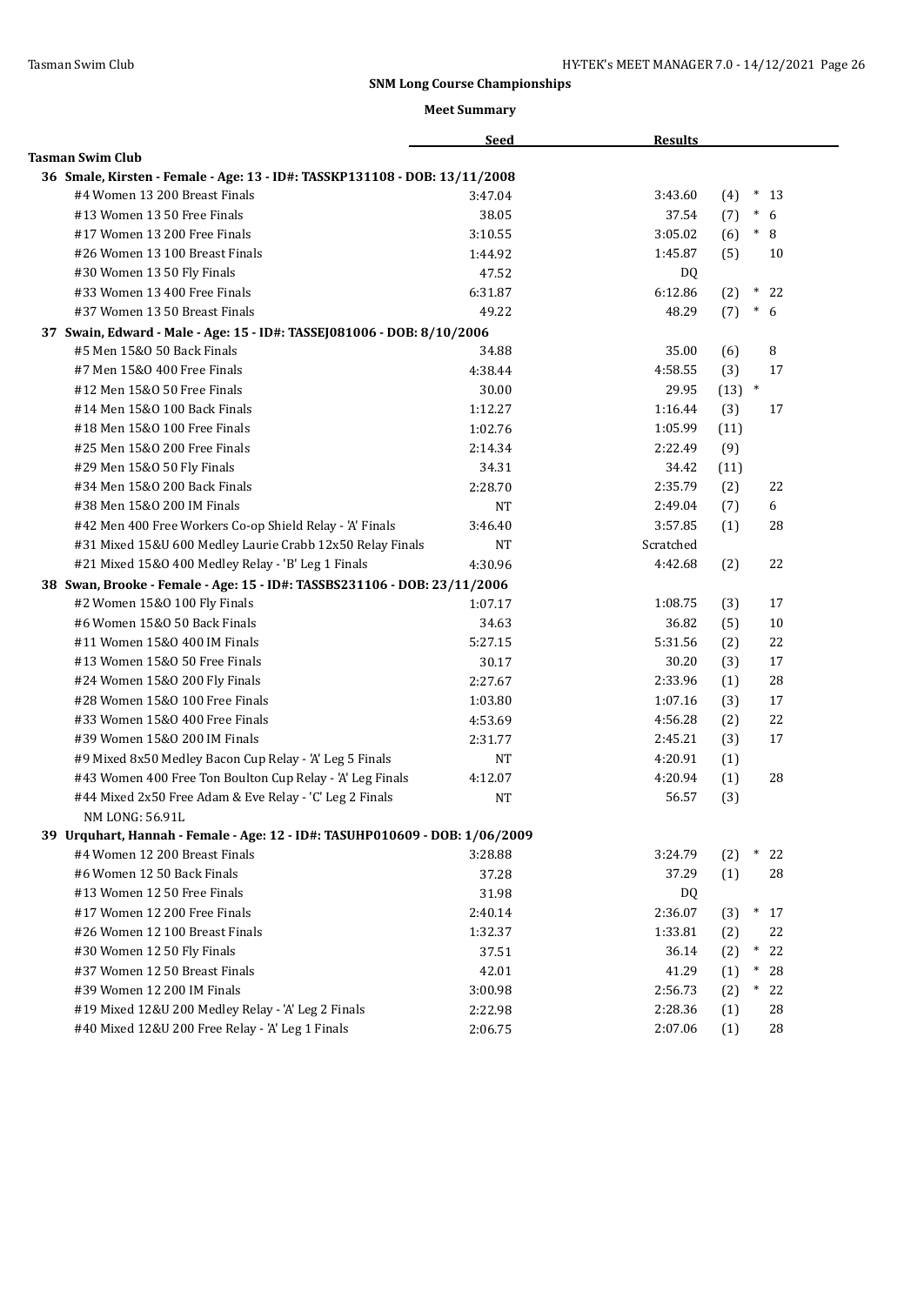|                                                                                                                                 | <b>Seed</b>    | <b>Results</b> |     |               |
|---------------------------------------------------------------------------------------------------------------------------------|----------------|----------------|-----|---------------|
| <b>Tasman Swim Club</b>                                                                                                         |                |                |     |               |
| 40 Wilson, Samantha - Female - Age: 15 - ID#: TASWSL280206 - DOB: 28/02/2006                                                    |                |                |     |               |
| #2 Women 15&0 100 Fly Finals                                                                                                    | 1:03.59        | 1:05.71        | (1) | 28            |
| #6 Women 15&0 50 Back Finals                                                                                                    | 32.26          | 32.42          | (1) | 28            |
| #13 Women 15&0 50 Free Finals                                                                                                   | 29.13          | 28.80          | (1) | $\ast$<br>28  |
| #15 Women 15&0 100 Back Finals                                                                                                  | 1:07.82        | 1:12.09        | (1) | 28            |
| #17 Women 15&0 200 Free Finals                                                                                                  | 2:13.67        | 2:18.93        | (2) | 22            |
| #28 Women 15&0 100 Free Finals                                                                                                  | 1:00.81        | 1:02.91        | (1) | 28            |
| #30 Women 15&0 50 Fly Finals                                                                                                    | 29.79          | 30.02          | (1) | 28            |
| #37 Women 15&0 50 Breast Finals                                                                                                 | 36.40          | 37.86          | (2) | 22            |
| #39 Women 15&0 200 IM Finals                                                                                                    | 2:28.48        | 2:35.73        | (1) | 28            |
| #9 Mixed 8x50 Medley Bacon Cup Relay - 'A' Leg 7 Finals                                                                         | NT             | 4:20.91        | (1) |               |
| #43 Women 400 Free Ton Boulton Cup Relay - 'A' Leg Finals                                                                       | 4:12.07        | 4:20.94        | (1) | 28            |
| #44 Mixed 2x50 Free Adam & Eve Relay - 'H' Leg 2 Finals                                                                         | <b>NT</b>      | 58.80          | (5) |               |
| #21 Mixed 15&0 400 Medley Relay - 'A' Leg 3 Finals                                                                              | 4:16.18        | 4:35.24        | (1) | 28            |
| 41 Yeo, Macey - Female - Age: 12 - ID#: TASYMR090809 - DOB: 9/08/2009                                                           |                |                |     |               |
| #4 Women 12 200 Breast Finals                                                                                                   | 3:40.86        | 3:46.28        | (4) | 13            |
| #6 Women 12 50 Back Finals                                                                                                      | 45.45          | 43.11          | (6) | $\ast$<br>8   |
| #13 Women 12 50 Free Finals                                                                                                     | 33.45          | 32.92          | (2) | $*22$         |
| #26 Women 12 100 Breast Finals                                                                                                  | 1:43.76        | 1:46.06        | (6) | 8             |
| #28 Women 12 100 Free Finals                                                                                                    | 1:17.27        | 1:16.36        | (2) | $\ast$<br>-22 |
| #30 Women 12 50 Fly Finals                                                                                                      | 38.95          | 40.38          | (7) | 6             |
| #37 Women 12 50 Breast Finals                                                                                                   | 47.04          | 46.98          | (4) | $\ast$<br>13  |
| #19 Mixed 12&U 200 Medley Relay - 'B' Leg 2 Finals                                                                              | 2:41.86        | 2:52.84        | (5) | 10            |
| #40 Mixed 12&U 200 Free Relay - 'B' Leg 4 Finals                                                                                | 2:19.79        | 2:25.31        | (4) | 13            |
| <b>Seed</b>                                                                                                                     |                | <b>Finals</b>  |     |               |
| Relay                                                                                                                           | <b>Prelims</b> |                |     |               |
| 1 Tasman Swim Club - 'A'<br>#19 Mixed 12 & Under 200 Medley Relay<br>2:22.98                                                    |                | 2:28.36        | (1) | 28            |
| Lucas Bell 12, Hannah Urquhart 12, Lono Kalani 12, Brianna McKay 12                                                             |                |                |     |               |
| 2 Tasman Swim Club - 'B'                                                                                                        |                |                |     |               |
| #19 Mixed 12 & Under 200 Medley Relay<br>2:41.86                                                                                |                | 2:52.84        | (5) | 10            |
| Dylan Bell 12, Macey Yeo 12, Harriett Daly 11, Marcell Kepess 12                                                                |                |                |     |               |
| 3 Tasman Swim Club - 'A'                                                                                                        |                |                |     |               |
| #20 Mixed 13-14 400 Medley Relay<br>5:26.06                                                                                     |                | 5:20.47        | (3) | $*17$         |
| William Bradley 14, Keshia Linyard 13, Madeline Seymour 13, Keara Ruane 13                                                      |                |                |     |               |
| 4 Tasman Swim Club - 'A'                                                                                                        |                |                |     |               |
| #21 Mixed 15 & Over 400 Medley Relay<br>4:16.18                                                                                 |                | 4:35.24        | (1) | 28            |
| William Seymour 15, Mya Ketel 15, Samantha Wilson 15, Joshua Amyes 18                                                           |                |                |     |               |
| 5 Tasman Swim Club - 'B'                                                                                                        |                |                |     |               |
| #21 Mixed 15 & Over 400 Medley Relay<br>4:30.96                                                                                 |                | 4:42.68        | (2) | 22            |
| Edward Swain 15, Rebecca Loach 17, Jemima Barr 16, Oxford Bayley 18                                                             |                |                |     |               |
| 6 Tasman Swim Club - 'A'                                                                                                        |                |                |     |               |
| #31 Mixed 15 & Under 600 Medley Laurie Cr<br><b>NT</b>                                                                          |                | Scratched      |     |               |
| Lucas Bell 12, Gordon Hu 10, Edward Swain 15, Nia Linyard 11                                                                    |                |                |     |               |
| 7 Tasman Swim Club - 'A'                                                                                                        |                |                |     |               |
| #40 Mixed 12 & Under 200 Freestyle Relay<br>2:06.75                                                                             |                | 2:07.06        | (1) | 28            |
| Hannah Urquhart 12, Lucas Bell 12, Brianna McKay 12, Lono Kalani 12                                                             |                |                |     |               |
| 8 Tasman Swim Club - 'B'                                                                                                        |                |                |     |               |
| #40 Mixed 12 & Under 200 Freestyle Relay<br>2:19.79                                                                             |                | 2:25.31        | (4) | 13            |
| Marcell Kepess 12, Harriett Daly 11, Maicah Kalani 11, Macey Yeo 12                                                             |                |                |     |               |
| 9 Tasman Swim Club - 'A'                                                                                                        |                |                |     |               |
| #41 Mixed 13-14 400 Freestyle Relay<br>5:05.28                                                                                  |                | 4:43.70        | (2) | $*22$         |
| Madeline Seymour 13, Sophie Pahl 14, Bridget Munro 14, Keara Ruane 13                                                           |                |                |     |               |
| 10 Tasman Swim Club - 'A'                                                                                                       |                |                |     |               |
| #42 Men 400 Freestyle Workers Co-op Shield<br>3:46.40<br>William Seymour 15, Edward Swain 15, Oxford Bayley 18, Joshua Amyes 18 |                | 3:57.85        | (1) | 28            |
|                                                                                                                                 |                |                |     |               |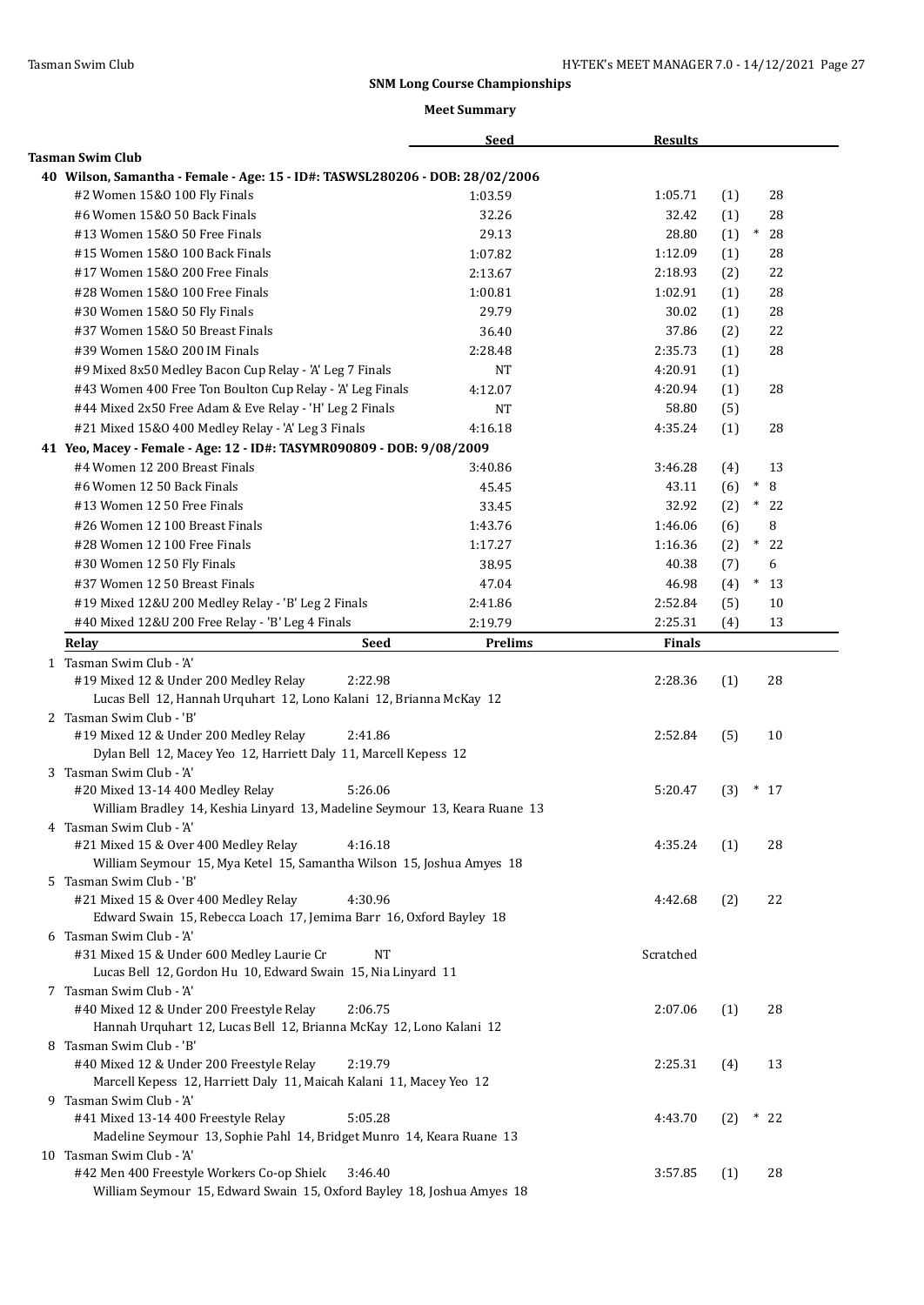|  |  | <b>Meet Summary</b> |
|--|--|---------------------|
|--|--|---------------------|

| Relay                                                                     | Seed    | <b>Prelims</b> | <b>Finals</b> |     |    |
|---------------------------------------------------------------------------|---------|----------------|---------------|-----|----|
| Tasman Swim Club                                                          |         |                |               |     |    |
| Tasman Swim Club - 'B'<br>11                                              |         |                |               |     |    |
| #42 Men 400 Freestyle Workers Co-op Shiel 4:32.75                         |         |                | 4:33.49       | (5) | 10 |
| Lono Kalani 12, Marcell Kepess 12, Lucas Bell 12, Caleb Douglas 16        |         |                |               |     |    |
| 12 Tasman Swim Club - 'A'                                                 |         |                |               |     |    |
| #43 Women 400 Freestyle Ton Boulton Cup I                                 | 4:12.07 |                | 4:20.94       | (1) | 28 |
| Abbey Smale 18, Brooke Swan 15, Alexandra Marshall 15, Samantha Wilson 15 |         |                |               |     |    |
| 13 Tasman Swim Club - 'B'                                                 |         |                |               |     |    |
| #43 Women 400 Freestyle Ton Boulton Cup I 4:21.14                         |         |                | 4:29.95       | (2) | 22 |
| Jemima Barr 16, Rebecca Loach 17, Samantha Harman 17, Jessica Scott 16    |         |                |               |     |    |
| Tasman Swim Club Total Individual Entries: 378 - Total Relays: 13         |         |                |               |     |    |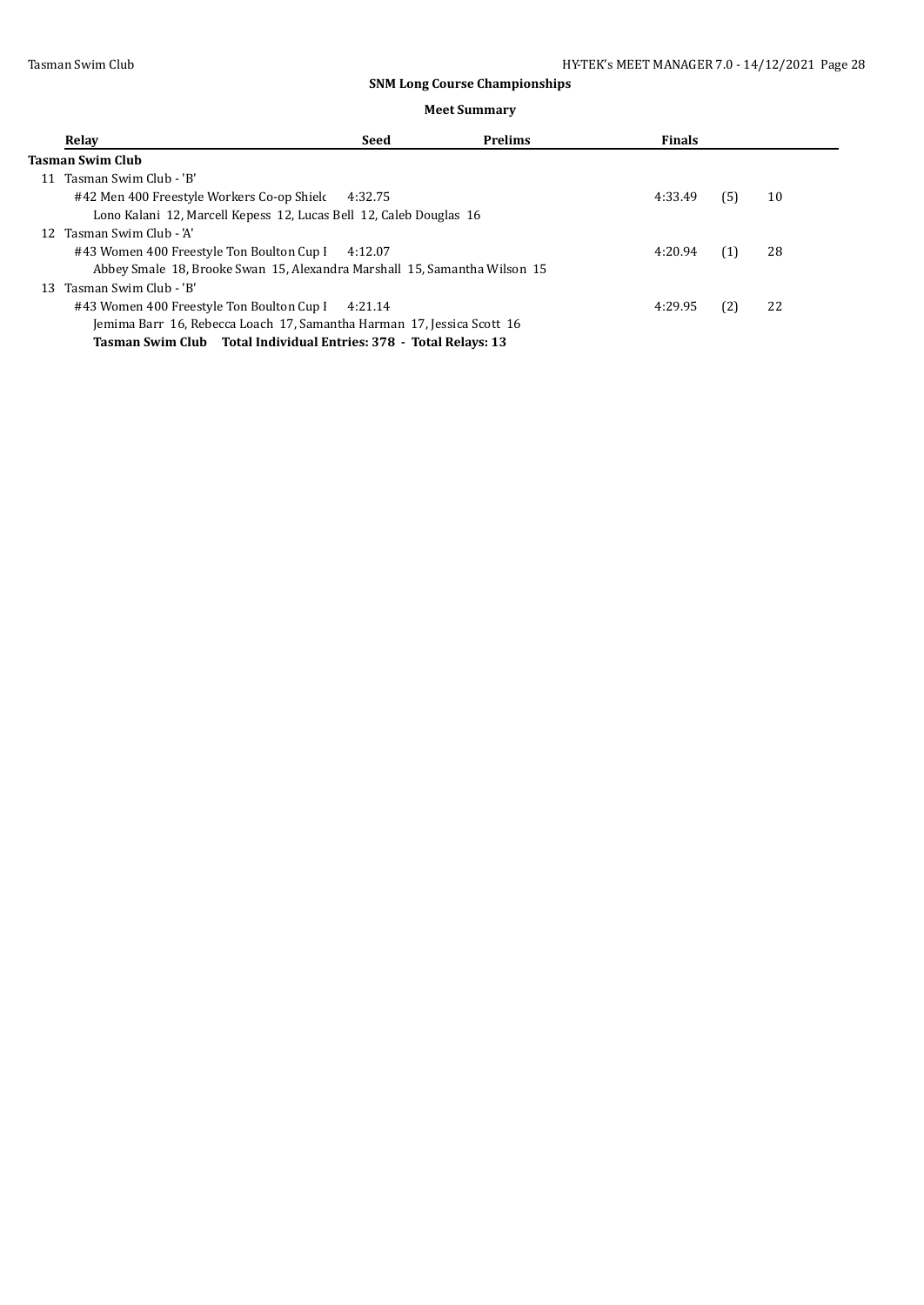|                                                                             | Seed    | <b>Results</b> |  |  |  |
|-----------------------------------------------------------------------------|---------|----------------|--|--|--|
| Vikings Swim Club Inc                                                       |         |                |  |  |  |
| 1 Knowler, Matilda - Female - Age: 12 - ID#: VIKKMM161208 - DOB: 16/12/2008 |         |                |  |  |  |
| #6 Women 12 50 Back Finals                                                  | 42.44   | Scratched      |  |  |  |
| #13 Women 12 50 Free Finals                                                 | 36.23   | Scratched      |  |  |  |
| #17 Women 12 200 Free Finals                                                | 2:58.94 | Scratched      |  |  |  |
| #28 Women 12 100 Free Finals                                                | 1:20.31 | Scratched      |  |  |  |
| #30 Women 12 50 Fly Finals                                                  | 44.20   | Scratched      |  |  |  |
| #37 Women 12 50 Breast Finals                                               | 57.80   | Scratched      |  |  |  |
| #39 Women 12 200 IM Finals                                                  | NT      | Scratched      |  |  |  |
| Vikings Swim Club Inc Total Individual Entries: 7 - Total Relays: 0         |         |                |  |  |  |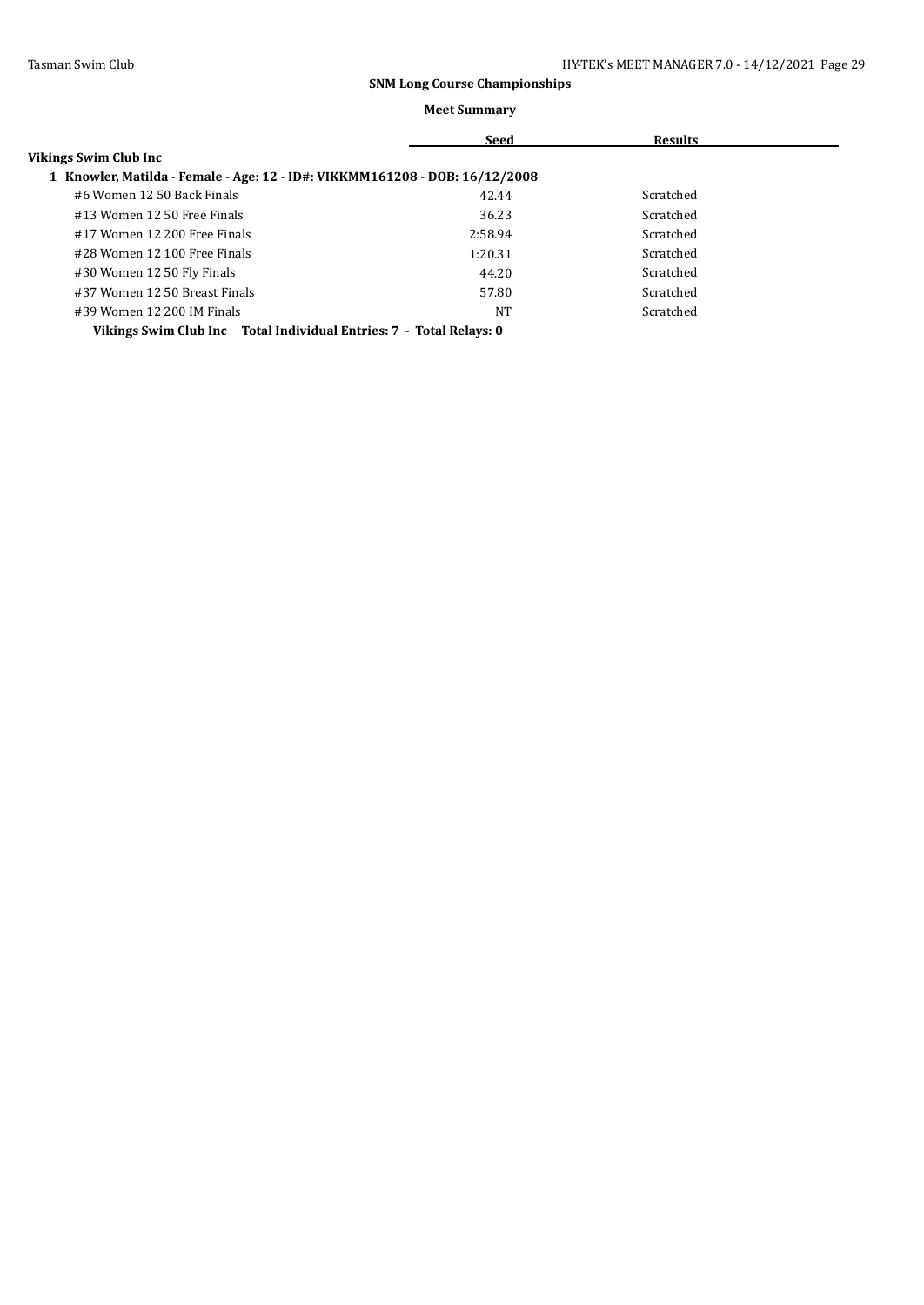|                                                                                | <b>Seed</b> | <b>Results</b> |                       |
|--------------------------------------------------------------------------------|-------------|----------------|-----------------------|
| Waimea Swim Club                                                               |             |                |                       |
| 1 Hughes, Jade - Female - Age: 14 - ID#: WMAHJM030807 - DOB: 3/08/2007         |             |                |                       |
| #2 Women 14 100 Fly Finals                                                     | 1:17.68     | 1:20.57        | 13<br>(4)             |
| #6 Women 14 50 Back Finals                                                     | 37.19       | 37.95          | 8<br>(6)              |
| #13 Women 14 50 Free Finals                                                    | 32.45       | 32.82          | 6<br>(7)              |
| #15 Women 14 100 Back Finals                                                   | 1:24.52     | 1:24.00        | $\ast$<br>(5)<br>10   |
| #30 Women 14 50 Fly Finals                                                     | 33.32       | 32.74          | $\ast$<br>22<br>(2)   |
| #39 Women 14 200 IM Finals                                                     | 2:55.16     | 2:52.88        | (5)<br>$\ast$<br>10   |
| #43 Women 400 Free Ton Boulton Cup Relay - 'A' Leg Finals                      | 5:05.24     | 5:03.18        | $^\ast$<br>(4)<br>13  |
| #20 Mixed 13-14 400 Medley Relay - 'A' Leg 3 Finals                            | 5:32.96     | 5:40.17        | (4)<br>13             |
| 2 Krahagen, Alex - Male - Age: 10 - ID#: WMAKAL181210 - DOB: 18/12/2010        |             |                |                       |
| #5 Men 10 50 Back Finals                                                       | 56.74       | 58.20          | 13<br>(4)             |
| #12 Men 10 50 Free Finals                                                      | 45.86       | 45.95          | 17<br>(3)             |
| #18 Men 10 100 Free Finals                                                     | 1:47.29     | 1:52.59        | 13<br>(4)             |
| #27 Men 10 100 Breast Finals                                                   | 2:26.30     | 2:30.37        | (3)<br>17             |
| #36 Men 10 50 Breast Finals                                                    | 1:03.80     | 1:06.82        | (2)<br>22             |
| 3 Krahagen, Charlotte - Female - Age: 14 - ID#: WMAKCJ170707 - DOB: 17/07/2007 |             |                |                       |
| #4 Women 14 200 Breast Finals                                                  | 4:01.71     | 3:54.20        | $*10$<br>(5)          |
| #6 Women 14 50 Back Finals                                                     | 44.28       | 45.60          | (14)                  |
| #13 Women 14 50 Free Finals                                                    | 34.04       | 34.72          | (12)                  |
| #17 Women 14 200 Free Finals                                                   | 2:44.54     | 2:47.84        | (11)                  |
| #26 Women 14 100 Breast Finals                                                 | 1:40.53     | 1:48.08        | (8)<br>4              |
| #28 Women 14 100 Free Finals                                                   | 1:14.18     | 1:17.99        | (9)                   |
| #37 Women 14 50 Breast Finals                                                  | 46.02       | 47.42          | (10)                  |
| #41 Mixed 13-14 400 Free Relay - 'A' Leg 1 Finals                              | 5:03.15     | 5:07.92        | 17<br>(3)             |
| 4 McKay, Cameron - Male - Age: 9 - ID#: WMAMCD110512 - DOB: 11/05/2012         |             |                |                       |
| #5 Men 9&U 50 Back Finals                                                      | 1:01.27     | 58.51          | 22<br>(2)<br>$\ast$   |
| #12 Men 9&U 50 Free Finals                                                     | 52.12       | 52.29          | (2)<br>22             |
| #14 Men 9&U 100 Back Finals                                                    | 2:20.06     | 2:13.54        | $*$<br>22<br>(2)      |
| #18 Men 9&U 100 Free Finals                                                    | 2:03.42     | 2:07.58        | 22<br>(2)             |
| #25 Men 9&U 200 Free Finals                                                    | NT          | 4:19.93        | (2)<br>22             |
| #27 Men 9&U 100 Breast Finals                                                  | 3:11.12     | 2:54.24        | (2)<br>$\ast$<br>22   |
| #29 Men 9&U 50 Fly Finals                                                      | <b>NT</b>   | DQ             |                       |
| #36 Men 9&U 50 Breast Finals                                                   | 1:28.20     | DQ             |                       |
| #38 Men 9&U 200 IM Finals                                                      | <b>NT</b>   | DQ             |                       |
| 5 McKay, Keita - Female - Age: 14 - ID#: WMAMKT110107 - DOB: 11/01/2007        |             |                |                       |
| #4 Women 14 200 Breast Finals                                                  | 3:27.42     | 3:37.35        | 13<br>(4)             |
| #6 Women 14 50 Back Finals                                                     | 40.20       | 48.32          | (15)                  |
| #13 Women 14 50 Free Finals                                                    | 35.02       | 36.68          | (13)                  |
| #15 Women 14 100 Back Finals                                                   | 1:28.81     | 1:35.87        | (11)                  |
| #26 Women 14 100 Breast Finals                                                 | 1:33.04     | 1:38.63        | (5)<br>10             |
| #35 Women 14 200 Back Finals                                                   | 3:15.20     | 3:25.97        | $10\,$<br>(5)         |
| #37 Women 14 50 Breast Finals                                                  | 44.58       | 46.67          | (8)<br>$\overline{4}$ |
| #20 Mixed 13-14 400 Medley Relay - 'A' Leg 2 Finals                            | 5:32.96     | 5:40.17        | (4)<br>13             |
| #41 Mixed 13-14 400 Free Relay - 'A' Leg 2 Finals                              | 5:03.15     | 5:07.92        | (3)<br>17             |
| 6 Oliver, Amy - Female - Age: 15 - ID#: WMAOAR170406 - DOB: 17/04/2006         |             |                |                       |
| #2 Women 15&0 100 Fly Finals                                                   | 1:21.32     | 1:23.09        | 8<br>(6)              |
| #6 Women 15&0 50 Back Finals                                                   | 39.80       | 39.45          | $(10)$ *              |
| #13 Women 15&0 50 Free Finals                                                  | $31.61\,$   | 31.67          | (10)                  |
| #17 Women 15&0 200 Free Finals                                                 | 2:37.32     | 2:34.39        | $\ast$<br>8<br>(6)    |
| #28 Women 15&0 100 Free Finals                                                 | 1:09.86     | 1:10.92        | (7)<br>6              |
| #30 Women 15&0 50 Fly Finals                                                   | 34.64       | 35.36          | 8<br>(6)              |
| #37 Women 15&0 50 Breast Finals                                                | 43.57       | 45.80          | 6<br>(7)              |
| #39 Women 15&0 200 IM Finals                                                   | 3:14.58     | 3:03.45        | (8)<br>$\ast$<br>4    |
| #43 Women 400 Free Ton Boulton Cup Relay - 'A' Leg Finals                      | 5:05.24     | 5:03.18        | (4)<br>$\ast$<br>13   |
| #21 Mixed 15&0 400 Medley Relay - 'A' Leg 3 Finals                             | $_{\rm NT}$ | 5:23.25        | 13<br>(4)             |
|                                                                                |             |                |                       |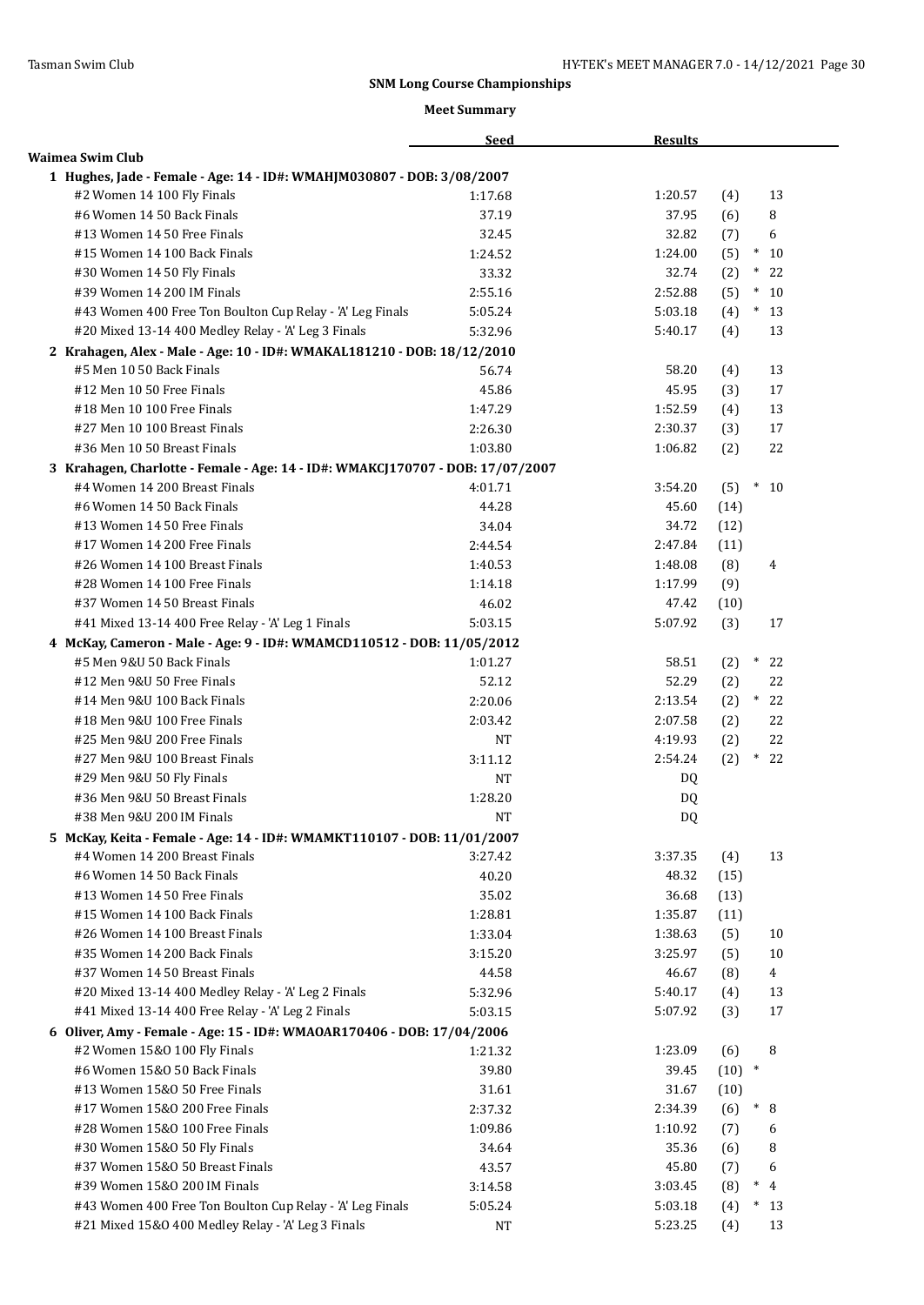|                                                                                 | <b>Seed</b> | <b>Results</b> |                     |
|---------------------------------------------------------------------------------|-------------|----------------|---------------------|
| Waimea Swim Club                                                                |             |                |                     |
| 7 Oliver, Holly - Female - Age: 13 - ID#: WMAOHM020308 - DOB: 2/03/2008         |             |                |                     |
| #4 Women 13 200 Breast Finals                                                   | 3:44.15     | 3:59.72        | 8<br>(6)            |
| #6 Women 13 50 Back Finals                                                      | 48.34       | 49.39          | (9)                 |
| #13 Women 13 50 Free Finals                                                     | 36.69       | 35.36          | $*10$<br>(5)        |
| #17 Women 13 200 Free Finals                                                    | 2:55.47     | 2:56.09        | (4)<br>13           |
| #26 Women 13 100 Breast Finals                                                  | 1:48.23     | 1:50.85        | 8<br>(6)            |
| #30 Women 13 50 Fly Finals                                                      | 51.07       | 51.51          | 6<br>(7)            |
| #39 Women 13 200 IM Finals                                                      | 3:29.77     | 3:31.57        | 8<br>(6)            |
| 8 Palmer-Bensemann, Jaxon - Male - Age: 14 - ID#: WMAPJR010707 - DOB: 1/07/2007 |             |                |                     |
| #3 Men 14 200 Breast Finals                                                     | 3:09.09     | 3:21.89        | 22<br>(2)           |
| #5 Men 14 50 Back Finals                                                        | 38.24       | 39.16          | (5)<br>10           |
| #12 Men 14 50 Free Finals                                                       | 30.67       | 30.36          | (5)<br>$*$<br>10    |
| #18 Men 14 100 Free Finals                                                      | 1:08.58     | 1:07.50        | (2)<br>$*22$        |
| #27 Men 14 100 Breast Finals                                                    | 1:29.32     | 1:31.33        | (3)<br>17           |
| #29 Men 14 50 Fly Finals                                                        | 35.34       | 35.45          | (3)<br>17           |
| #36 Men 14 50 Breast Finals                                                     | 41.98       | 39.57          | $\ast$<br>28<br>(1) |
| #38 Men 14 200 IM Finals                                                        | 3:02.88     | 2:58.19        | (4)<br>$\ast$<br>13 |
| #42 Men 400 Free Workers Co-op Shield Relay - 'A' Finals                        | 4:41.68     | 4:31.99        | (4)<br>$\ast$<br>13 |
| #20 Mixed 13-14 400 Medley Relay - 'A' Leg 1 Finals                             | 5:32.96     | 5:40.17        | (4)<br>13           |
| 9 Reid, Dylan - Male - Age: 14 - ID#: WMARDJ070207 - DOB: 7/02/2007             |             |                |                     |
| #3 Men 14 200 Breast Finals                                                     | 3:29.42     | 3:28.30        | (3)<br>$\ast$<br>17 |
| #12 Men 14 50 Free Finals                                                       | 30.55       | 30.20          | (3)<br>$*17$        |
| #18 Men 14 100 Free Finals                                                      | 1:07.52     | 1:08.35        | (3)<br>17           |
| #25 Men 14 200 Free Finals                                                      | 2:36.39     | 2:32.64        | (2)<br>$\ast$<br>22 |
| #29 Men 14 50 Fly Finals                                                        | 32.92       | DQ             |                     |
| #36 Men 14 50 Breast Finals                                                     | 41.21       | 41.23          | 13<br>(4)           |
| #38 Men 14 200 IM Finals                                                        | 3:01.40     | 2:53.53        | $*17$<br>(3)        |
| #42 Men 400 Free Workers Co-op Shield Relay - 'A' Finals                        | 4:41.68     | 4:31.99        | (4)<br>$*13$        |
| #21 Mixed 15&0 400 Medley Relay - 'A' Leg 4 Finals                              | <b>NT</b>   | 5:23.25        | (4)<br>13           |
| 10 Satherley, Helena - Female - Age: 14 - ID#: WMASHJ100407 - DOB: 10/04/2007   |             |                |                     |
| #6 Women 14 50 Back Finals                                                      | 41.05       | 43.02          | (12)                |
| #15 Women 14 100 Back Finals                                                    | 1:27.50     | 1:33.40        | (10)                |
| #17 Women 14 200 Free Finals                                                    | 2:56.53     | 3:06.94        | (13)                |
| #26 Women 14 100 Breast Finals                                                  | 1:41.64     | 1:49.23        | (9)                 |
| #30 Women 14 50 Fly Finals                                                      | 42.09       | 45.00          | (12)                |
| #37 Women 14 50 Breast Finals                                                   | 47.27       | 49.80          | (11)                |
| #39 Women 14 200 IM Finals                                                      | 3:21.70     | 3:29.98        | (14)                |
| #43 Women 400 Free Ton Boulton Cup Relay - 'A' Leg Finals                       | 5:05.24     | 5:03.18        | (4)<br>$*13$        |
| 11 Satherley, Jacob - Male - Age: 16 - ID#: WMASJA300505 - DOB: 30/05/2005      |             |                |                     |
| #3 Men 15&0 200 Breast Finals                                                   | 2:54.68     | 2:56.90        | 28<br>(1)           |
| #12 Men 15&0 50 Free Finals                                                     | 29.73       | 29.69          | (11)<br>$\ast$      |
| #18 Men 15&0 100 Free Finals                                                    | 1:05.34     | 1:05.01        | (10)<br>$\ast$      |
| #25 Men 15&0 200 Free Finals                                                    | 2:22.51     | 2:24.18        | (10)                |
| #29 Men 15&0 50 Fly Finals                                                      | 33.17       | 32.45          | $\ast$<br>(9)       |
| #36 Men 15&0 50 Breast Finals                                                   | 36.91       | 37.95          | (5)<br>10           |
| #42 Men 400 Free Workers Co-op Shield Relay - 'A' Finals                        | 4:41.68     | 4:31.99        | (4)<br>$\ast$<br>13 |
| #21 Mixed 15&0 400 Medley Relay - 'A' Leg 2 Finals                              | NT          | 5:23.25        | 13<br>(4)           |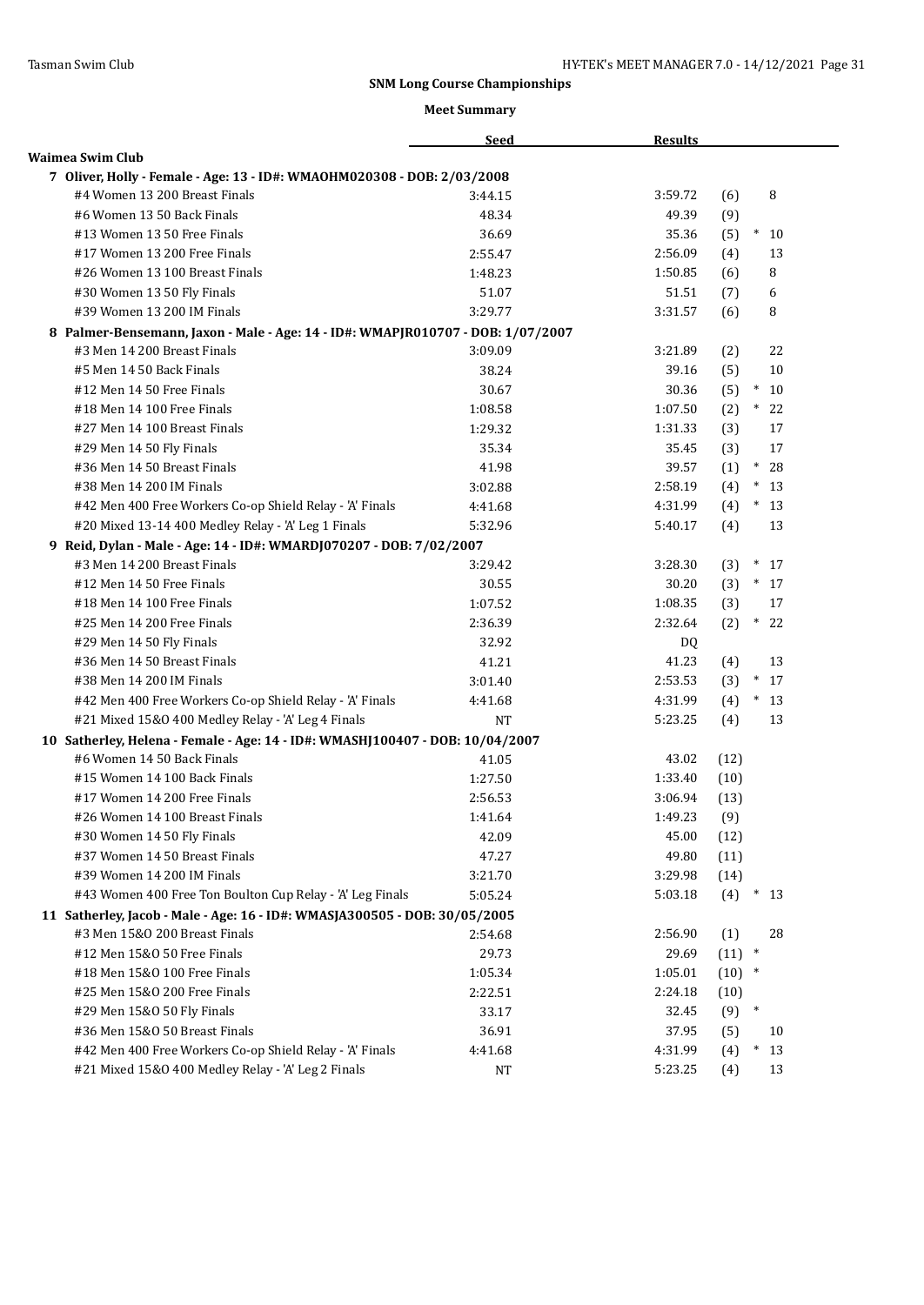| <b>Waimea Swim Club</b><br>12 Schwarzenbach, Isabelle - Female - Age: 14 - ID#: WMASIZ271107 - DOB: 27/11/2007<br>#6 Women 14 50 Back Finals<br>41.88<br>43.26<br>(13)<br>#15 Women 14 100 Back Finals<br>(12)<br>1:35.49<br>1:36.47<br>#17 Women 14 200 Free Finals<br>(12)<br>2:54.55<br>2:56.06<br>#28 Women 14 100 Free Finals<br>1:17.01<br>(6)<br>$* \ 8$<br>1:14.45<br>(11)<br>$\ast$<br>#30 Women 14 50 Fly Finals<br>42.34<br>41.29<br>#37 Women 14 50 Breast Finals<br>(12)<br>49.36<br>50.67<br>#39 Women 14 200 IM Finals<br>3:28.74<br>$(13)$ *<br>3:25.50<br>#41 Mixed 13-14 400 Free Relay - 'A' Leg 3 Finals<br>5:03.15<br>5:07.92<br>(3)<br>17<br>13 Smith, Mikaela - Female - Age: 14 - ID#: WMASM0030407 - DOB: 3/04/2007<br>#6 Women 14 50 Back Finals<br>40.33<br>41.16<br>(10)<br>1:26.40<br>1:28.66<br>(7)<br>#15 Women 14 100 Back Finals<br>6<br>#17 Women 14 200 Free Finals<br>(10)<br>2:44.10<br>2:45.60<br>#28 Women 14 100 Free Finals<br>1:14.62<br>DQ<br>#35 Women 14 200 Back Finals<br>3:25.82<br>3:11.47<br>(4)<br>$\ast$<br>13<br>#21 Mixed 15&0 400 Medley Relay - 'A' Leg 1 Finals<br>5:23.25<br>(4)<br>13<br>NΤ<br>(3)<br>17<br>#41 Mixed 13-14 400 Free Relay - 'A' Leg 4 Finals<br>5:03.15<br>5:07.92<br>14 Tappenden, Josephine - Female - Age: 14 - ID#: WMATJR190307 - DOB: 19/03/2007<br>#13 Women 14 50 Free Finals<br>35.14<br>34.16<br>(10)<br>$\ast$<br>#30 Women 14 50 Fly Finals<br>37.29<br>35.26<br>(6)<br>$* 8$<br>#39 Women 14 200 IM Finals<br>3:23.38<br>DQ.<br>#43 Women 400 Free Ton Boulton Cup Relay - 'A' Leg Finals<br>5:03.18<br>5:05.24<br>(4)<br>$*13$<br>15 Tappenden, Mark - Male - Age: 11 - ID#: WMATME160410 - DOB: 16/04/2010<br>#5 Men 11 50 Back Finals<br>47.71<br>45.26<br>$*13$<br>(4)<br>37.04<br>$*13$<br>#12 Men 11 50 Free Finals<br>39.18<br>(4)<br>#18 Men 11 100 Free Finals<br>1:33.72<br>1:29.56<br>(4)<br>$*13$<br>#27 Men 11 100 Breast Finals<br>DQ<br>NT<br>#29 Men 11 50 Fly Finals<br><b>NT</b><br>DQ<br>#36 Men 11 50 Breast Finals<br><b>NT</b><br>DQ<br>16 Tijsen, Eise - Male - Age: 14 - ID#: WMATE 261007 - DOB: 26/10/2007<br>#12 Men 14 50 Free Finals<br>35.26<br>31.88<br>$*$ 6<br>(7)<br>#18 Men 14 100 Free Finals<br>1:16.99<br>1:12.89<br>(6)<br>$*$ 8<br>#25 Men 14 200 Free Finals<br>2:55.73<br>2:47.85<br>$*13$<br>(4)<br>$*10$<br>#27 Men 14 100 Breast Finals<br>1:44.32<br>(5)<br>1:57.74<br>#38 Men 14 200 IM Finals<br>$*10$<br>3:28.50<br>3:10.52<br>(5)<br>17 Woods, Zac - Male - Age: 13 - ID#: WMAWZP050208 - DOB: 5/02/2008<br>#5 Men 13 50 Back Finals<br>39.98<br>38.51<br>$*17$<br>(3)<br>#12 Men 13 50 Free Finals<br>30.33<br>$* 28$<br>32.82<br>(1)<br>$^*$<br>28<br>#14 Men 13 100 Back Finals<br>1:29.14<br>1:23.51<br>(1)<br>#18 Men 13 100 Free Finals<br>1:20.24<br>$* 28$<br>1:11.50<br>(1)<br>$* 28$<br>#34 Men 13 200 Back Finals<br>3:20.62<br>3:08.63<br>(1)<br>#36 Men 13 50 Breast Finals<br>54.42<br>48.31<br>(2)<br>$*22$<br>#42 Men 400 Free Workers Co-op Shield Relay - 'A' Finals<br>$*13$<br>4:41.68<br>4:31.99<br>(4)<br>#20 Mixed 13-14 400 Medley Relay - 'A' Leg 4 Finals<br>5:32.96<br>5:40.17<br>13<br>(4)<br>Seed<br>Prelims<br>Relay<br><b>Finals</b><br>1 Waimea Swim Club - 'A'<br>#20 Mixed 13-14 400 Medley Relay<br>5:32.96<br>13<br>5:40.17<br>(4)<br>Jaxon Palmer-Bensemann 14, Keita McKay 14, Jade Hughes 14, Zac Woods 13<br>2 Waimea Swim Club - 'A'<br>#21 Mixed 15 & Over 400 Medley Relay<br><b>NT</b><br>13<br>5:23.25<br>(4)<br>Mikaela Smith 14, Jacob Satherley 16, Amy Oliver 15, Dylan Reid 14<br>3 Waimea Swim Club - 'A'<br>5:03.15 |                                     | <b>Seed</b> | <b>Results</b> |     |    |
|--------------------------------------------------------------------------------------------------------------------------------------------------------------------------------------------------------------------------------------------------------------------------------------------------------------------------------------------------------------------------------------------------------------------------------------------------------------------------------------------------------------------------------------------------------------------------------------------------------------------------------------------------------------------------------------------------------------------------------------------------------------------------------------------------------------------------------------------------------------------------------------------------------------------------------------------------------------------------------------------------------------------------------------------------------------------------------------------------------------------------------------------------------------------------------------------------------------------------------------------------------------------------------------------------------------------------------------------------------------------------------------------------------------------------------------------------------------------------------------------------------------------------------------------------------------------------------------------------------------------------------------------------------------------------------------------------------------------------------------------------------------------------------------------------------------------------------------------------------------------------------------------------------------------------------------------------------------------------------------------------------------------------------------------------------------------------------------------------------------------------------------------------------------------------------------------------------------------------------------------------------------------------------------------------------------------------------------------------------------------------------------------------------------------------------------------------------------------------------------------------------------------------------------------------------------------------------------------------------------------------------------------------------------------------------------------------------------------------------------------------------------------------------------------------------------------------------------------------------------------------------------------------------------------------------------------------------------------------------------------------------------------------------------------------------------------------------------------------------------------------------------------------------------------------------------------------------------------------------------------------------------------------------------------------------------------------------------------------------------------------------------------------------------------------------------------------------------------------------------------------------------------------------------------------------------------------------------------------------------------|-------------------------------------|-------------|----------------|-----|----|
|                                                                                                                                                                                                                                                                                                                                                                                                                                                                                                                                                                                                                                                                                                                                                                                                                                                                                                                                                                                                                                                                                                                                                                                                                                                                                                                                                                                                                                                                                                                                                                                                                                                                                                                                                                                                                                                                                                                                                                                                                                                                                                                                                                                                                                                                                                                                                                                                                                                                                                                                                                                                                                                                                                                                                                                                                                                                                                                                                                                                                                                                                                                                                                                                                                                                                                                                                                                                                                                                                                                                                                                                                    |                                     |             |                |     |    |
|                                                                                                                                                                                                                                                                                                                                                                                                                                                                                                                                                                                                                                                                                                                                                                                                                                                                                                                                                                                                                                                                                                                                                                                                                                                                                                                                                                                                                                                                                                                                                                                                                                                                                                                                                                                                                                                                                                                                                                                                                                                                                                                                                                                                                                                                                                                                                                                                                                                                                                                                                                                                                                                                                                                                                                                                                                                                                                                                                                                                                                                                                                                                                                                                                                                                                                                                                                                                                                                                                                                                                                                                                    |                                     |             |                |     |    |
|                                                                                                                                                                                                                                                                                                                                                                                                                                                                                                                                                                                                                                                                                                                                                                                                                                                                                                                                                                                                                                                                                                                                                                                                                                                                                                                                                                                                                                                                                                                                                                                                                                                                                                                                                                                                                                                                                                                                                                                                                                                                                                                                                                                                                                                                                                                                                                                                                                                                                                                                                                                                                                                                                                                                                                                                                                                                                                                                                                                                                                                                                                                                                                                                                                                                                                                                                                                                                                                                                                                                                                                                                    |                                     |             |                |     |    |
|                                                                                                                                                                                                                                                                                                                                                                                                                                                                                                                                                                                                                                                                                                                                                                                                                                                                                                                                                                                                                                                                                                                                                                                                                                                                                                                                                                                                                                                                                                                                                                                                                                                                                                                                                                                                                                                                                                                                                                                                                                                                                                                                                                                                                                                                                                                                                                                                                                                                                                                                                                                                                                                                                                                                                                                                                                                                                                                                                                                                                                                                                                                                                                                                                                                                                                                                                                                                                                                                                                                                                                                                                    |                                     |             |                |     |    |
|                                                                                                                                                                                                                                                                                                                                                                                                                                                                                                                                                                                                                                                                                                                                                                                                                                                                                                                                                                                                                                                                                                                                                                                                                                                                                                                                                                                                                                                                                                                                                                                                                                                                                                                                                                                                                                                                                                                                                                                                                                                                                                                                                                                                                                                                                                                                                                                                                                                                                                                                                                                                                                                                                                                                                                                                                                                                                                                                                                                                                                                                                                                                                                                                                                                                                                                                                                                                                                                                                                                                                                                                                    |                                     |             |                |     |    |
|                                                                                                                                                                                                                                                                                                                                                                                                                                                                                                                                                                                                                                                                                                                                                                                                                                                                                                                                                                                                                                                                                                                                                                                                                                                                                                                                                                                                                                                                                                                                                                                                                                                                                                                                                                                                                                                                                                                                                                                                                                                                                                                                                                                                                                                                                                                                                                                                                                                                                                                                                                                                                                                                                                                                                                                                                                                                                                                                                                                                                                                                                                                                                                                                                                                                                                                                                                                                                                                                                                                                                                                                                    |                                     |             |                |     |    |
|                                                                                                                                                                                                                                                                                                                                                                                                                                                                                                                                                                                                                                                                                                                                                                                                                                                                                                                                                                                                                                                                                                                                                                                                                                                                                                                                                                                                                                                                                                                                                                                                                                                                                                                                                                                                                                                                                                                                                                                                                                                                                                                                                                                                                                                                                                                                                                                                                                                                                                                                                                                                                                                                                                                                                                                                                                                                                                                                                                                                                                                                                                                                                                                                                                                                                                                                                                                                                                                                                                                                                                                                                    |                                     |             |                |     |    |
|                                                                                                                                                                                                                                                                                                                                                                                                                                                                                                                                                                                                                                                                                                                                                                                                                                                                                                                                                                                                                                                                                                                                                                                                                                                                                                                                                                                                                                                                                                                                                                                                                                                                                                                                                                                                                                                                                                                                                                                                                                                                                                                                                                                                                                                                                                                                                                                                                                                                                                                                                                                                                                                                                                                                                                                                                                                                                                                                                                                                                                                                                                                                                                                                                                                                                                                                                                                                                                                                                                                                                                                                                    |                                     |             |                |     |    |
|                                                                                                                                                                                                                                                                                                                                                                                                                                                                                                                                                                                                                                                                                                                                                                                                                                                                                                                                                                                                                                                                                                                                                                                                                                                                                                                                                                                                                                                                                                                                                                                                                                                                                                                                                                                                                                                                                                                                                                                                                                                                                                                                                                                                                                                                                                                                                                                                                                                                                                                                                                                                                                                                                                                                                                                                                                                                                                                                                                                                                                                                                                                                                                                                                                                                                                                                                                                                                                                                                                                                                                                                                    |                                     |             |                |     |    |
|                                                                                                                                                                                                                                                                                                                                                                                                                                                                                                                                                                                                                                                                                                                                                                                                                                                                                                                                                                                                                                                                                                                                                                                                                                                                                                                                                                                                                                                                                                                                                                                                                                                                                                                                                                                                                                                                                                                                                                                                                                                                                                                                                                                                                                                                                                                                                                                                                                                                                                                                                                                                                                                                                                                                                                                                                                                                                                                                                                                                                                                                                                                                                                                                                                                                                                                                                                                                                                                                                                                                                                                                                    |                                     |             |                |     |    |
|                                                                                                                                                                                                                                                                                                                                                                                                                                                                                                                                                                                                                                                                                                                                                                                                                                                                                                                                                                                                                                                                                                                                                                                                                                                                                                                                                                                                                                                                                                                                                                                                                                                                                                                                                                                                                                                                                                                                                                                                                                                                                                                                                                                                                                                                                                                                                                                                                                                                                                                                                                                                                                                                                                                                                                                                                                                                                                                                                                                                                                                                                                                                                                                                                                                                                                                                                                                                                                                                                                                                                                                                                    |                                     |             |                |     |    |
|                                                                                                                                                                                                                                                                                                                                                                                                                                                                                                                                                                                                                                                                                                                                                                                                                                                                                                                                                                                                                                                                                                                                                                                                                                                                                                                                                                                                                                                                                                                                                                                                                                                                                                                                                                                                                                                                                                                                                                                                                                                                                                                                                                                                                                                                                                                                                                                                                                                                                                                                                                                                                                                                                                                                                                                                                                                                                                                                                                                                                                                                                                                                                                                                                                                                                                                                                                                                                                                                                                                                                                                                                    |                                     |             |                |     |    |
|                                                                                                                                                                                                                                                                                                                                                                                                                                                                                                                                                                                                                                                                                                                                                                                                                                                                                                                                                                                                                                                                                                                                                                                                                                                                                                                                                                                                                                                                                                                                                                                                                                                                                                                                                                                                                                                                                                                                                                                                                                                                                                                                                                                                                                                                                                                                                                                                                                                                                                                                                                                                                                                                                                                                                                                                                                                                                                                                                                                                                                                                                                                                                                                                                                                                                                                                                                                                                                                                                                                                                                                                                    |                                     |             |                |     |    |
|                                                                                                                                                                                                                                                                                                                                                                                                                                                                                                                                                                                                                                                                                                                                                                                                                                                                                                                                                                                                                                                                                                                                                                                                                                                                                                                                                                                                                                                                                                                                                                                                                                                                                                                                                                                                                                                                                                                                                                                                                                                                                                                                                                                                                                                                                                                                                                                                                                                                                                                                                                                                                                                                                                                                                                                                                                                                                                                                                                                                                                                                                                                                                                                                                                                                                                                                                                                                                                                                                                                                                                                                                    |                                     |             |                |     |    |
|                                                                                                                                                                                                                                                                                                                                                                                                                                                                                                                                                                                                                                                                                                                                                                                                                                                                                                                                                                                                                                                                                                                                                                                                                                                                                                                                                                                                                                                                                                                                                                                                                                                                                                                                                                                                                                                                                                                                                                                                                                                                                                                                                                                                                                                                                                                                                                                                                                                                                                                                                                                                                                                                                                                                                                                                                                                                                                                                                                                                                                                                                                                                                                                                                                                                                                                                                                                                                                                                                                                                                                                                                    |                                     |             |                |     |    |
|                                                                                                                                                                                                                                                                                                                                                                                                                                                                                                                                                                                                                                                                                                                                                                                                                                                                                                                                                                                                                                                                                                                                                                                                                                                                                                                                                                                                                                                                                                                                                                                                                                                                                                                                                                                                                                                                                                                                                                                                                                                                                                                                                                                                                                                                                                                                                                                                                                                                                                                                                                                                                                                                                                                                                                                                                                                                                                                                                                                                                                                                                                                                                                                                                                                                                                                                                                                                                                                                                                                                                                                                                    |                                     |             |                |     |    |
|                                                                                                                                                                                                                                                                                                                                                                                                                                                                                                                                                                                                                                                                                                                                                                                                                                                                                                                                                                                                                                                                                                                                                                                                                                                                                                                                                                                                                                                                                                                                                                                                                                                                                                                                                                                                                                                                                                                                                                                                                                                                                                                                                                                                                                                                                                                                                                                                                                                                                                                                                                                                                                                                                                                                                                                                                                                                                                                                                                                                                                                                                                                                                                                                                                                                                                                                                                                                                                                                                                                                                                                                                    |                                     |             |                |     |    |
|                                                                                                                                                                                                                                                                                                                                                                                                                                                                                                                                                                                                                                                                                                                                                                                                                                                                                                                                                                                                                                                                                                                                                                                                                                                                                                                                                                                                                                                                                                                                                                                                                                                                                                                                                                                                                                                                                                                                                                                                                                                                                                                                                                                                                                                                                                                                                                                                                                                                                                                                                                                                                                                                                                                                                                                                                                                                                                                                                                                                                                                                                                                                                                                                                                                                                                                                                                                                                                                                                                                                                                                                                    |                                     |             |                |     |    |
|                                                                                                                                                                                                                                                                                                                                                                                                                                                                                                                                                                                                                                                                                                                                                                                                                                                                                                                                                                                                                                                                                                                                                                                                                                                                                                                                                                                                                                                                                                                                                                                                                                                                                                                                                                                                                                                                                                                                                                                                                                                                                                                                                                                                                                                                                                                                                                                                                                                                                                                                                                                                                                                                                                                                                                                                                                                                                                                                                                                                                                                                                                                                                                                                                                                                                                                                                                                                                                                                                                                                                                                                                    |                                     |             |                |     |    |
|                                                                                                                                                                                                                                                                                                                                                                                                                                                                                                                                                                                                                                                                                                                                                                                                                                                                                                                                                                                                                                                                                                                                                                                                                                                                                                                                                                                                                                                                                                                                                                                                                                                                                                                                                                                                                                                                                                                                                                                                                                                                                                                                                                                                                                                                                                                                                                                                                                                                                                                                                                                                                                                                                                                                                                                                                                                                                                                                                                                                                                                                                                                                                                                                                                                                                                                                                                                                                                                                                                                                                                                                                    |                                     |             |                |     |    |
|                                                                                                                                                                                                                                                                                                                                                                                                                                                                                                                                                                                                                                                                                                                                                                                                                                                                                                                                                                                                                                                                                                                                                                                                                                                                                                                                                                                                                                                                                                                                                                                                                                                                                                                                                                                                                                                                                                                                                                                                                                                                                                                                                                                                                                                                                                                                                                                                                                                                                                                                                                                                                                                                                                                                                                                                                                                                                                                                                                                                                                                                                                                                                                                                                                                                                                                                                                                                                                                                                                                                                                                                                    |                                     |             |                |     |    |
|                                                                                                                                                                                                                                                                                                                                                                                                                                                                                                                                                                                                                                                                                                                                                                                                                                                                                                                                                                                                                                                                                                                                                                                                                                                                                                                                                                                                                                                                                                                                                                                                                                                                                                                                                                                                                                                                                                                                                                                                                                                                                                                                                                                                                                                                                                                                                                                                                                                                                                                                                                                                                                                                                                                                                                                                                                                                                                                                                                                                                                                                                                                                                                                                                                                                                                                                                                                                                                                                                                                                                                                                                    |                                     |             |                |     |    |
|                                                                                                                                                                                                                                                                                                                                                                                                                                                                                                                                                                                                                                                                                                                                                                                                                                                                                                                                                                                                                                                                                                                                                                                                                                                                                                                                                                                                                                                                                                                                                                                                                                                                                                                                                                                                                                                                                                                                                                                                                                                                                                                                                                                                                                                                                                                                                                                                                                                                                                                                                                                                                                                                                                                                                                                                                                                                                                                                                                                                                                                                                                                                                                                                                                                                                                                                                                                                                                                                                                                                                                                                                    |                                     |             |                |     |    |
|                                                                                                                                                                                                                                                                                                                                                                                                                                                                                                                                                                                                                                                                                                                                                                                                                                                                                                                                                                                                                                                                                                                                                                                                                                                                                                                                                                                                                                                                                                                                                                                                                                                                                                                                                                                                                                                                                                                                                                                                                                                                                                                                                                                                                                                                                                                                                                                                                                                                                                                                                                                                                                                                                                                                                                                                                                                                                                                                                                                                                                                                                                                                                                                                                                                                                                                                                                                                                                                                                                                                                                                                                    |                                     |             |                |     |    |
|                                                                                                                                                                                                                                                                                                                                                                                                                                                                                                                                                                                                                                                                                                                                                                                                                                                                                                                                                                                                                                                                                                                                                                                                                                                                                                                                                                                                                                                                                                                                                                                                                                                                                                                                                                                                                                                                                                                                                                                                                                                                                                                                                                                                                                                                                                                                                                                                                                                                                                                                                                                                                                                                                                                                                                                                                                                                                                                                                                                                                                                                                                                                                                                                                                                                                                                                                                                                                                                                                                                                                                                                                    |                                     |             |                |     |    |
|                                                                                                                                                                                                                                                                                                                                                                                                                                                                                                                                                                                                                                                                                                                                                                                                                                                                                                                                                                                                                                                                                                                                                                                                                                                                                                                                                                                                                                                                                                                                                                                                                                                                                                                                                                                                                                                                                                                                                                                                                                                                                                                                                                                                                                                                                                                                                                                                                                                                                                                                                                                                                                                                                                                                                                                                                                                                                                                                                                                                                                                                                                                                                                                                                                                                                                                                                                                                                                                                                                                                                                                                                    |                                     |             |                |     |    |
|                                                                                                                                                                                                                                                                                                                                                                                                                                                                                                                                                                                                                                                                                                                                                                                                                                                                                                                                                                                                                                                                                                                                                                                                                                                                                                                                                                                                                                                                                                                                                                                                                                                                                                                                                                                                                                                                                                                                                                                                                                                                                                                                                                                                                                                                                                                                                                                                                                                                                                                                                                                                                                                                                                                                                                                                                                                                                                                                                                                                                                                                                                                                                                                                                                                                                                                                                                                                                                                                                                                                                                                                                    |                                     |             |                |     |    |
|                                                                                                                                                                                                                                                                                                                                                                                                                                                                                                                                                                                                                                                                                                                                                                                                                                                                                                                                                                                                                                                                                                                                                                                                                                                                                                                                                                                                                                                                                                                                                                                                                                                                                                                                                                                                                                                                                                                                                                                                                                                                                                                                                                                                                                                                                                                                                                                                                                                                                                                                                                                                                                                                                                                                                                                                                                                                                                                                                                                                                                                                                                                                                                                                                                                                                                                                                                                                                                                                                                                                                                                                                    |                                     |             |                |     |    |
|                                                                                                                                                                                                                                                                                                                                                                                                                                                                                                                                                                                                                                                                                                                                                                                                                                                                                                                                                                                                                                                                                                                                                                                                                                                                                                                                                                                                                                                                                                                                                                                                                                                                                                                                                                                                                                                                                                                                                                                                                                                                                                                                                                                                                                                                                                                                                                                                                                                                                                                                                                                                                                                                                                                                                                                                                                                                                                                                                                                                                                                                                                                                                                                                                                                                                                                                                                                                                                                                                                                                                                                                                    |                                     |             |                |     |    |
|                                                                                                                                                                                                                                                                                                                                                                                                                                                                                                                                                                                                                                                                                                                                                                                                                                                                                                                                                                                                                                                                                                                                                                                                                                                                                                                                                                                                                                                                                                                                                                                                                                                                                                                                                                                                                                                                                                                                                                                                                                                                                                                                                                                                                                                                                                                                                                                                                                                                                                                                                                                                                                                                                                                                                                                                                                                                                                                                                                                                                                                                                                                                                                                                                                                                                                                                                                                                                                                                                                                                                                                                                    |                                     |             |                |     |    |
|                                                                                                                                                                                                                                                                                                                                                                                                                                                                                                                                                                                                                                                                                                                                                                                                                                                                                                                                                                                                                                                                                                                                                                                                                                                                                                                                                                                                                                                                                                                                                                                                                                                                                                                                                                                                                                                                                                                                                                                                                                                                                                                                                                                                                                                                                                                                                                                                                                                                                                                                                                                                                                                                                                                                                                                                                                                                                                                                                                                                                                                                                                                                                                                                                                                                                                                                                                                                                                                                                                                                                                                                                    |                                     |             |                |     |    |
|                                                                                                                                                                                                                                                                                                                                                                                                                                                                                                                                                                                                                                                                                                                                                                                                                                                                                                                                                                                                                                                                                                                                                                                                                                                                                                                                                                                                                                                                                                                                                                                                                                                                                                                                                                                                                                                                                                                                                                                                                                                                                                                                                                                                                                                                                                                                                                                                                                                                                                                                                                                                                                                                                                                                                                                                                                                                                                                                                                                                                                                                                                                                                                                                                                                                                                                                                                                                                                                                                                                                                                                                                    |                                     |             |                |     |    |
|                                                                                                                                                                                                                                                                                                                                                                                                                                                                                                                                                                                                                                                                                                                                                                                                                                                                                                                                                                                                                                                                                                                                                                                                                                                                                                                                                                                                                                                                                                                                                                                                                                                                                                                                                                                                                                                                                                                                                                                                                                                                                                                                                                                                                                                                                                                                                                                                                                                                                                                                                                                                                                                                                                                                                                                                                                                                                                                                                                                                                                                                                                                                                                                                                                                                                                                                                                                                                                                                                                                                                                                                                    |                                     |             |                |     |    |
|                                                                                                                                                                                                                                                                                                                                                                                                                                                                                                                                                                                                                                                                                                                                                                                                                                                                                                                                                                                                                                                                                                                                                                                                                                                                                                                                                                                                                                                                                                                                                                                                                                                                                                                                                                                                                                                                                                                                                                                                                                                                                                                                                                                                                                                                                                                                                                                                                                                                                                                                                                                                                                                                                                                                                                                                                                                                                                                                                                                                                                                                                                                                                                                                                                                                                                                                                                                                                                                                                                                                                                                                                    |                                     |             |                |     |    |
|                                                                                                                                                                                                                                                                                                                                                                                                                                                                                                                                                                                                                                                                                                                                                                                                                                                                                                                                                                                                                                                                                                                                                                                                                                                                                                                                                                                                                                                                                                                                                                                                                                                                                                                                                                                                                                                                                                                                                                                                                                                                                                                                                                                                                                                                                                                                                                                                                                                                                                                                                                                                                                                                                                                                                                                                                                                                                                                                                                                                                                                                                                                                                                                                                                                                                                                                                                                                                                                                                                                                                                                                                    |                                     |             |                |     |    |
|                                                                                                                                                                                                                                                                                                                                                                                                                                                                                                                                                                                                                                                                                                                                                                                                                                                                                                                                                                                                                                                                                                                                                                                                                                                                                                                                                                                                                                                                                                                                                                                                                                                                                                                                                                                                                                                                                                                                                                                                                                                                                                                                                                                                                                                                                                                                                                                                                                                                                                                                                                                                                                                                                                                                                                                                                                                                                                                                                                                                                                                                                                                                                                                                                                                                                                                                                                                                                                                                                                                                                                                                                    |                                     |             |                |     |    |
|                                                                                                                                                                                                                                                                                                                                                                                                                                                                                                                                                                                                                                                                                                                                                                                                                                                                                                                                                                                                                                                                                                                                                                                                                                                                                                                                                                                                                                                                                                                                                                                                                                                                                                                                                                                                                                                                                                                                                                                                                                                                                                                                                                                                                                                                                                                                                                                                                                                                                                                                                                                                                                                                                                                                                                                                                                                                                                                                                                                                                                                                                                                                                                                                                                                                                                                                                                                                                                                                                                                                                                                                                    |                                     |             |                |     |    |
|                                                                                                                                                                                                                                                                                                                                                                                                                                                                                                                                                                                                                                                                                                                                                                                                                                                                                                                                                                                                                                                                                                                                                                                                                                                                                                                                                                                                                                                                                                                                                                                                                                                                                                                                                                                                                                                                                                                                                                                                                                                                                                                                                                                                                                                                                                                                                                                                                                                                                                                                                                                                                                                                                                                                                                                                                                                                                                                                                                                                                                                                                                                                                                                                                                                                                                                                                                                                                                                                                                                                                                                                                    |                                     |             |                |     |    |
|                                                                                                                                                                                                                                                                                                                                                                                                                                                                                                                                                                                                                                                                                                                                                                                                                                                                                                                                                                                                                                                                                                                                                                                                                                                                                                                                                                                                                                                                                                                                                                                                                                                                                                                                                                                                                                                                                                                                                                                                                                                                                                                                                                                                                                                                                                                                                                                                                                                                                                                                                                                                                                                                                                                                                                                                                                                                                                                                                                                                                                                                                                                                                                                                                                                                                                                                                                                                                                                                                                                                                                                                                    |                                     |             |                |     |    |
|                                                                                                                                                                                                                                                                                                                                                                                                                                                                                                                                                                                                                                                                                                                                                                                                                                                                                                                                                                                                                                                                                                                                                                                                                                                                                                                                                                                                                                                                                                                                                                                                                                                                                                                                                                                                                                                                                                                                                                                                                                                                                                                                                                                                                                                                                                                                                                                                                                                                                                                                                                                                                                                                                                                                                                                                                                                                                                                                                                                                                                                                                                                                                                                                                                                                                                                                                                                                                                                                                                                                                                                                                    |                                     |             |                |     |    |
|                                                                                                                                                                                                                                                                                                                                                                                                                                                                                                                                                                                                                                                                                                                                                                                                                                                                                                                                                                                                                                                                                                                                                                                                                                                                                                                                                                                                                                                                                                                                                                                                                                                                                                                                                                                                                                                                                                                                                                                                                                                                                                                                                                                                                                                                                                                                                                                                                                                                                                                                                                                                                                                                                                                                                                                                                                                                                                                                                                                                                                                                                                                                                                                                                                                                                                                                                                                                                                                                                                                                                                                                                    |                                     |             |                |     |    |
|                                                                                                                                                                                                                                                                                                                                                                                                                                                                                                                                                                                                                                                                                                                                                                                                                                                                                                                                                                                                                                                                                                                                                                                                                                                                                                                                                                                                                                                                                                                                                                                                                                                                                                                                                                                                                                                                                                                                                                                                                                                                                                                                                                                                                                                                                                                                                                                                                                                                                                                                                                                                                                                                                                                                                                                                                                                                                                                                                                                                                                                                                                                                                                                                                                                                                                                                                                                                                                                                                                                                                                                                                    |                                     |             |                |     |    |
|                                                                                                                                                                                                                                                                                                                                                                                                                                                                                                                                                                                                                                                                                                                                                                                                                                                                                                                                                                                                                                                                                                                                                                                                                                                                                                                                                                                                                                                                                                                                                                                                                                                                                                                                                                                                                                                                                                                                                                                                                                                                                                                                                                                                                                                                                                                                                                                                                                                                                                                                                                                                                                                                                                                                                                                                                                                                                                                                                                                                                                                                                                                                                                                                                                                                                                                                                                                                                                                                                                                                                                                                                    |                                     |             |                |     |    |
|                                                                                                                                                                                                                                                                                                                                                                                                                                                                                                                                                                                                                                                                                                                                                                                                                                                                                                                                                                                                                                                                                                                                                                                                                                                                                                                                                                                                                                                                                                                                                                                                                                                                                                                                                                                                                                                                                                                                                                                                                                                                                                                                                                                                                                                                                                                                                                                                                                                                                                                                                                                                                                                                                                                                                                                                                                                                                                                                                                                                                                                                                                                                                                                                                                                                                                                                                                                                                                                                                                                                                                                                                    |                                     |             |                |     |    |
|                                                                                                                                                                                                                                                                                                                                                                                                                                                                                                                                                                                                                                                                                                                                                                                                                                                                                                                                                                                                                                                                                                                                                                                                                                                                                                                                                                                                                                                                                                                                                                                                                                                                                                                                                                                                                                                                                                                                                                                                                                                                                                                                                                                                                                                                                                                                                                                                                                                                                                                                                                                                                                                                                                                                                                                                                                                                                                                                                                                                                                                                                                                                                                                                                                                                                                                                                                                                                                                                                                                                                                                                                    |                                     |             |                |     |    |
|                                                                                                                                                                                                                                                                                                                                                                                                                                                                                                                                                                                                                                                                                                                                                                                                                                                                                                                                                                                                                                                                                                                                                                                                                                                                                                                                                                                                                                                                                                                                                                                                                                                                                                                                                                                                                                                                                                                                                                                                                                                                                                                                                                                                                                                                                                                                                                                                                                                                                                                                                                                                                                                                                                                                                                                                                                                                                                                                                                                                                                                                                                                                                                                                                                                                                                                                                                                                                                                                                                                                                                                                                    |                                     |             |                |     |    |
|                                                                                                                                                                                                                                                                                                                                                                                                                                                                                                                                                                                                                                                                                                                                                                                                                                                                                                                                                                                                                                                                                                                                                                                                                                                                                                                                                                                                                                                                                                                                                                                                                                                                                                                                                                                                                                                                                                                                                                                                                                                                                                                                                                                                                                                                                                                                                                                                                                                                                                                                                                                                                                                                                                                                                                                                                                                                                                                                                                                                                                                                                                                                                                                                                                                                                                                                                                                                                                                                                                                                                                                                                    |                                     |             |                |     |    |
|                                                                                                                                                                                                                                                                                                                                                                                                                                                                                                                                                                                                                                                                                                                                                                                                                                                                                                                                                                                                                                                                                                                                                                                                                                                                                                                                                                                                                                                                                                                                                                                                                                                                                                                                                                                                                                                                                                                                                                                                                                                                                                                                                                                                                                                                                                                                                                                                                                                                                                                                                                                                                                                                                                                                                                                                                                                                                                                                                                                                                                                                                                                                                                                                                                                                                                                                                                                                                                                                                                                                                                                                                    |                                     |             |                |     |    |
|                                                                                                                                                                                                                                                                                                                                                                                                                                                                                                                                                                                                                                                                                                                                                                                                                                                                                                                                                                                                                                                                                                                                                                                                                                                                                                                                                                                                                                                                                                                                                                                                                                                                                                                                                                                                                                                                                                                                                                                                                                                                                                                                                                                                                                                                                                                                                                                                                                                                                                                                                                                                                                                                                                                                                                                                                                                                                                                                                                                                                                                                                                                                                                                                                                                                                                                                                                                                                                                                                                                                                                                                                    |                                     |             |                |     |    |
|                                                                                                                                                                                                                                                                                                                                                                                                                                                                                                                                                                                                                                                                                                                                                                                                                                                                                                                                                                                                                                                                                                                                                                                                                                                                                                                                                                                                                                                                                                                                                                                                                                                                                                                                                                                                                                                                                                                                                                                                                                                                                                                                                                                                                                                                                                                                                                                                                                                                                                                                                                                                                                                                                                                                                                                                                                                                                                                                                                                                                                                                                                                                                                                                                                                                                                                                                                                                                                                                                                                                                                                                                    |                                     |             |                |     |    |
|                                                                                                                                                                                                                                                                                                                                                                                                                                                                                                                                                                                                                                                                                                                                                                                                                                                                                                                                                                                                                                                                                                                                                                                                                                                                                                                                                                                                                                                                                                                                                                                                                                                                                                                                                                                                                                                                                                                                                                                                                                                                                                                                                                                                                                                                                                                                                                                                                                                                                                                                                                                                                                                                                                                                                                                                                                                                                                                                                                                                                                                                                                                                                                                                                                                                                                                                                                                                                                                                                                                                                                                                                    |                                     |             |                |     |    |
|                                                                                                                                                                                                                                                                                                                                                                                                                                                                                                                                                                                                                                                                                                                                                                                                                                                                                                                                                                                                                                                                                                                                                                                                                                                                                                                                                                                                                                                                                                                                                                                                                                                                                                                                                                                                                                                                                                                                                                                                                                                                                                                                                                                                                                                                                                                                                                                                                                                                                                                                                                                                                                                                                                                                                                                                                                                                                                                                                                                                                                                                                                                                                                                                                                                                                                                                                                                                                                                                                                                                                                                                                    |                                     |             |                |     |    |
|                                                                                                                                                                                                                                                                                                                                                                                                                                                                                                                                                                                                                                                                                                                                                                                                                                                                                                                                                                                                                                                                                                                                                                                                                                                                                                                                                                                                                                                                                                                                                                                                                                                                                                                                                                                                                                                                                                                                                                                                                                                                                                                                                                                                                                                                                                                                                                                                                                                                                                                                                                                                                                                                                                                                                                                                                                                                                                                                                                                                                                                                                                                                                                                                                                                                                                                                                                                                                                                                                                                                                                                                                    |                                     |             |                |     |    |
|                                                                                                                                                                                                                                                                                                                                                                                                                                                                                                                                                                                                                                                                                                                                                                                                                                                                                                                                                                                                                                                                                                                                                                                                                                                                                                                                                                                                                                                                                                                                                                                                                                                                                                                                                                                                                                                                                                                                                                                                                                                                                                                                                                                                                                                                                                                                                                                                                                                                                                                                                                                                                                                                                                                                                                                                                                                                                                                                                                                                                                                                                                                                                                                                                                                                                                                                                                                                                                                                                                                                                                                                                    |                                     |             |                |     |    |
| Charlotte Krahagen 14, Keita McKay 14, Isabelle Schwarzenbach 14, Mikaela Smith 14                                                                                                                                                                                                                                                                                                                                                                                                                                                                                                                                                                                                                                                                                                                                                                                                                                                                                                                                                                                                                                                                                                                                                                                                                                                                                                                                                                                                                                                                                                                                                                                                                                                                                                                                                                                                                                                                                                                                                                                                                                                                                                                                                                                                                                                                                                                                                                                                                                                                                                                                                                                                                                                                                                                                                                                                                                                                                                                                                                                                                                                                                                                                                                                                                                                                                                                                                                                                                                                                                                                                 | #41 Mixed 13-14 400 Freestyle Relay |             | 5:07.92        | (3) | 17 |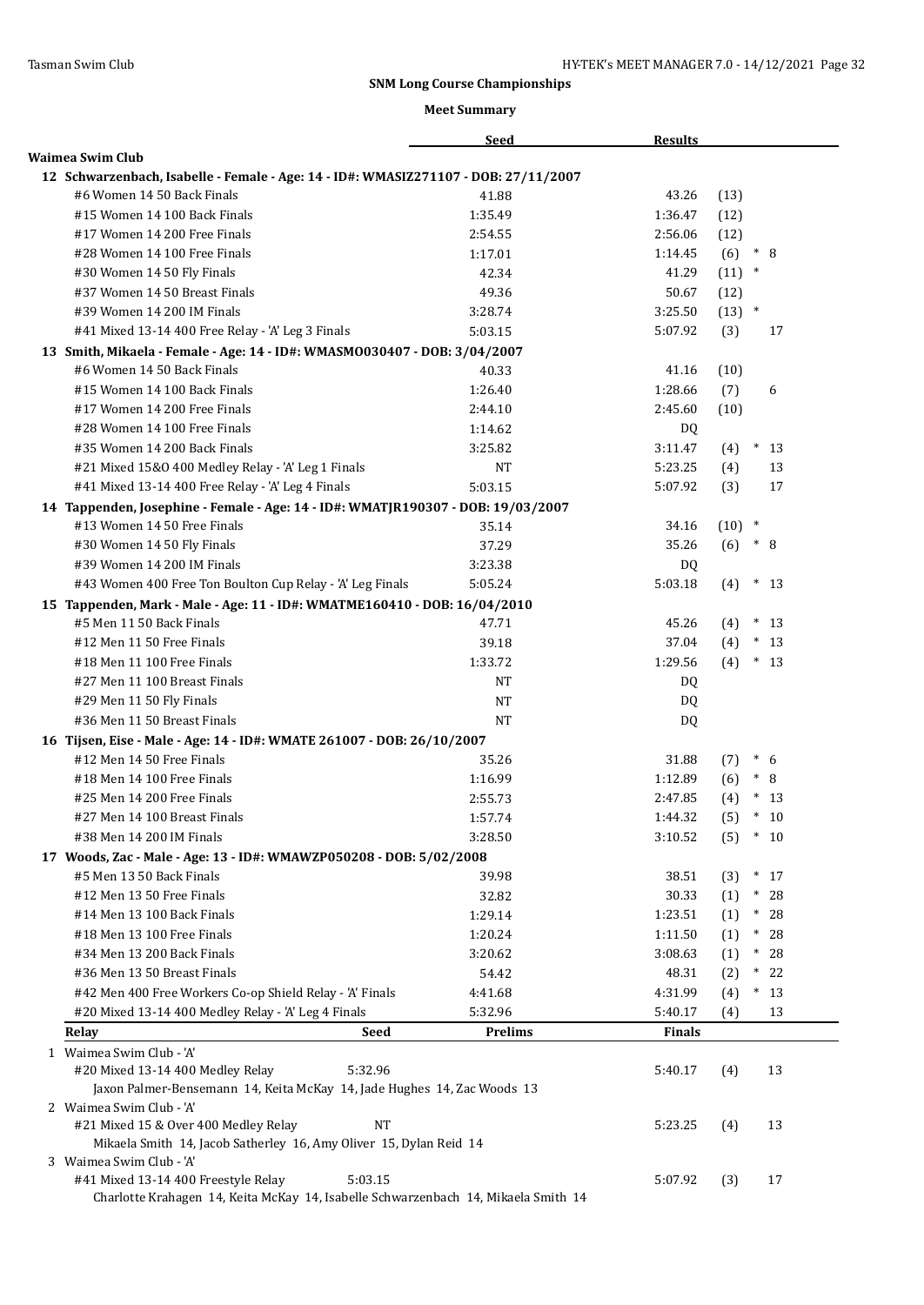| Relay             |                                                                            | Seed | <b>Prelims</b> | <b>Finals</b> |               |
|-------------------|----------------------------------------------------------------------------|------|----------------|---------------|---------------|
| Waimea Swim Club- |                                                                            |      |                |               |               |
| 4                 | Waimea Swim Club - 'A'                                                     |      |                |               |               |
|                   | #42 Men 400 Freestyle Workers Co-op Shiel 4:41.68                          |      |                | 4:31.99       | $*$ 13<br>(4) |
|                   | Dylan Reid 14, Zac Woods 13, Jaxon Palmer-Bensemann 14, Jacob Satherley 16 |      |                |               |               |
|                   | Waimea Swim Club - 'A'                                                     |      |                |               |               |
|                   | #43 Women 400 Freestyle Ton Boulton Cup I 5:05.24                          |      |                | 5:03.18       | $*$ 13<br>(4) |
|                   | Amy Oliver 15, Helena Satherley 14, Jade Hughes 14, Josephine Tappenden 14 |      |                |               |               |
|                   | Waimea Swim Club Total Individual Entries: 129 - Total Relays: 5           |      |                |               |               |